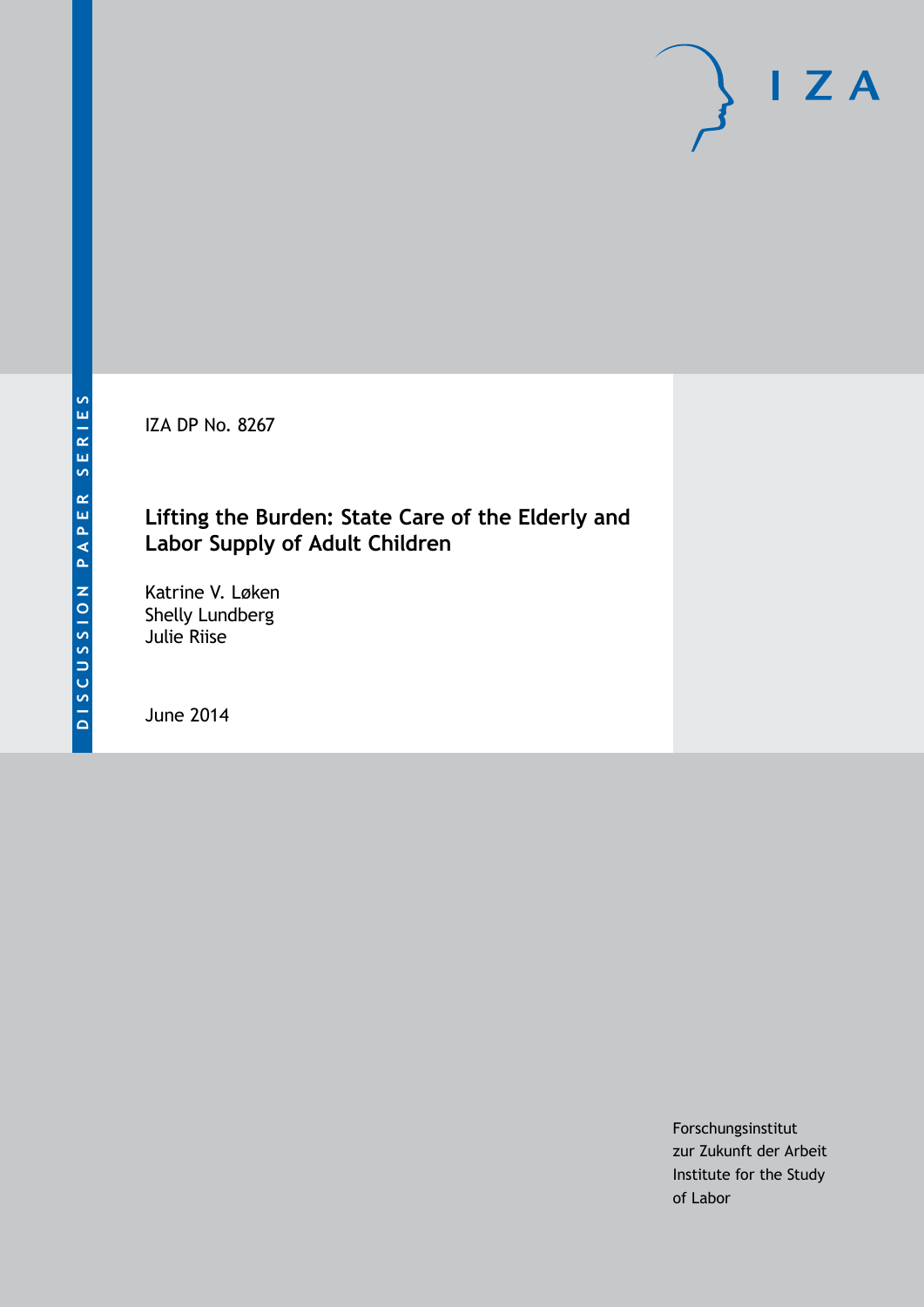## **Lifting the Burden: State Care of the Elderly and Labor Supply of Adult Children**

## **Katrine V. Løken**

*University of Bergen and IZA*

## **Shelly Lundberg**

*University of California, Santa Barbara and IZA*

## **Julie Riise**

*University of Bergen*

Discussion Paper No. 8267 June 2014

IZA

P.O. Box 7240 53072 Bonn **Germany** 

Phone: +49-228-3894-0 Fax: +49-228-3894-180 E-mail: [iza@iza.org](mailto:iza@iza.org)

Any opinions expressed here are those of the author(s) and not those of IZA. Research published in this series may include views on policy, but the institute itself takes no institutional policy positions. The IZA research network is committed to the IZA Guiding Principles of Research Integrity.

The Institute for the Study of Labor (IZA) in Bonn is a local and virtual international research center and a place of communication between science, politics and business. IZA is an independent nonprofit organization supported by Deutsche Post Foundation. The center is associated with the University of Bonn and offers a stimulating research environment through its international network, workshops and conferences, data service, project support, research visits and doctoral program. IZA engages in (i) original and internationally competitive research in all fields of labor economics, (ii) development of policy concepts, and (iii) dissemination of research results and concepts to the interested public.

IZA Discussion Papers often represent preliminary work and are circulated to encourage discussion. Citation of such a paper should account for its provisional character. A revised version may be available directly from the author.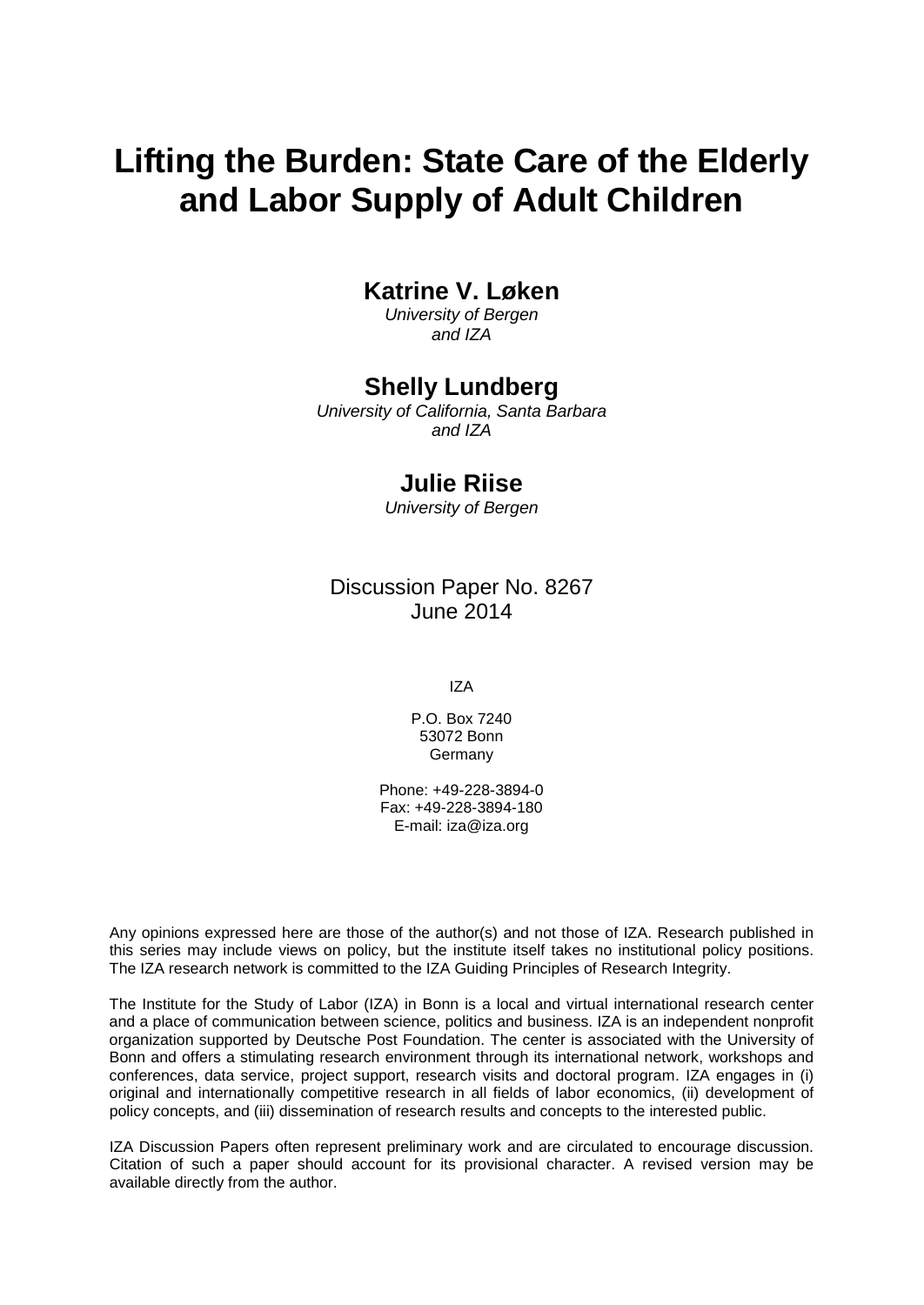IZA Discussion Paper No. 8267 June 2014

## **ABSTRACT**

## **Lifting the Burden: State Care of the Elderly and Labor Supply of Adult Children**

In this paper, we use a 1998 reform in the federal funding of local home-based care for the elderly in Norway to examine the effects of formal care expansion on the labor supply decisions and mobility of middle-aged children. Our main finding is a consistent and significant negative impact of formal care expansion on work absences longer than 2 weeks for the adult daughters of single elderly parents. This effect is particularly strong for daughters with no siblings, and this group is also more likely to exceed earnings thresholds after the reform. We find no impacts of the reform on daughter's mobility or parental health, and no effects on adult sons. Our results provide evidence of substitution between formal home-based care and informal care for the group that is most likely to respond to the parent's need for care – adult daughters with no siblings to share the burden of parental care. These results also highlight the importance of labor market institutions that provide flexibility in enabling women to balance home and work responsibilities.

JEL Classification: J14, J22

Keywords: formal and informal care, elderly, welfare state, women's career

Corresponding author:

Katrine V. Løken Department of Economics University of Bergen Postboks 5802 5020 Bergen Norway E-mail: [katrine.loken@econ.uib.no](mailto:katrine.loken@econ.uib.no)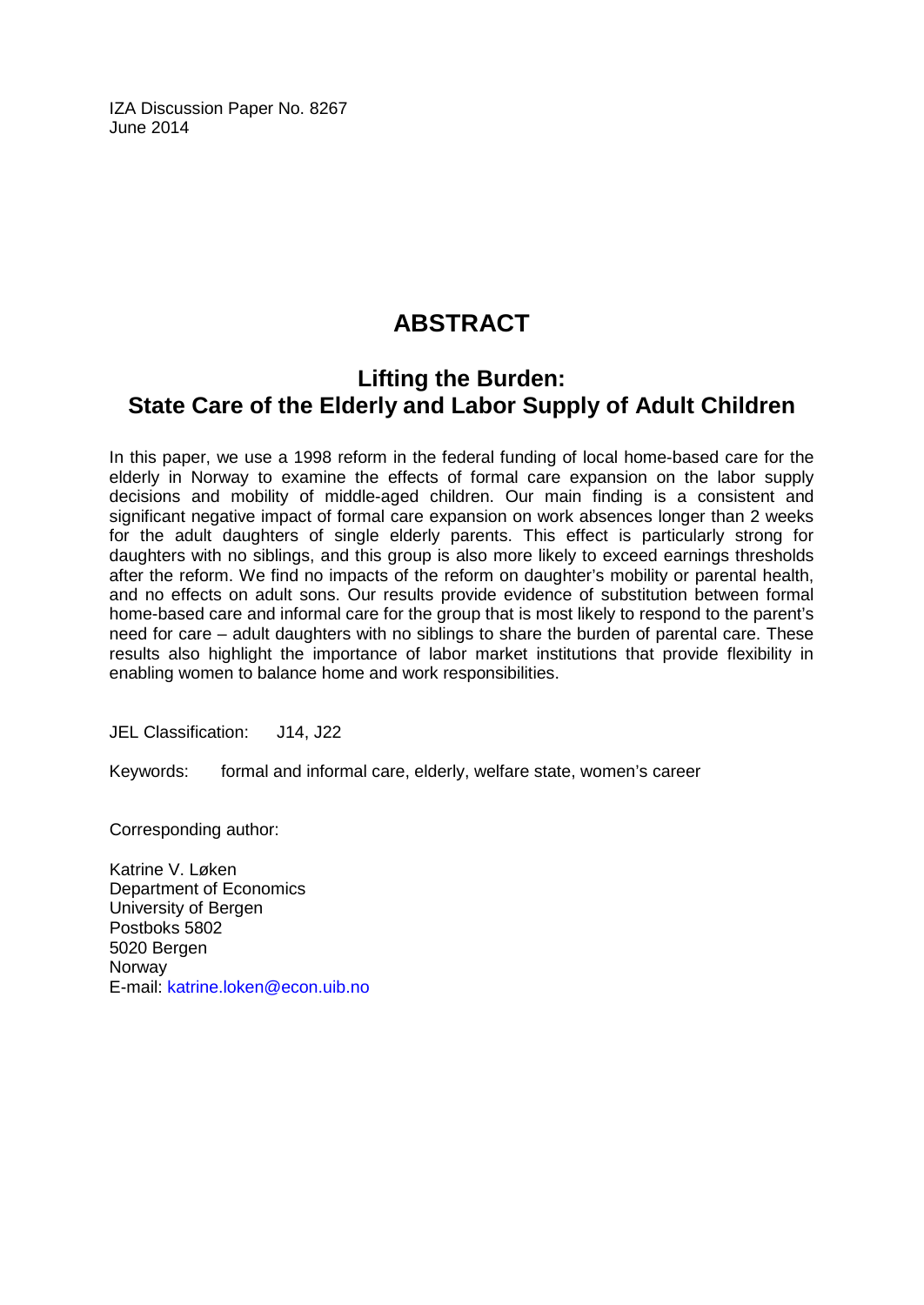## 1 Introduction

Rapidly aging populations are posing public policy challenges to societies around the world. The fiscal and personal burdens that care of the elderly place on a working-age population that is shrinking in relative size are of particular concern to policy-makers. Expanding state care is expensive but may, if it substitutes for informal care provided by adult children, increase hours worked and labor force participation by middleaged children and permit them to move in pursuit of labor market opportunities. This substitution, although it has potential implications for the quality of care, may partially offset the fiscal impact of public care responsibilities by increasing the tax base. It is important to understand the degree of substitution between formal (stateprovided or purchased) and informal (family-provided) elder care, and the effect that care responsibilities have on both the labor market outcomes and mobility of adult children and the health of the elderly.

Estimating the causal effect of formal elder care on the labor market outcomes of adult children is difficult due to the endogeneity of formal care take-up. Parents who receive formal care are usually older and less healthy than those who do not, and comparing the behavior of their children does not take account of unobserved characteristics that affect both formal care choices and informal care responsibilities. Therefore, we use a 1998 reform in the federal funding of local home-based care for the elderly in Norway to examine the effects of an expansion of formal care availability on the labor supply decisions and mobility of middle-aged children. The goals of this reform included equalizing the availability of care services across municipalities, and it resulted in arguably exogenous variation in the degree to which formal care services expanded across localities.

We estimate difference in differences (DinD) models that exploit the differential post-reform availability of federal funds in municipalities with different pre-reform levels of care coverage. The federal grants program initiated in 1998 caused a larger expansion of home-care provision in municipalities that initially had low coverage rates. Since the actual expansion of care facilities in each municipality may be correlated with labor market conditions that also affect our outcome variable, we use the pre-reform coverage level as an indicator of the actual supply shock faced by the local authorities. To define treatment and control groups, municipalities are ordered according to their average level of home-based care coverage in 1993-1996, with municipalities below the median level of coverage classified as *treatment municipalities*, and municipalities with high pre-reform coverage considered control municipalities.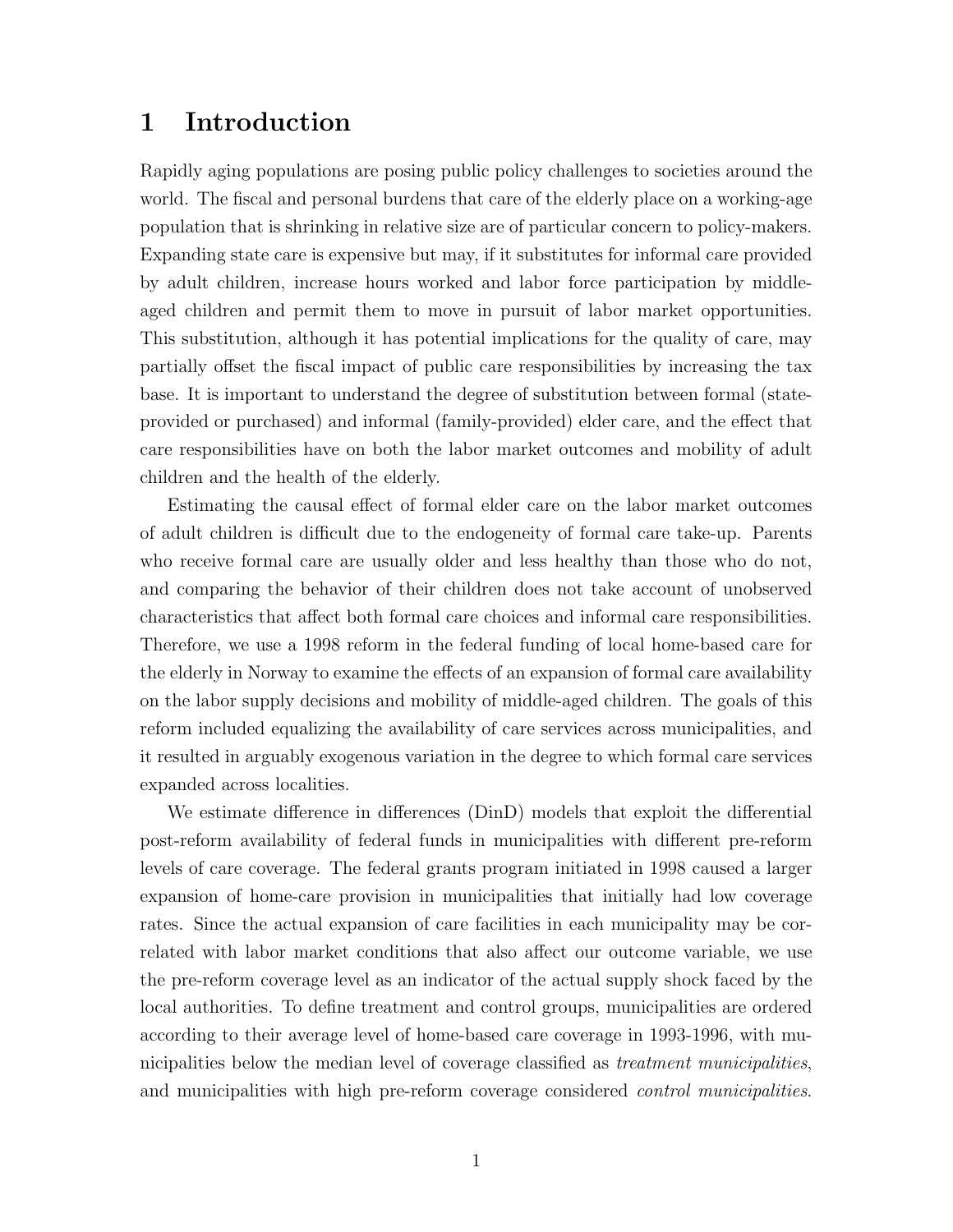We show that the results are robust to different definitions of treatment and control municipalities, including an alternative specification in which we use linear pre-reform coverage as the indicator. The first stage effects on relative increases in coverage are in line with the intentions of the reform, with coverage converging post-reform and the average treatment-control gap almost disappearing in the longer term.

Our main sample is cross sectional and consists of daughters with only one surviving parent who is at least 80 years old. Since the primary caregiver for frail elderly who are married is usually the spouse (OECD, 2005; Kalwij et al., 2012), this restriction yields a sample of adult daughters who are more likely to have parental care responsibilities. We then narrow the focus further to daughters with no siblings to share this burden of care with.

We explore a number of different potential effects of this reform on both adult children and elderly parents. First, the labor supply or location decisions of adult children may be affected by the increased supply of formal care. Second, reformrelated changes in the quality or intensity of care could affect the health of elderly parents. We find no evidence of extensive-margin labor supply responses to formal care expansion: there are no significant effects on employment, receipt of a disability pension, or migration to another municipality. We do, however, find significant positive impacts of the policy reform on the intensive margin of labor supply for daughters with single elderly parents. Daughters are more likely to pass administratively-set earnings thresholds, suggesting increases in hours of work for those already in the labor market, and there are strong and significant negative effects on daughters' use of insured sickness absence from work. We find no effects of formal care expansion on the labor supply of sons.

The common trend assumption for the DinD models is supported by a comparison of time series in all outcomes for the treatment and control communities. Our results are robust to an extensive battery of specification checks, including exclusion of the largest cities and the smallest rural communities, inclusion of extreme values of the initial coverage rates, and differential treatment of the policy transition period. We also run placebo tests using different groups of daughters less likely to be affected by the reform and find no effects with the exception of a negative, marginally significant effect on sickness absence for those with no living parents. Further analysis suggests that the latter result is driven by a set of women likely to be responsible for the care of an elderly parent-in-law. An additional placebo test changes the timing of the reform and provides further support for the common trend assumption.

Insured sickness absences require a doctor's certification and our results are con-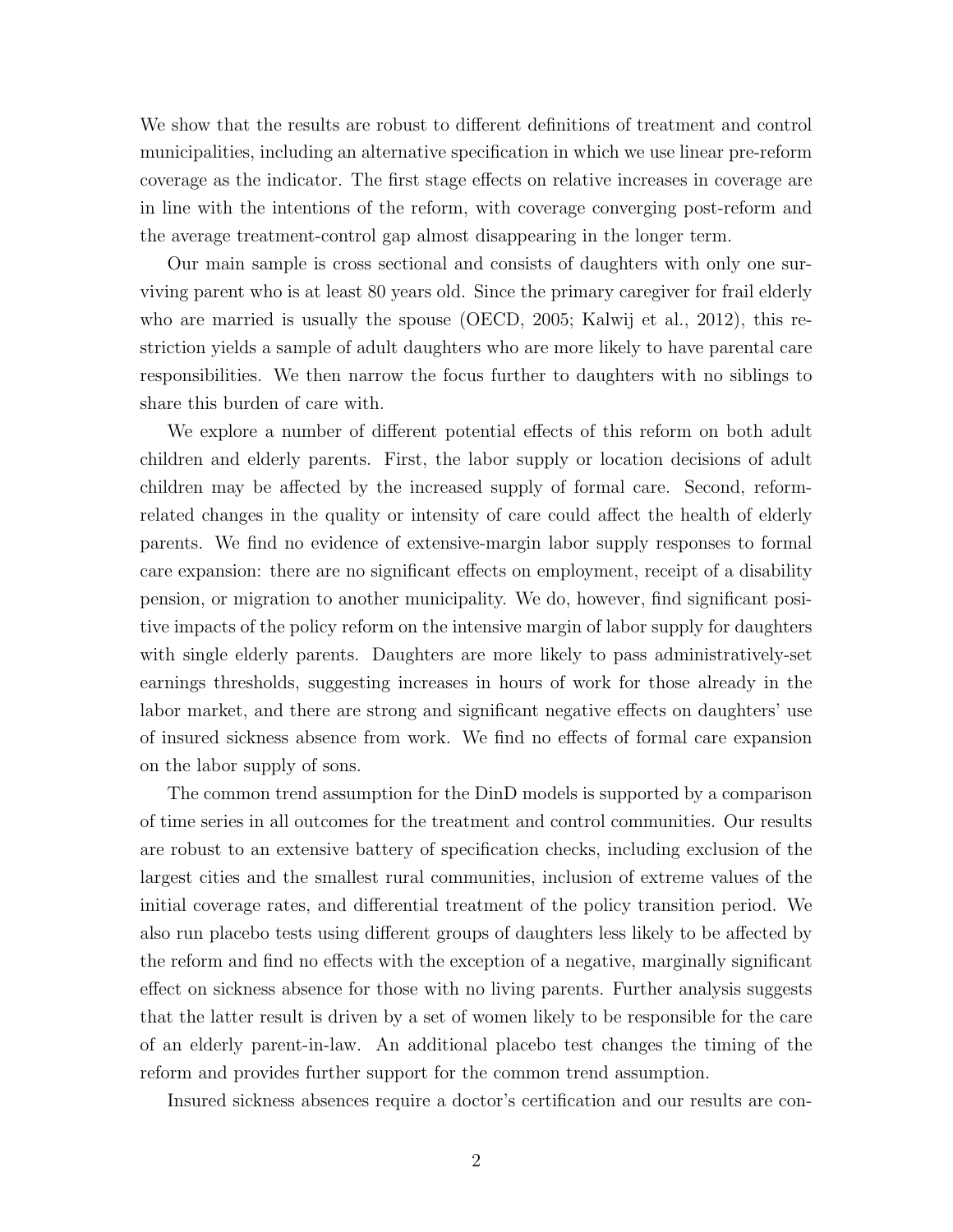sistent with other evidence that, in Norway, this social insurance program is being used for reasons other than own diagnosed illness (Markussen et al., 2011; Fevang et al., 2011). A lack of temporal flexibility in employment (or the presence of large wage penalties for such flexibility) is particularly disadvantageous to women (Goldin, 2014) and sickness absence appears to act as an institutional source of such flexibility that permits many women to deal with domestic responsibilities related to elder care. Our findings indicate that the principal impact of Norway's expansion of formal care has been a reduced reliance on this source of work leave by adult women with an elderly parent.

## 2 Literature review

Most of the personal care received by disabled adults and the frail elderly is informal– provided by family, friends, and neighbors rather than by professional caregivers in the public sector or hired in the market (OECD, 2005). A recent U.S. survey found that 27 percent of adults reported caring for another adult in the preceding 12 months. The amount of time devoted to care varied with the needs of the recipient and the availability of other care providers. Half of caregivers reported spending 8 hours or less per week on care, while 11 percent spent more than 40 hours per week in caregiving activities (NAC and AARP, 2009). Spouses are the most important source of elder care, followed by adult children, though a study of the SHARE data found that other relatives and friends provide as much home care to the elderly as children (Kalwij et al., 2012).

Even in countries that provide comprehensive social services, such as Norway, time use data shows that spending time caring for elderly parents is very common, even for working adults. On an average work day in 2000, 8 percent of the working population spent an average of 1.2 hours taking care of a parent (Vaage, 2002). Among 45 to 65 year olds who have at least one parent still alive, 70 percent report that they combine work for pay and the provision of informal care to their parents (Gautun, 2008). Adult children may assist their elderly parents because formal (public) services are inadequate or incomplete, or because they place direct value on such interactions with their parents. Whatever the motivation, the time and energy devoted to taking care of elderly parents will take the place of other activities such as market work and leisure. Intensive caregiving of frail or disabled parents may impose high costs on the caregiver, including loss of employment, reduced wages, and restricted mobility.

The association between informal caregiving and labor market outcomes has been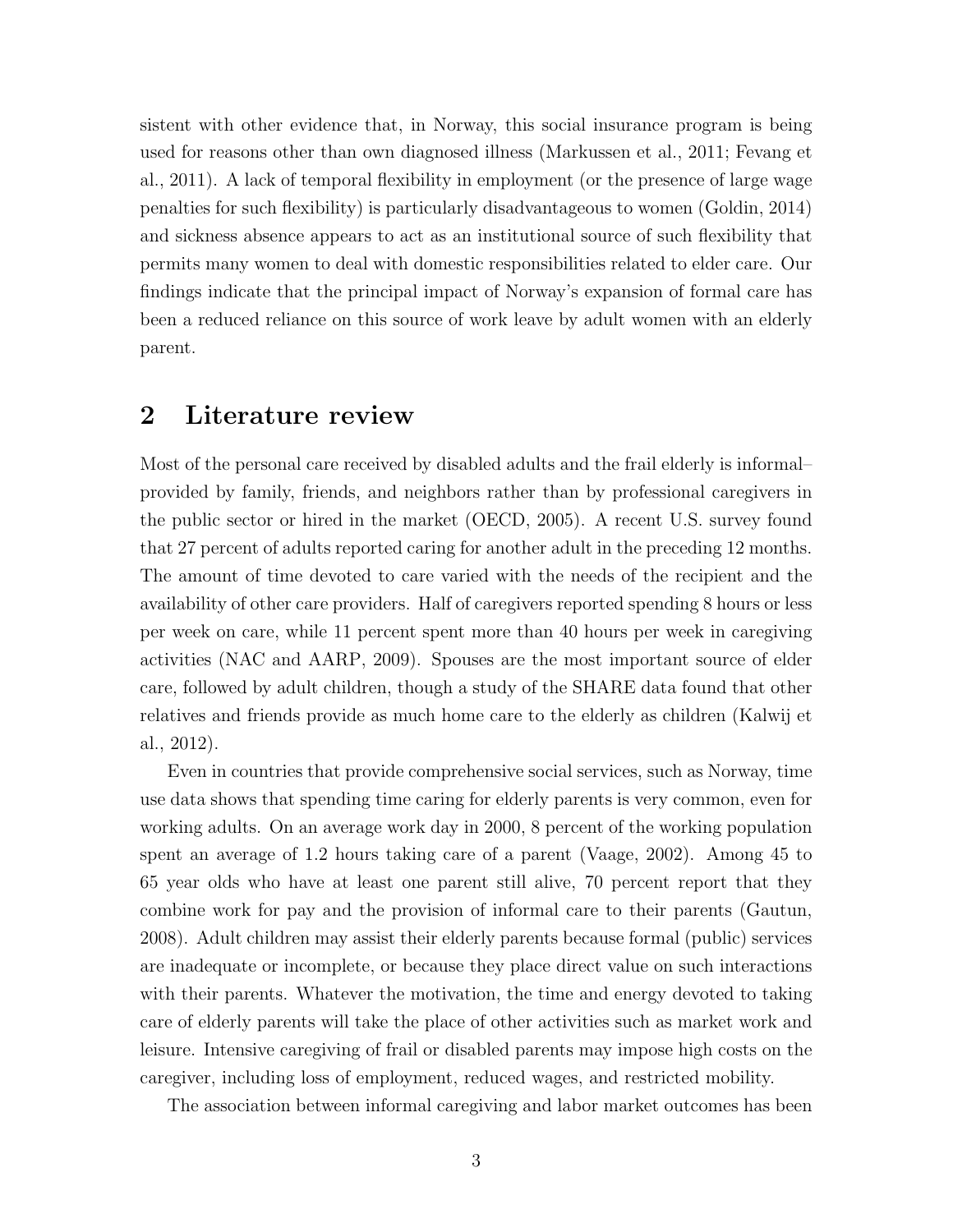extensively studied, but the likely selection of individuals with inferior labor market opportunities into care has made it difficult to establish causal effects. A recent survey, based primarily on studies using U.S. or U.K. data, found that caregivers were just as likely to be in the labor force as non-caregivers of the same age, once co-resident and very intensive providers of care were excluded, but that caregiving was associated with moderate reductions in work hours (Lilly et al., 2007). Informal caregivers who work appear to experience a wage penalty, all else equal (Carmichael and Charles, 2003; Heitmueller and Inglis, 2007). The conflict between work and care is also emphasized by Gautun and Hagen (2010), who report that employees are more likely to express a preference for reduced or flexible working hours when they have care obligations for elderly parents. A large literature chronicles the relationships between caregiving and other outcomes such as health, both physical and mental (see the review in Bianchi et al., 2012) and life satisfaction (Leigh, 2010). Care-related decreases in health and happiness may also have secondary impacts on employment.

The labor market consequences of informal caregiving may also vary across groups. The majority of carers are female, and several studies find that women are more likely than men to experience negative effects on labor market outcomes (Ettner, 1995, 1996; Heitmueller and Inglis, 2007), though these effects may be more persistent for male caregivers (Fevang et al., 2011). The intensity of caregiving is, not surprisingly, an important determinant of labor market costs (Lilly et al., 2007; Ettner, 1996), and Carmichael and Charles (2003) find that the impact of informal caregiving varies with the caregiver's initial level of attachment to the labor market.

Most existing studies rely on cross sectional data and, due to selection effects, probably overestimate the causal effects of caregiving on labor market outcomes. Exceptions include Leigh (2010), who uses panel data and finds that, though the initiation of caregiving has a modest negative impact on labor force participation, this effect is a fraction of the apparent association in the cross-section. Individual fixed-effect models of other labor market outcomes result in similarly small, or insignificant, effects of care. Spiess and Schneider (2003) find persistent effects of caregiving responsibilities on work hours in a fixed-effects model—initiating care results in reduced work hours, but terminating care does not increase hours. Fevang et al. (2011) use Norwegian register data to examine the employment rates of sons and daughters in the years immediately prior to a parent's death, when the demand for informal caregiving is likely to be high. They find decreases in employment and increased dependence on sickness insurance and other social security benefits during this period.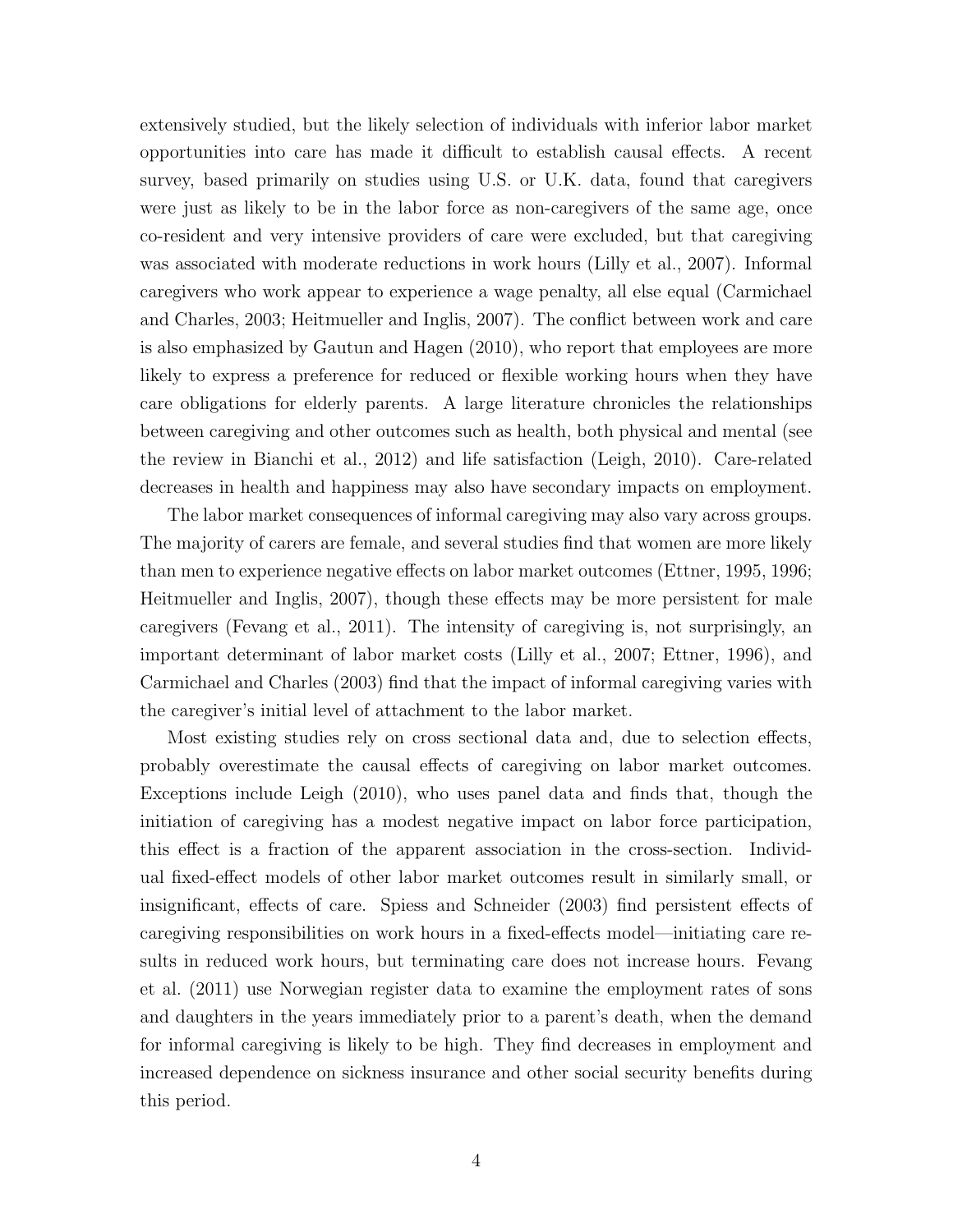The effect of public provision of eldercare, or of subsidies for purchased formal care, on the employment and other labor market outcomes of their children will depend on the extent to which formal care substitutes for (or "crowds out") informal care. There may be considerable heterogeneity in these effects; for example, formal care expansions that focus on home-based assistance may have limited effects on informal care if they delay entry to nursing homes and other types of more-intensive institutional care. Policy changes such as expansions in public care and changes in reimbursement of market services have been used to examine these interactions between formal and informal care. Several studies have found that more generous public home-based care increases the probability that the elderly live independently and delay institutionalization (Pezzin et al., 1996; Orsini, 2010) and result in modest decreases in informal care (Ettner, 1995; Pezzin et al., 1996; White-Means and Rubin, 2004; Stabile et al., 2006), but other studies have found no evidence of crowding-out (Motel-Klingebiel et al., 2005; Christianson, 1988). Substitution between informal care and either home-based or institutional formal care is likely to depend upon the degree of disability of the care recipient. Bonsang (2009) distinguishes between skilled and unskilled formal care, and finds that informal care substitutes for unskilled formal care (with this substitutability declining as disability increases) but that informal care is a weak complement to skilled nursing care independently of the level of disability.

In this study of substitution between formal and informal care, we examine the impact of a formal care expansion that focused on home-based care on the labor market outcomes for children directly, rather than on their provision of informal care. High-quality administrative data enables us to link population cohorts of elderly parents with their adult children and their tax and social service records, so that we can examine a broad set of outcomes including employment, earnings, work absence, and residential mobility. We take advantage of a reform that equalized formal care coverage across municipalities to estimate difference-in-difference models of the labor market responses of daughters (and sons) of elderly parents before and after the reform.<sup>1</sup>

<sup>&</sup>lt;sup>1</sup>Havnes and Mogstad (2011) use a similar strategy and an uneven expansion of child care services across Norwegian municipalities to examine the impact of formal child care on maternal labor supply.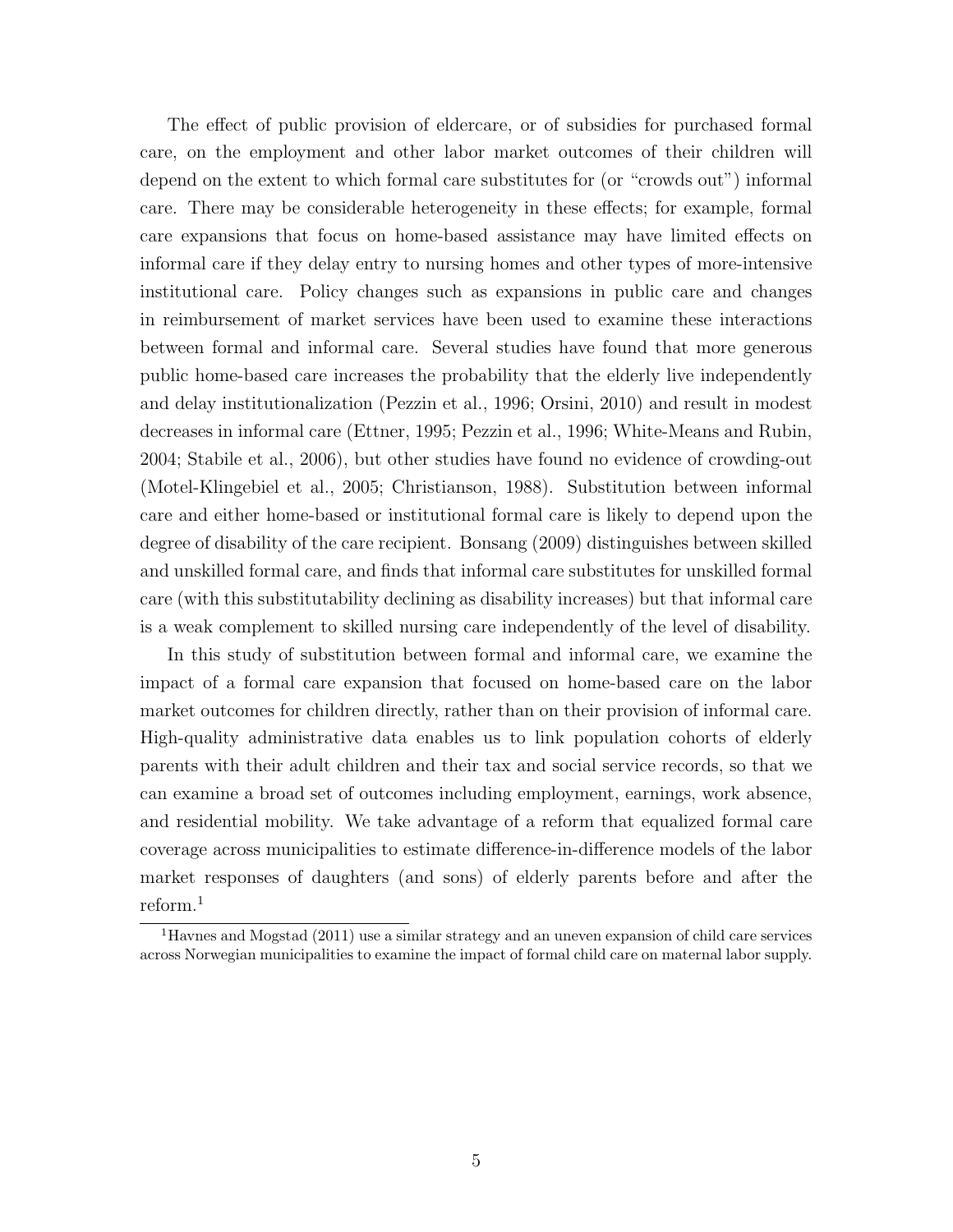## 3 Background & the reform

#### 3.1 Formal care in Norway before the reform

In the mid-1960s, the foundations of a modern welfare state were being established in Norway. Relieving families from some of the burden of care for young, old, and disabled members was an important component of this transformation and in 1964 legal responsibility for care of the elderly in Norway was shifted from the family to the public sector.<sup>2</sup> During the 1970s, public resources devoted to elder care increased by more than 200%. Most of the expansion was in the form of home-based care (which includes care in both private homes and assisted-living facilities); there was a small decrease in number of institutional care (nursing home) slots during the same period.

Historically, government responsibility for elder care has been divided between municipalities, counties and central authorities, with the balance shifting during the past several decades. The decade of the 1980s was a period of decentralization, in which an increased focus on geographical and cultural diversity within Norway allowed municipalities to set their own priorities in the provision of many social services. A set of reforms in 1984 and 1988 transferred all responsibility for elder care, including health services and nursing home administration, to the local municipalities. Federal grants earmarked for elder care were replaced by transfers to municipal budgets based on estimated need (on the basis of demographics and income) in each municipality. With decentralization, the municipalities were free to allocate their budgets between different sectors, and the result was that local variation in elder care coverage increased (Norwegian Ministry of Health and Care Services, 1997). This variation, and later convergence, across municipalities will be important for our identification and forms the background for the reform in 1998.

#### 3.2 The 1998 reform

The care needs of a growing elderly population exerted considerable pressure on municipal budgets by the mid-1990s, and coverage rates for both home-based and institutional care for the population aged 80 and above were declining. Also, the large discrepancies in care coverage that had developed across municipalities came to be seen as inequitable.<sup>3</sup> An action plan for the elderly was adopted by the federal gov-

<sup>&</sup>lt;sup>2</sup>Information on the history of formal elder care in Norway is gathered from (Norwegian Ministry of Health and Care Services, 2005-2006).

 ${}^{3}\text{In}$  1997, coverage rates measured as number of inhabitants 80+ using formal care services at all during a year over all inhabitants 80+, ranged between 6% and 78% for home based services and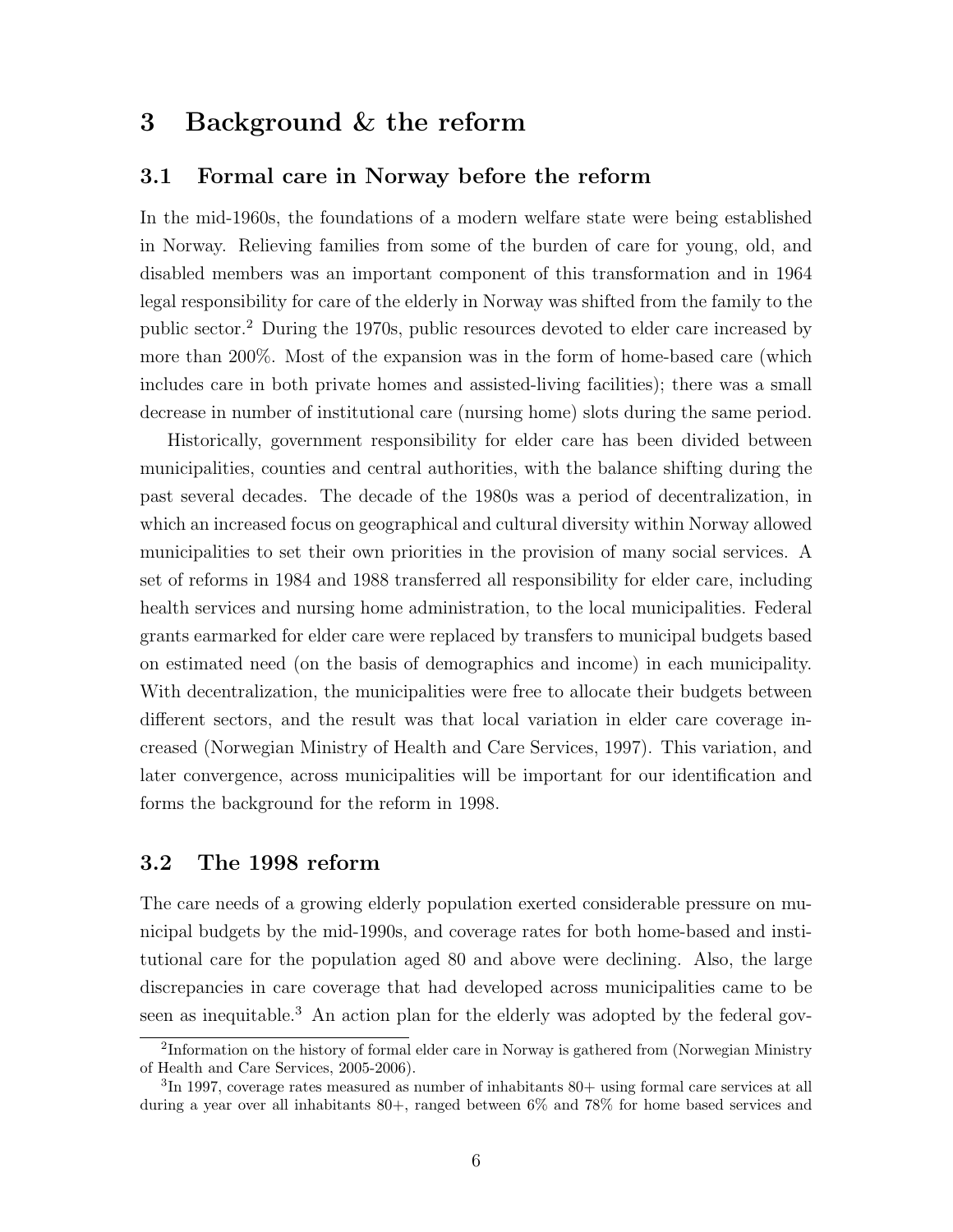ernment that included grants to municipalities to expand the capacity of the health care system to deliver home-based care, beginning on January 1, 1998 (Norwegian Ministry of Health and Care Services, 1997). Care for elderly and disabled were to be integrated in the municipalities' programs, with a goal that all municipalities should be able to offer assistance 24/7 to at least 25% of those aged 80+. A more explicit goal was to increase the number of spaces in adapted apartments and institutions between 1998 and 2001, and to increase labor input in the sector nationwide by 6000 work years (Borge and Haraldsvik, 2006; Norwegian Ministry of Health and Care Services, 1997).

Most of the expansion in services took the form of home-based care provided in adapted apartments rather than institutional care in nursing homes, with an increased emphasis on providing medical treatment as well as practical assistance in the home. This option provided cost advantages, compared to institutions where a larger number of highly-qualified personnel are available at all hours, or to services provided to elderly living in private homes spread over relatively large areas, and also maintained more flexibility in service provision. A desire to preserve the autonomy of the elderly by enabling them to live in their own homes as long as possible also contributed to the focus on home-based care.

All municipalities could in principle apply for these investment grants but as long as increased investments implied increased operating expenses for new spaces, there is evidence suggesting that that those municipalities with the lowest pre-reform coverage (both in terms of number of spaces and the quality of spaces), were more likely to apply for the grant. In addition municipalities with higher local budgets and with a high share of elderly above age 80 did also take advantage of the reform to a larger degree than other municipalities (Borge and Haraldsvik, 2006). We confirm this in a regression of the growth in home-based care on pre-reform municipality characteristics (Table 1) showing that both pre-reform coverage and the age distribution of the population were important determinants of post-reform coverage growth.

Municipalities with the lowest pre-reform coverage, experienced the largest postreform increases in home-care coverage rates as coverage rates converged in response to federal policy. Figure 1 shows the trends in home-based care coverage rates for the population 80+<sup>4</sup> for two groups of municipalities–those with pre-reform coverage rates below the median (treatment group) and municipalities with higher pre-reform

between 0 and 55% for institutional services.

 $4^{\circ}$ Coverage is defined as the number of individuals 80+ receiving home-based care over the total number of individuals 80+. Note that there is no differentiation on intensity of care in this measure, which is why the coverage rates are relatively high compared to the stated goal of the reform.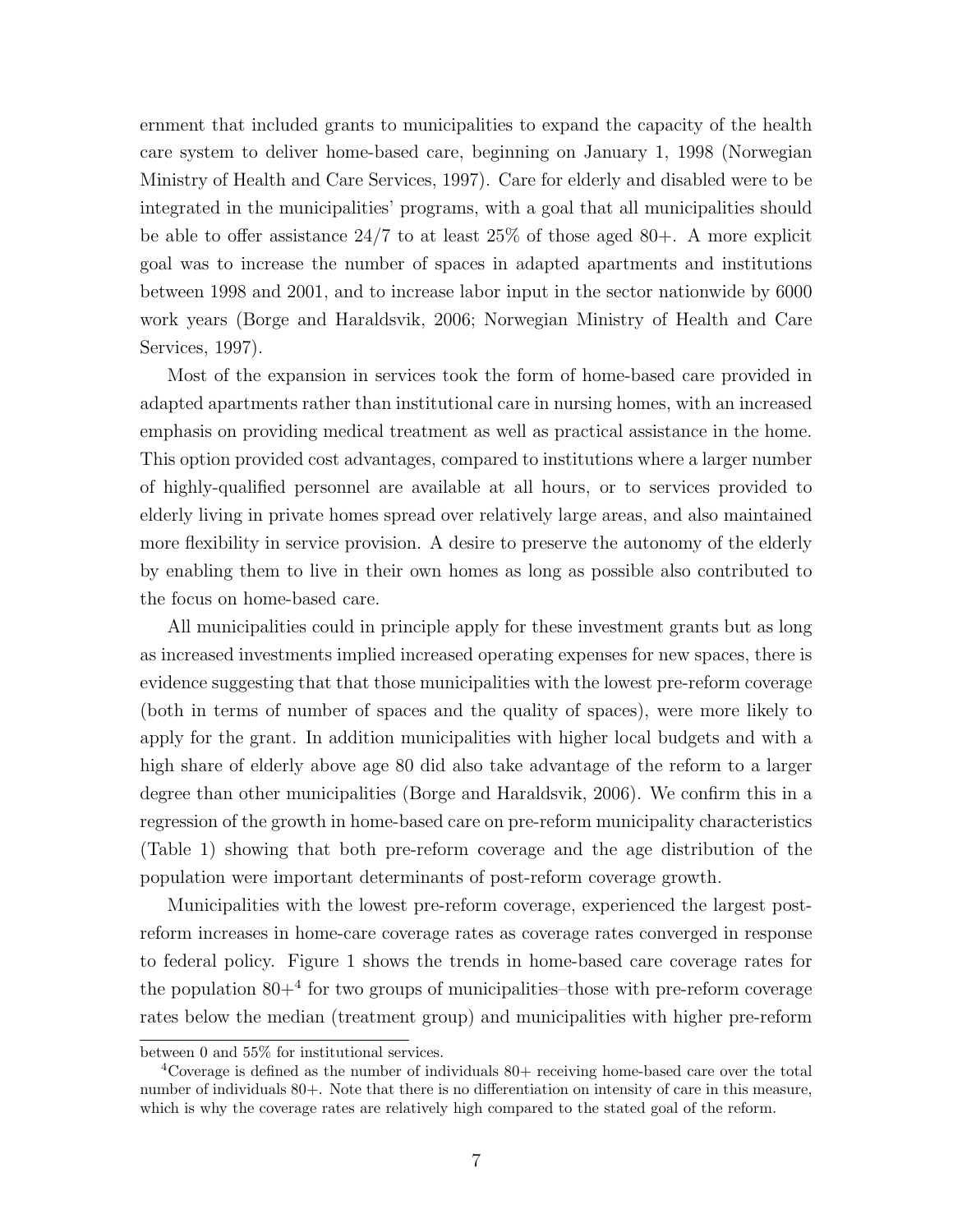coverage (control group). The overall trend in coverage was negative before the reform, reflecting the failure of local service provision to keep pace with the increasing elderly population. There was a relatively large difference between control municipalities and treatment municipalities with respect to coverage rates in home-based services before the reform, with control municipalities providing home-based care to more than 40% of the elderly on average, while average coverage in the treatment municipalities was 34-35% around 1995.

After the reform, there is a clear pattern of convergence consistent with the announced goal of the municipal grants program. This is especially pronounced after 2000, when newly-built facilities were likely to be completed. The lower panel shows the difference between the treatment and control group with 95% confidence intervals. The difference in coverage between treatment and control municipalities is about 6 percentage points pre-reform. It starts converging 3 years after the reform, and stabilizes at almost full convergence by 2002. Figure 2 shows that the fraction of elderly increased over the period in both treatment and control municipalities, although slightly more in the treatment group. This means that without the reform the difference in home-based care between treatment and control municipalities could have diverged further.

Institutional care coverage in treatment and control municipalities follows a very different pattern. Figure 3 shows that control municipalities had slightly lower rates of institutional coverage than treatment municipalities (in contrast to the large discrepancies in home-based care), and there is no difference in the post-reform (modestly declining) trend. This pattern suggests that home care expansion in treatment localities did not come at the expense of institutional care, and is consistent with the government's stated strategy to emphasize home-based care in combating coverage discrepancies across municipalities (Daatland and Veenstra, 2012).

Although Figure 1 provides evidence that the reform was effective in its stated goal of equalizing access to care, this only captures one aspect of the reform; the increased availability of home-based care. There are other potential results of the reform, such as changes in the quality of home-based care or to employment in the eldercare sector. The observed reduced-form effects of the reform on parental and adult child outcomes thus may work through multiple channels. In Section 7 we discuss the possible mechanisms leading to changes in daughters' outcomes.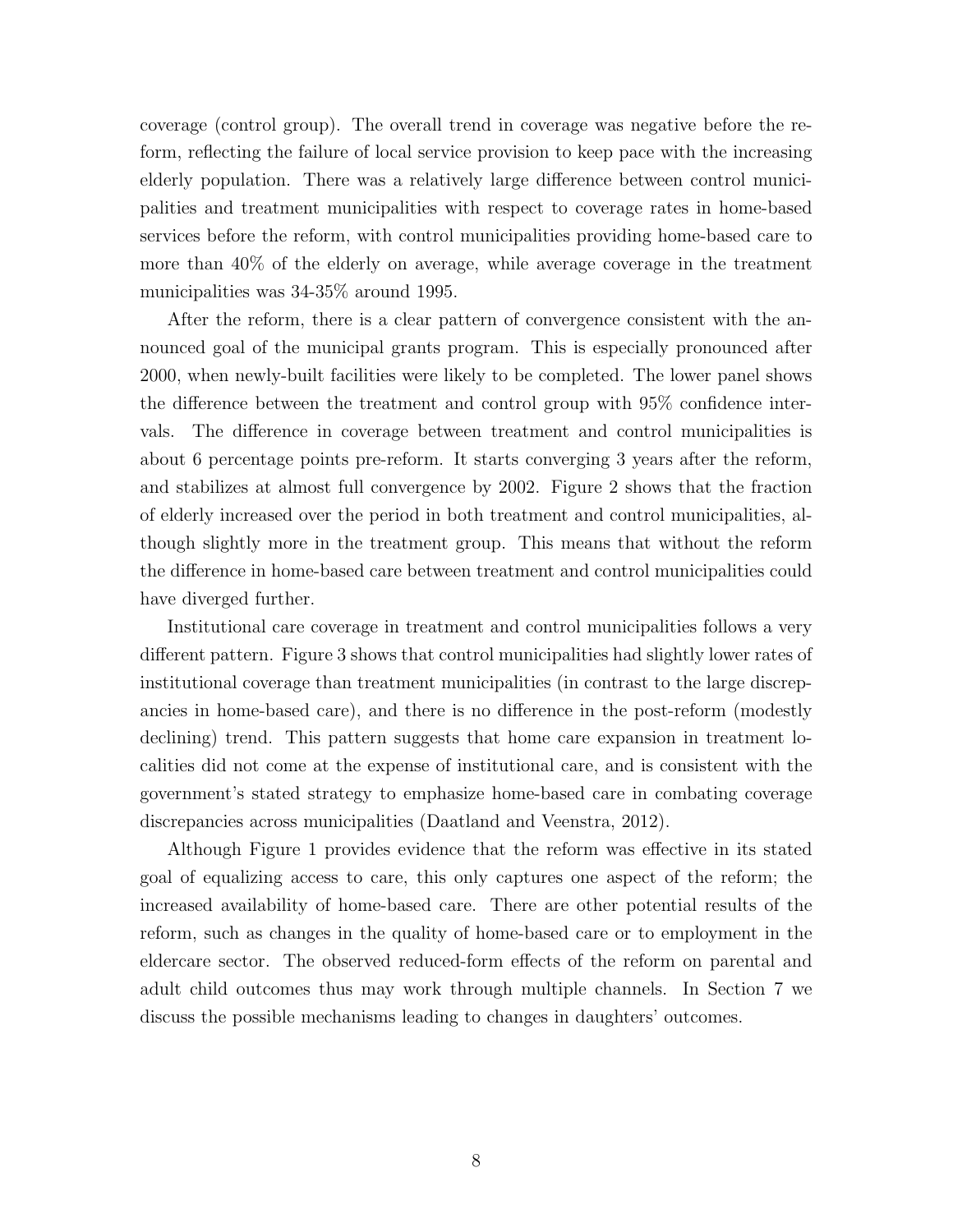## 4 Empirical strategy

To estimate the effect of an expansion in the availability of public home-based care of the elderly on the labor market outcomes of their adult children, we apply a difference in differences (DinD) approach that exploits the differential increase in the availability of federal funds in municipalities with different pre-reform levels of formal care coverage. The federal grants program initiated in 1998 caused a larger expansion of home-care provision in municipalities that had initially low coverage rates.<sup>5</sup> We use the pre-reform coverage level as an instrument for the actual supply shock faced by the local authorities. We also check directly whether the reform had an effect on our sample's employment in the elder care sector.

To define treatment and control groups, municipalities are ordered according to their average level of home-based care coverage in 1993-1996. Municipalities with coverage rates below the median are classified treatment municipalities, and municipalities with coverage above the median are control municipalities. To make the treatment and comparison municipalities more similar on average we drop the municipalities with the 10% highest and lowest coverage pre-reform.<sup>6</sup> We compare the labor market outcomes of sons and daughters of elderly parents before and after the reform in treatment municipalities where, on average, federal funding of formal care for the elderly expanded a lot, with the change in these outcomes for children with parents in control municipalities that experienced smaller care coverage increases. The postreform period is divided into a short term transition period from 1998 to 2000 when we expect to see smaller effects of the reform due to implementation delays, and a longer term post-reform period starting in 2001. The pre-reform year 1997 is dropped from the analysis, as there is evidence in some outcomes that municipalities may have responded to the announcement of the reform before grants became available<sup>7</sup>.

The main regression model is the following:

 $Y_{it} = \alpha_1 + \alpha_2 Treat_i + \alpha_3 Short_t + \alpha_4 Long_t + \alpha_5 (Treat_i * Short_t) + \alpha_6 (Treat_i *$  $Long_t) + \alpha_7 X_{it} + \epsilon_{it}$ 

where i indexes the individual, and t, time. Y is the outcome(s), Treat is 1 for

<sup>&</sup>lt;sup>5</sup>For example, municipalities could expand elder care in response to a decline in female employment (though government documents do not mention this among the many possible reasons for expanding formal elder care).

 $6$ We include robustness checks for alternative sampling schemes and treatment specifications in section 6.

<sup>7</sup>We include robustness checks for alternative ways of treating 1997 in section 6.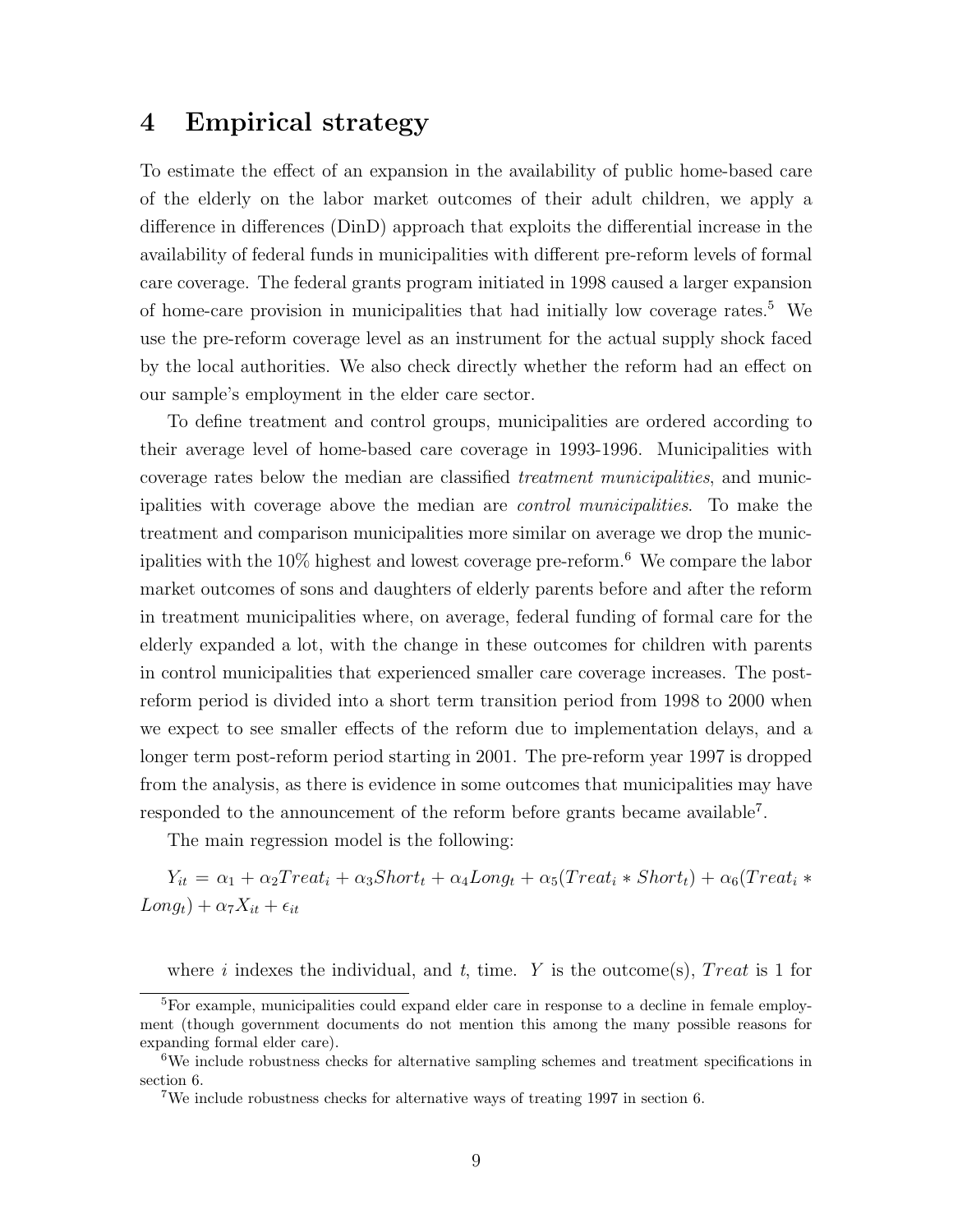individuals with an elderly parent in treated municipalities, 0 for individuals with an elderly parent in control municipalities, Short is 1 in 1998-2000, 0 otherwise, and Long is 1 in and after 2001, 0 before 2001.  $X$  is a set of control variables including year and municipality fixed effects, parent age and gender, dummies indicating whether parent and child are immigrants, child age, child education, child birth order and number of siblings.  $\varepsilon$  is an i.i.d. error term clustered at the municipality level. As in Baker et al. (2008) and Havnes and Mogstad (2011) we interpret  $\alpha_5$  and  $\alpha_6$  as the intention to treat effects, or the reduced form effects of the reform on outcomes Y on the short and long term respectively.

The DinD specification identifies the treatment effect as the post-reform change in the labor supply and migration behavior of adult children with an elderly parent in the treatment municipalities relative to the post-reform change for a matched population in the control municipalities. This controls for unobserved differences in the determinants of labor supply across municipalities and across years. Since municipal fixed-effects are included, municipal characteristics that are correlated both with the pre-reform level of elder care coverage and with child outcomes do not bias our results.

Appendix Table A1 provides a detailed comparison of the demographic, economic, fiscal, and political characteristics of treatment and control municipalities in 1997, the year before the reform. With the exception of the home-based care coverage rate, the average differences between these municipalities are small. Control municipality populations are slightly better-educated, more likely to be married, and more urban. Municipalities with higher care coverage rates do, however, have a higher share of socialist votes and are more likely to have a socialist mayor, suggesting that political factors may play a role in the divergence in social service provision. Per capita unrestricted budgets are about 15% higher in the control municipalities.

Our key identifying assumption is that the change in labor market outcomes for sons and daughters before and after the elder care reform would have been the same in treatment or control municipalities in the absence of the reform–that is, that the low elder care coverage in treatment municipalities is not a proxy for other unobserved determinants of labor market trends. $8$  Figure 4 shows that trends in income, disposable unrestricted municipal resources, education levels, and employment rates are very similar in treatment and control municipalities, even before controlling for observables.

<sup>8</sup>The municipality of the parent defines treatment and control groups. However, nearly 90% of the adult children live in the same municipality as their parent.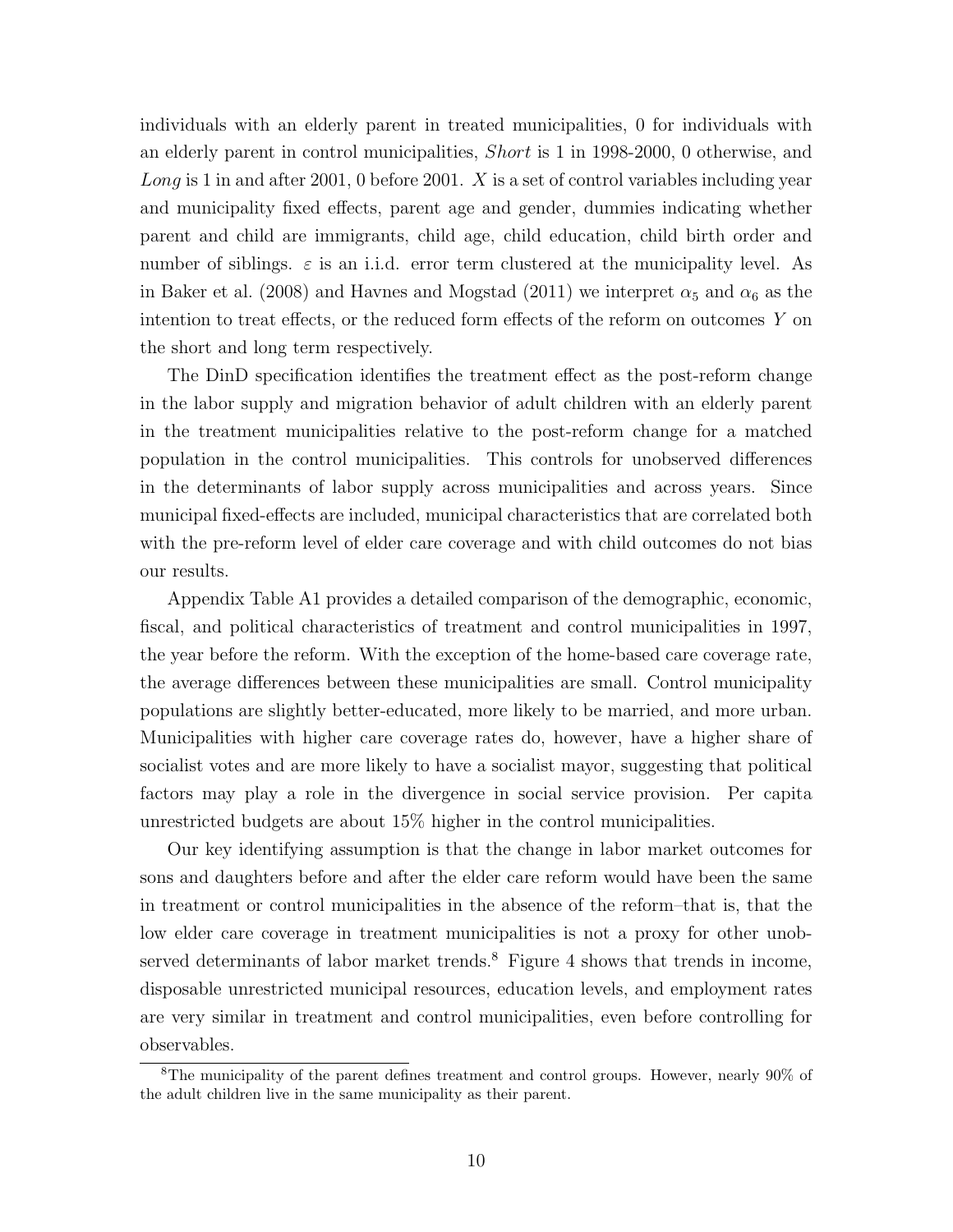## 5 Data

Our data is based on administrative registers provided by Statistics Norway, and cover the entire resident population of Norway from 1993 to 2006. For each year, we have individual demographic information (including gender, month of birth, place of birth, and marital status), socioeconomic data (including years of education, sector of work, earnings, sickness absence and disability insurance), and municipality of residence. The data contains unique identifiers that makes it possible to match children to their elderly parents and their siblings. In addition we have a separate source of municipality data from the Norwegian Social Science Data providing information on the use of different types of elder care<sup>9</sup> from 1993 onwards and population by age for all municipalities across time. The coverage and reliability of Norwegian registry data are considered to be exceptional, and received the highest rating in a data quality assessment conducted by Atkinson et al. (1995).

Our sample is cross sectional and consists of men and women with only one surviving parent who is at least 80 years old. Since the primary caregiver for frail elderly who are married is usually the spouse, this restriction yields a sample of adult children who are more likely to be presented with parental care responsibilities. Although we present results for both men and women, we focus our discussion and robustness checks on the sample of daughters.

Our measures of labor supply include the adult child's annual income and indicators of labor supply and insured absences from work (sickness absence). Earnings are measured as total gross pension-qualifying earnings reported in the tax registry. These measures are not top-coded and include labor earnings, taxable sick benefits, unemployment benefits, and parental leave payments. The market work dummy is set equal to one if an individual earns more than two times the administratively-set  $(annually-adjusted)$  minimum gainful activity thresholds.<sup>10</sup> We also study alternative income cut-offs, to capture intensive margins of working. The sickness absence variable is a dummy set equal to one for individuals who have received public benefits (requiring physician authorization) for a work absence of at least two weeks. We also examine days of insured absence (in addition to those two weeks), and both receipt and days of sickness absence conditional on employment. One mechanism for labor

<sup>9</sup>The available data on elder care use are the number of receivers, regardless of the intensity, of each type of elder care - at the municipality level. We are not able to trace individual receivers or for example the exact number of hours of care each municipality has provided, only the number of users in each municipality.

<sup>&</sup>lt;sup>10</sup>The minimum gainful activity level is in Norway referred to as "G". Our indication of work related activity was income>2G and in 2006 this represented approximately US 20,000.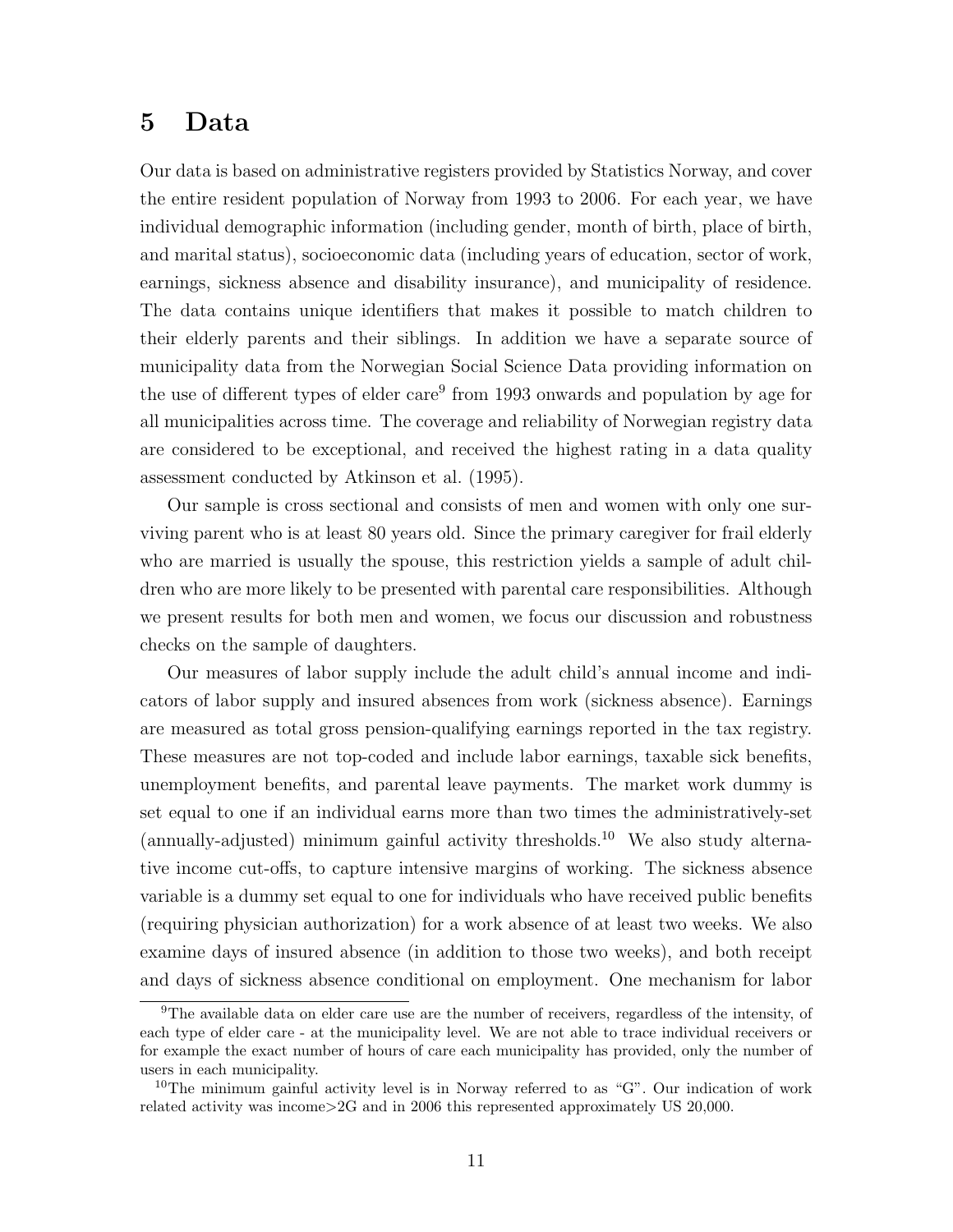force withdrawal, particularly for older workers, is to apply for a disability pension, and we define a dummy variable indicating whether an individual has been granted a disability pension during a year. Finally, we construct an indicator of whether the daughter is employed in the elder care  $\arctan 11$  to examine sector-specific shifts in employment opportunities.

Other important outcomes that may be affected by the reform include adult child mobility–whether he or she is able to move away from a parent–and parental health. Our mobility measure is a dummy variable indicating whether the adult child resides in a different municipality than in the previous year. The only measure related to parental health that is available is date of death, and we use a measure of whether the parent dies within the next year (relative to year of observation). The pre-reform averages for all the outcome variables are reported in the first column of the respective tables in the results section.

## 6 Results

Table 2 reports the intention to treat effects from a difference-in-differences model for our broadest sample: daughters who have only one living parent, at least 80 years old. The short term ITT is the effect for the period 1998-2000 and the long-term ITT is the effect for the period 2001-2005 (all compared to the pre-reform period of 1993- 1996).<sup>12</sup> There is a strong effect of the policy change on the fraction of the population 80+ receiving home-based care at all in the long-term, but no significant impact in the short-term. In the treatment municipalities parents are 5 percentage points (from a base of 30%) more likely to receive home-based care after the reform compared to those in control municipalities. This supports institutional descriptions of the reform that report a lag in the actual expansion of home based care services. Concentrating on daughters we do not find significant effects of the reform either in the short-run nor the long-run on most of the outcome variables, including employment, earnings, and disability pension receipt. There is some reduction in sickness absence rates in the long-run, but this effect is statistically significant only at a 10% level.

If elder care responsibilities restrict the residential mobility of adult children, then

<sup>11</sup>Sector of work is registered in NACE 5 codes. We construct the indicator based on all NACE 5 codes that are related to the elder care sector in the municipalities. Typical examples are nurses or assistants working either at institutions or providing home based services, and administrators. Health services provided to elderly at hospitals or with their primary physicians are not included in the index.

<sup>12</sup>Our main results are robust to both the inclusion of 1997 as a pre-reform year and to treating 1997 as part of the first short term effect (see Table 8).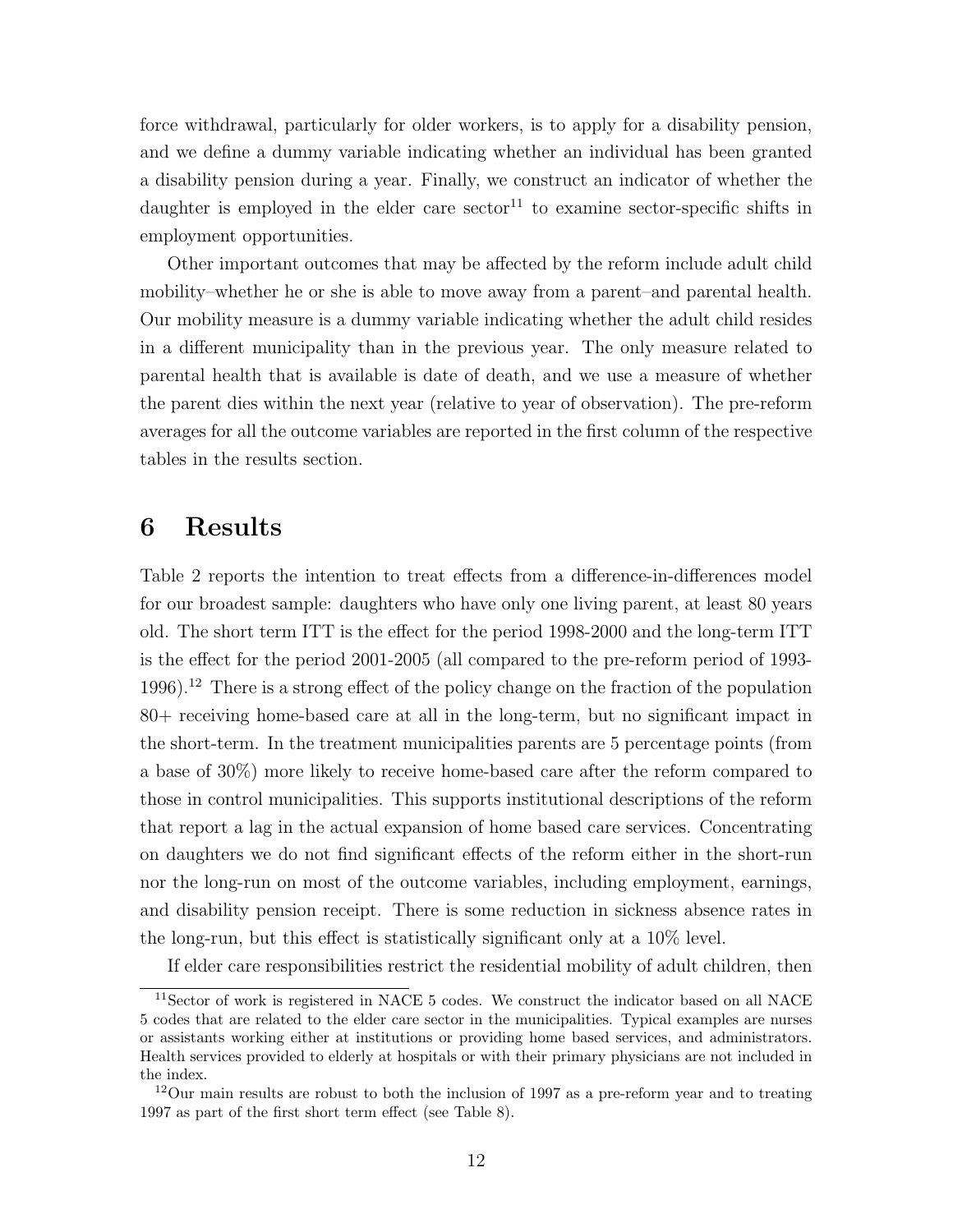the reform may allow them to move away and pursue other opportunities in the labor or marriage markets. The rates of mobility (year-to-year changes in municipality of residence) of this group are low–only 3% of the sample has moved five years after the first year of observation. This could imply that effects are hard to detect, but the last rows in Table 2 show that the effects are very precisely estimated zeros.

One possible reason for these weak effects of the reform is that care responsibilities are shared among siblings. In Table 3 we report the same DinD models estimated on a subsample of adult daughters with no siblings (about 18% of the full sample). Here we observe a substantial and highly significant response on one intensive margin – working daughters are less likely to experience insured sickness absences (of more than 16 days) after the reform. This reduction is 2 percentage points from a base of 16% or, conditional on working, 3.2 percentage points from a base of 19% , and translates into about 3.4 days fewer insured days absent from work in a year. There are thus very substantial responses to the reform for a subsample of women that are perhaps the most likely to be engaged in eldercare, and these responses are also evident in the raw data. Figure 5 shows, based on the same subsample, the upward trends in sickness absence rates for treatment and control municipalities in the first panel and the differences between treatment and control municipalities (including 95 % confidence intervals) in the lower panel. The figure shows that sickness absence rates before the reform in treatment and control municipalities are very similar, but that the rates for the treated group are consistently lower than those of the control group in the long term post-reform window.

There are no significant impacts of the reform on measures of employment, earnings, disability pension receipt or residential mobility. Figures 6-7 shows the trends for these outcomes in addition to the other sickness absence variables. Though there appear to be no significant labor supply responses on the extensive margin, Norwegian caregivers report in surveys that they adjust on the intensive margin by reducing working hours (Gautun, 2008). There is no direct measure of hours worked in our data, but Table 4 examines possible movements along the earnings distribution instead, using the government-set gainful activity levels. In the period studied, the mean earnings from a full time job in Norway correspond to 6G, for women somewhere between 5G and 6G, while a 75-80% position, which is very common in female dominated professions (e.g. nursing, teaching), would pay on average 4G (Hansen and Skoglund, 2003). There appears to be no response to the reform at the lower end of the earnings distribution, but the probability of earnings corresponding to a full-time job and to the typical female job increases in the long-term post-reform period.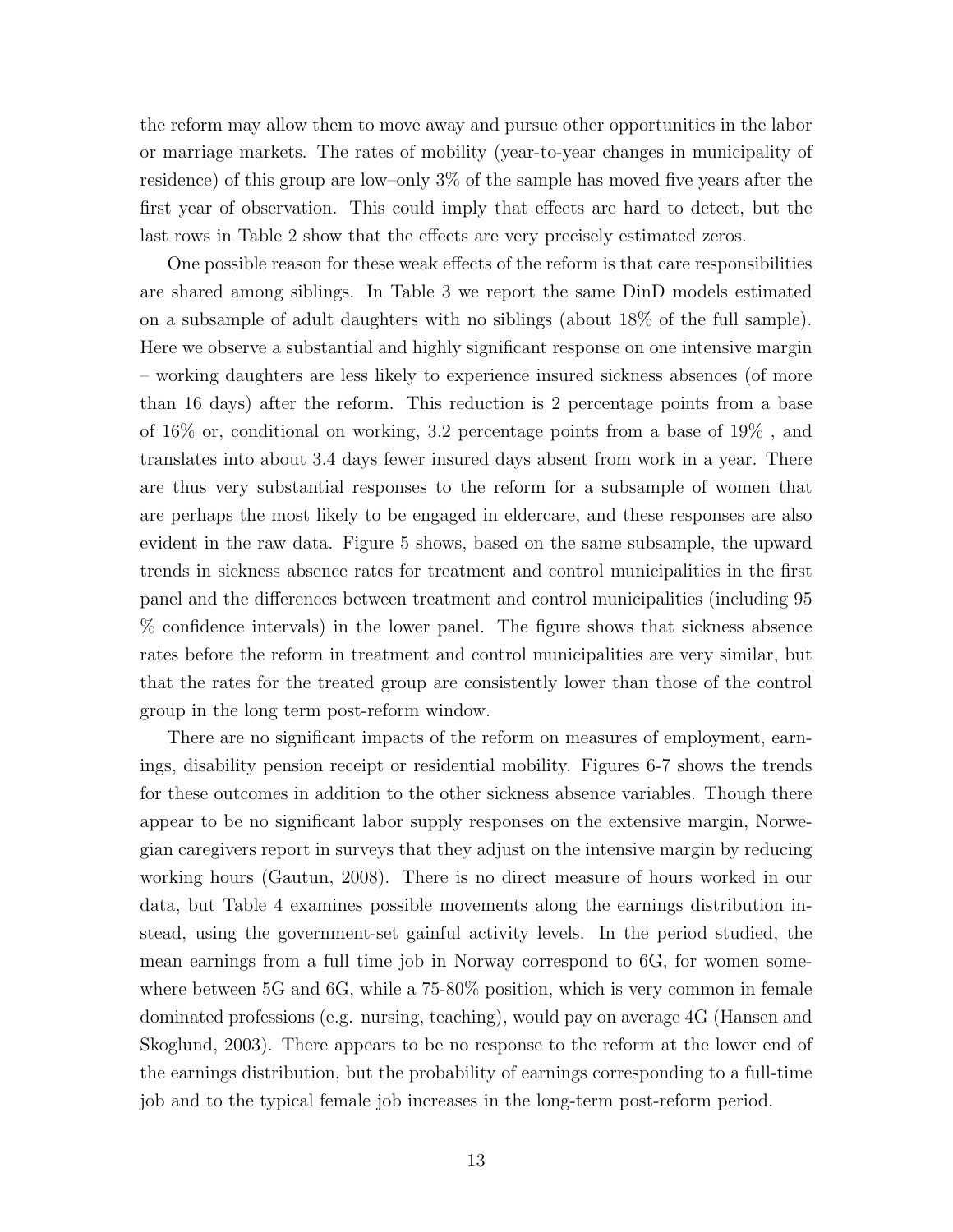In summary, the expansion of elder care in the treatment municipalities does not seem to prompt discrete responses from daughters such as moving to another municipality or entering the labor market, but for the subsample of daughters without siblings it influences labor supply at the intensive margin for those already working. For sons, we are not able to trace any effects of the reform (Table 5). For the remaining outcomes and robustness checks, we restrict our focus to the subsample for whom the reform seems most relevant–daughters without siblings.

As discussed above, the greater expansion of formal elder care in treatment municipalities could have a mechanical effect, simply by providing new employment possibilities for treated daughters<sup>13</sup> and thus increasing their hours worked (as we find no effects on labor force participation per se). Around 7% of the sample works in the elder care sector before the reform and if changes in sector-specific employment opportunities are relevant to these adult daughters, we should see a change in their concentration in that sector. Figure 8 shows no apparent relationship between the expansion of the formal elder care in treatment municipalities and labor market participation in the elder care sector, although there is some variation over time unrelated to the reform. DinD estimation with employment in the elder care sector as an outcome variable confirms this; we are not able to trace any changes in sectoral employment to the reform.<sup>14</sup>

In Table 6 we examine the possibility that the reform could have affected parental health, and ultimately mortality. The effect of increased formal care is ambiguous a priori, as it could lead to better access to medical care but also less informal interaction with children (which may yield health benefits). Using the exact date of death, we look at the probability of dying one year after the year of observation, and find no significant effects, neither in the shorter window after the reform, nor in the longer window. The intention to treat effect is a rather precisely estimated zero from a base death rate of 9%. Figure 9 is also consistent with no effect of the reform on parents' probability of dying.

#### 6.1 Robustness Checks

Table 7 reports DinD results for potential placebo samples of daughters whose care responsibilities are expected to be relatively low–those with both parents alive, no

<sup>&</sup>lt;sup>13</sup>Although the sample is not restricted to daughters living in the same municipality as their parent, around 90% of the only child daughters in our sample actually do so.

<sup>&</sup>lt;sup>14</sup>Unfortunately 7  $\%$  is too few to conduct separate analysis for those working in the elder care sector pre-reform.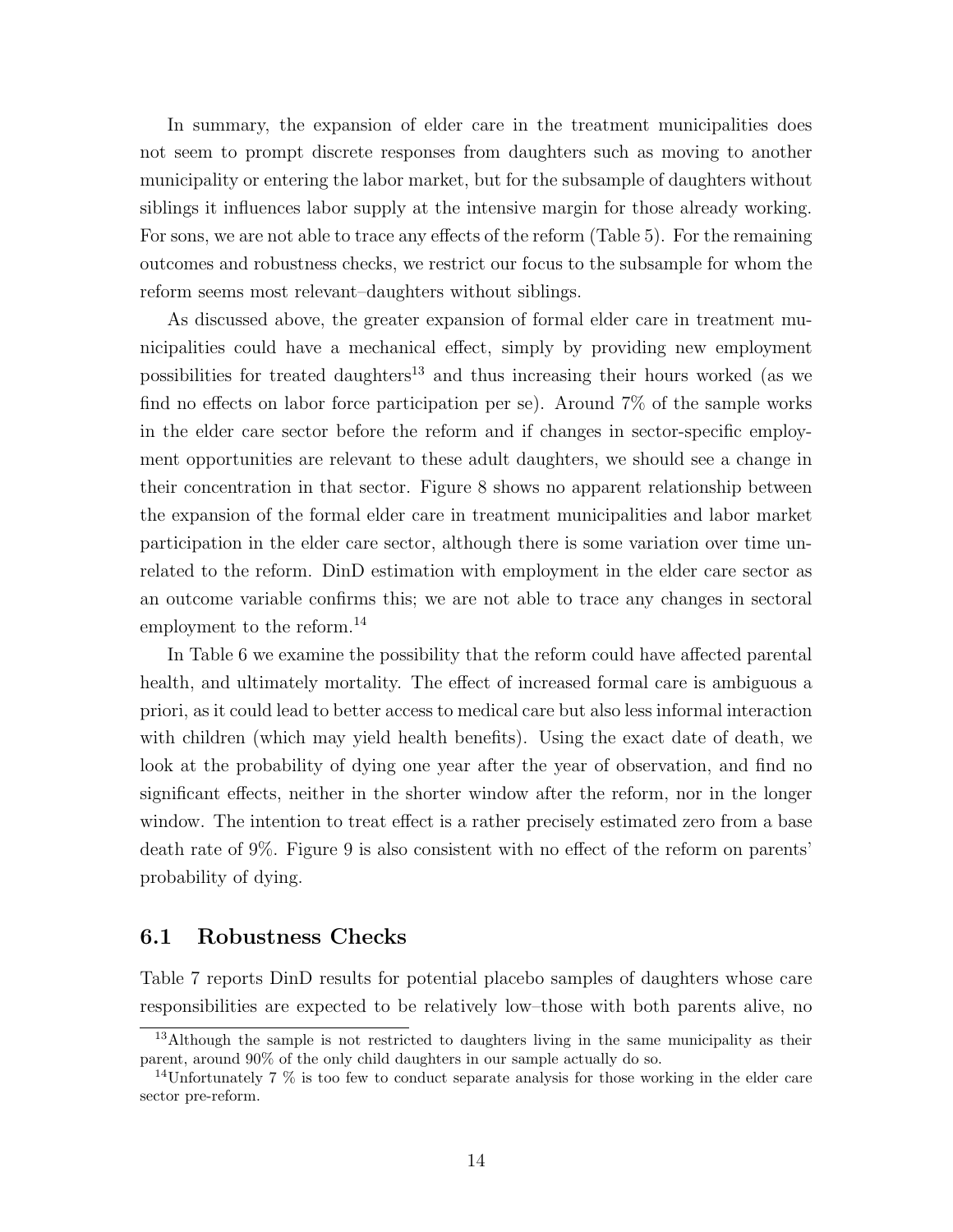living parents and with one living parent who is relatively young (age 60-74). For these groups, there are no significant effects of the reform on any of the outcomes. The coefficient in the sickness absence equation for the daughters with no living parents is marginally significant at the 10% level and is not significantly different from our main effect in Table 2. We examine whether some of these daughters may be care providers for parents-in-law, and indeed find that the effect may be driven by the subsample where the daughters have a single parent-in-law. If we drop those having a single elderly parent-in-law from the sample of daughters without parents, there are no longer any significant effects of the reform<sup>15</sup>.

Table 8 reports the results of different specifications where we exclude various parts of our sample and the results are remarkably robust. The estimated effects of the reform are very similar when we drop either the three largest cities in Norway or the extreme rural municipalities. The effects are ass similar when we include the municipalities with highest 10% and lowest 10% pre-reform coverage rates. In Table 9 we perform analyses including 1997 (omitted in the previous models). The first column includes 1997 as a pre-reform year, the second includes 1997 as a post-reform year. Excluding 1997 does not drive any of the main results, with the effects being very similar to the baseline, for both types of inclusion of this particular year. Table 10 shows that dividing the sample into control and treatment municipalities at the mean rather than the median of pre-reform coverage is not driving our results and that a linear specification of coverage gives very similar results.<sup>16</sup>

Finally, Table 11 reports the results of a placebo specification that places the reform in the pre-period. The negative results here support the common pre-reform trend assumption required for a valid DinD.

## 7 Discussion and Conclusion

Using variation across municipalities in the impact of a Norwegian reform of federal funding for care of the elderly, we find robust evidence that the labor supply of middleaged daughters with single elderly parents and no siblings is affected at the intensive margin by expansions in public home-based care. Previous estimates of the degree of substitution between informal care and home-based formal care have been mixed, but our results provide support for such substitution, in particular for a group of adult

<sup>&</sup>lt;sup>15</sup>Results available on request

<sup>&</sup>lt;sup>16</sup>The results of the linear specification, unlike the discrete model, are sensitive to the inclusion of the tails of the coverage distribution.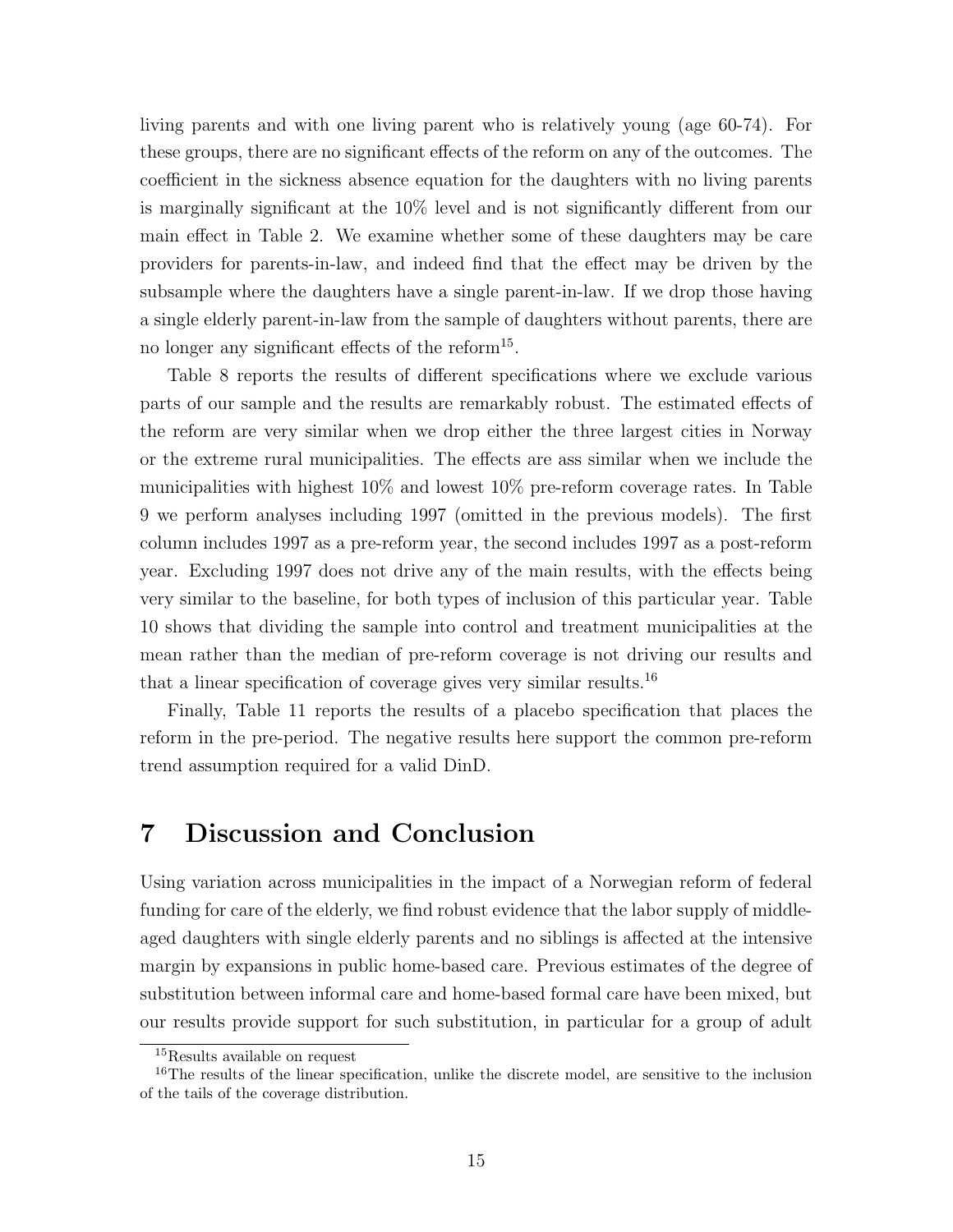women with potentially large care responsibilities. Labor supply adjustments came in two forms: as a reduction in doctor-certified sickness absence and as an increased probability of working longer hours (measured as the probability of reaching higher income thresholds). We found no effects of the expansion in formal elder care on the labor supply of sons, the geographic mobility of adult children, the health of the elderly, or extensive margin labor supply decisions of daughters.

The relatively large effects of an expansion of formal eldercare on insured absences from work which are formally restricted to own diagnosed illnesses deserves further consideration. There are two possible mechanisms that may be driving this outcome: 1) the burden of informal care may have negative effects on the caretaker's mental and/or physical health, and 2) sick leave may be used, with or without the knowing cooperation of the physician in order to free time that can be spent on care-taking.

An association between own health and the burden of caretaking has been extensively documented (Bianchi et al., 2012), but a causal relationship has been difficult to establish. Surveys in Norway indicate that mature caretakers of elderly parents experience deteriorating health, which they ascribe to the burden of care-taking (Gautun, 2008). Paid leave for own illnesses or disability in Norway is generous, but the same is not true of caretaking leave. If elderly parents or other close family members (except children) are sick and in need of care, employers are in general only obliged to grant *unpaid* leave up to a maximum of ten days per year.<sup>17</sup>

The relative size of the two channels could vary between group, and we speculated that higher educated daughters may have jobs with more temporal flexibility and perhaps less need for sickness absence. The reults in Table 12 do not support this, though the reform does have a somewhat stronger effect on the probability that lesseducated daugthers reach the earnings threshold of 4G, which would correspond to a 75% of a full time position.

The doctor's certification requirement for insured sickness absence is intended to prevent the fraudulent use of this leave, but several studies confirm that this program is used for purposes other than own illness. In interviews, Norwegian general practitioners / family doctors reveal that they sometimes certify that employees are sick when this is not strictly true (Carlsen, 2008), and a study based on very rich registry data, Markussen et al. (2011) concludes that "... the sickness absence insurance system in Norway has developed into a more general "justified absence" insurance system, where physicians certify sickness to help employees cope with a difficult life situation." Markussen et al. (2011) document a number of patterns that suggest con-

<sup>&</sup>lt;sup>17</sup>Parents are each entitled to 10 days fully paid sickness leave to take of their sick children.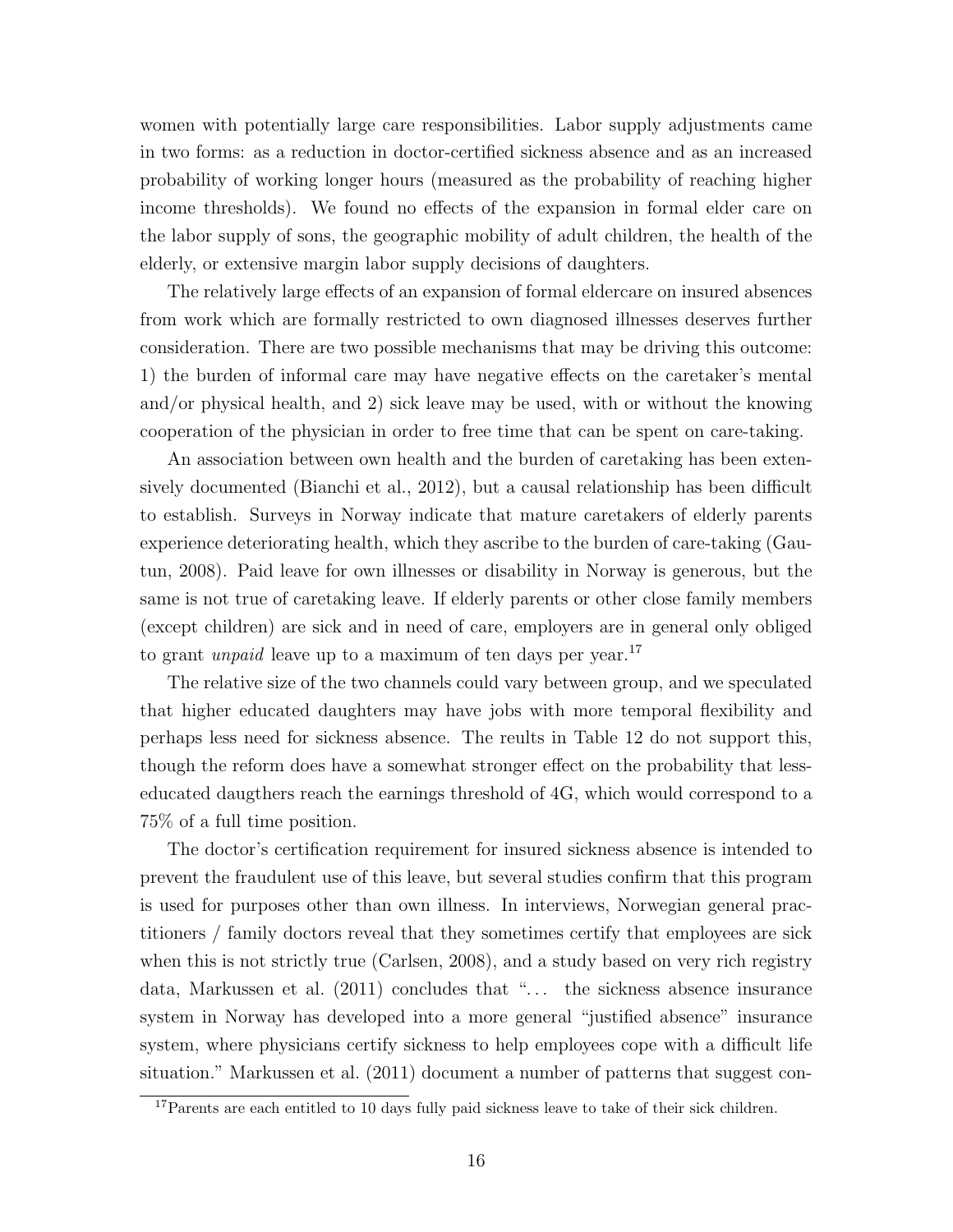siderable subjectivity in physicians' absence certification practices, including substantial differences in apparent strictness among doctors and an association of traumatic personal events such as marriage dissolution and family deaths with insured work absences. Health problems such as musculoskeletal and mental disorders are both very difficult to verify and subject to reasonable disagreement among physicians as to the efficacy of time off work as a treatment. Social norms may also play an important role in explaining variation in absenteeism across workplaces that do not seem to be explained by worker sorting and a lower propensity for sickness absence among older workers. Survey data from a representative sample of mature Norwegians also indicates that sickness absence is a relative common way to cope with the need for more flexible working hours when parents are elderly and in need of care (Gautun, 2008).

We cannot, based on our analysis, distinguish between the alternative mechanisms that may be driving the association between an expansion of formal eldercare and a reduction in sickness absence. Relief from caregiving responsibilities may be improving the health of adult daughters, or their need to use a social welfare program designed to provide insurance against own illness to informally acquire caregiving leave may be alleviated. In combination with other studies of the use of sickness absence in Norway, it is reasonable to think that expanding public eldercare has reduced the need for some women to find enough flexibility in their work schedules to provide parental care when needed through a program designed for other purposes. Our results provide additional evidence that women's social roles often demand a degree of flexibility in work schedules that are not readily accommodated by current workplace or social institutions (Goldin 2014). We also find that formal care of the elderly can substitute, to some extent, for the informal caregiving demands that conflict with rigid work schedules.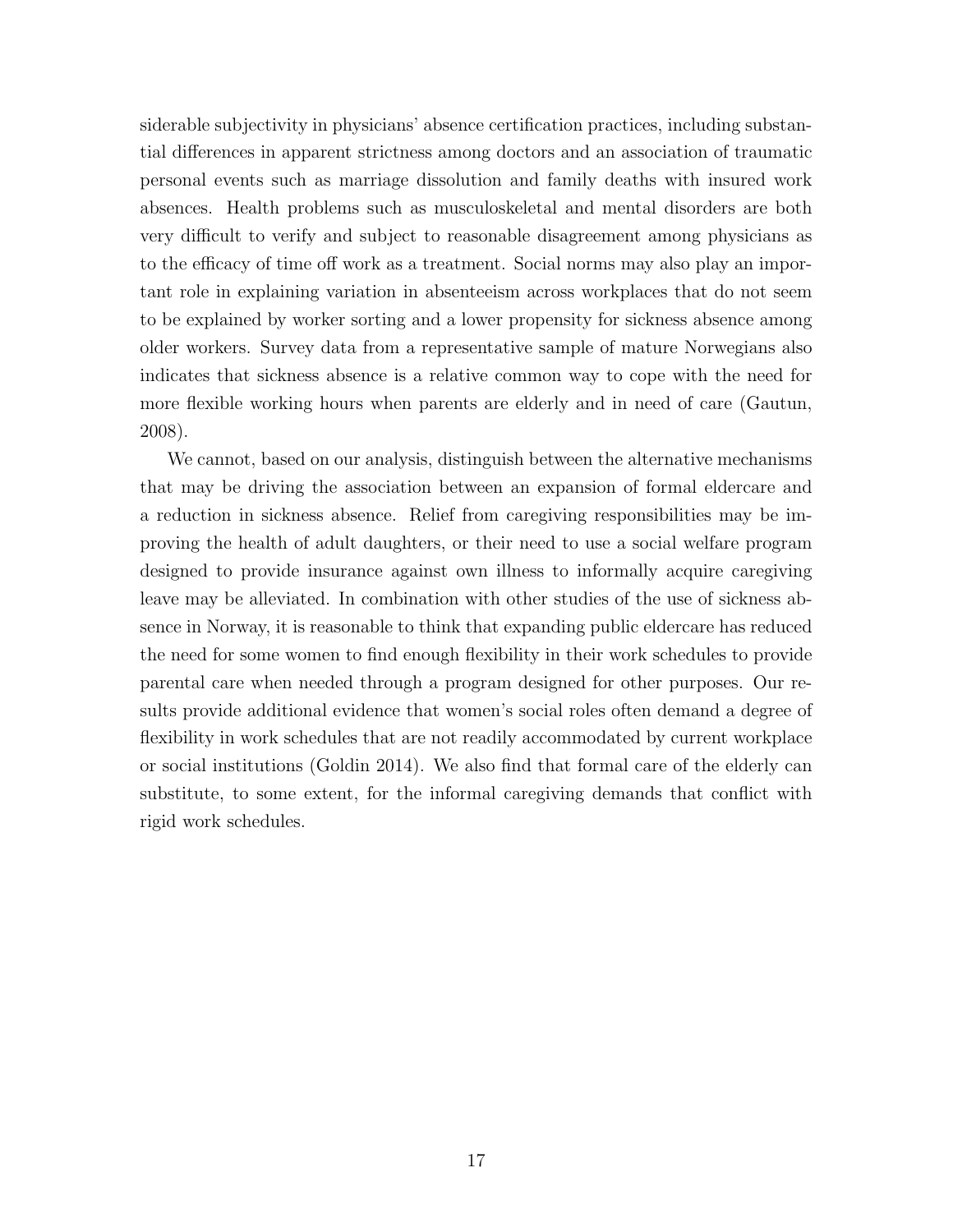## References

- Atkinson, A. B., L. Rainwater, and T. M. Smeeding, "Income Distribution in OECD Countries: Evidence from the Luxembourg Income Study," OECD, Publications and Information Center, Paris, 1995.
- Baker, Michael, Jonathan Gruber, and Kevin Milligan, "Universal Childcare, Maternal Labor Supply, and Family Well-being," *Journal of Political Economy*, 2008, 116, 709–745.
- Bianchi, Suzanne, Nancy Folbre, and Douglas Wolf, For Love and Money: Care Provision in the United States, Russell Sage: New York, 2012.
- **Bonsang, Eric**, "Does informal care from children to their elderly parents substitute for formal care in Europe?," Journal of Health Economics, 2009, 28 (1), 143–154.
- Borge, Lars-Erik and Marianne Haraldsvik, "Empirisk analyse av handlingsplanen for eldreomsorgen," SØF-rapport, 2006, 06.
- Carlsen, Benedicte, "Dobbeltmoralens voktere? Intervjuer med fastleger om sykemelding," Tidsskrift for velferdsforskning, 2008, 11, 259–275.
- Carmichael, Fiona and Susan Charles, "The opportunity costs of informal care: does gender matter?," Journal of Health Economics, 2003, 22 (5), 781–803.
- Christianson, Jon B, "The evaluation of the National Long Term Care Demonstration. 6. The effect of channeling on informal caregiving," Health Services Research, 1988, 23 (1), 90.
- Daatland, Svein Olav and Marijke Veenstra, "Bærekraftig omsorg? Familien, velferdsstaten og aldringen av befolkningen," NOVA Report, 2012, 2.
- Ettner, Susan, "The impact of parent care on female labor supply decisions," Demography, 1995, 32 (1), 63–80.
- **Ettner, Susan L.**, "The Opportunity Costs of Elder Care," The Journal of Human Resources, 1996, 31 (1), 189–205.
- Fevang, Elisabeth, Snorre Kverndokk, and Knut Roed, "Informal Care and Labor Supply," *Journal of Population Economics*, 2011, Forthcoming.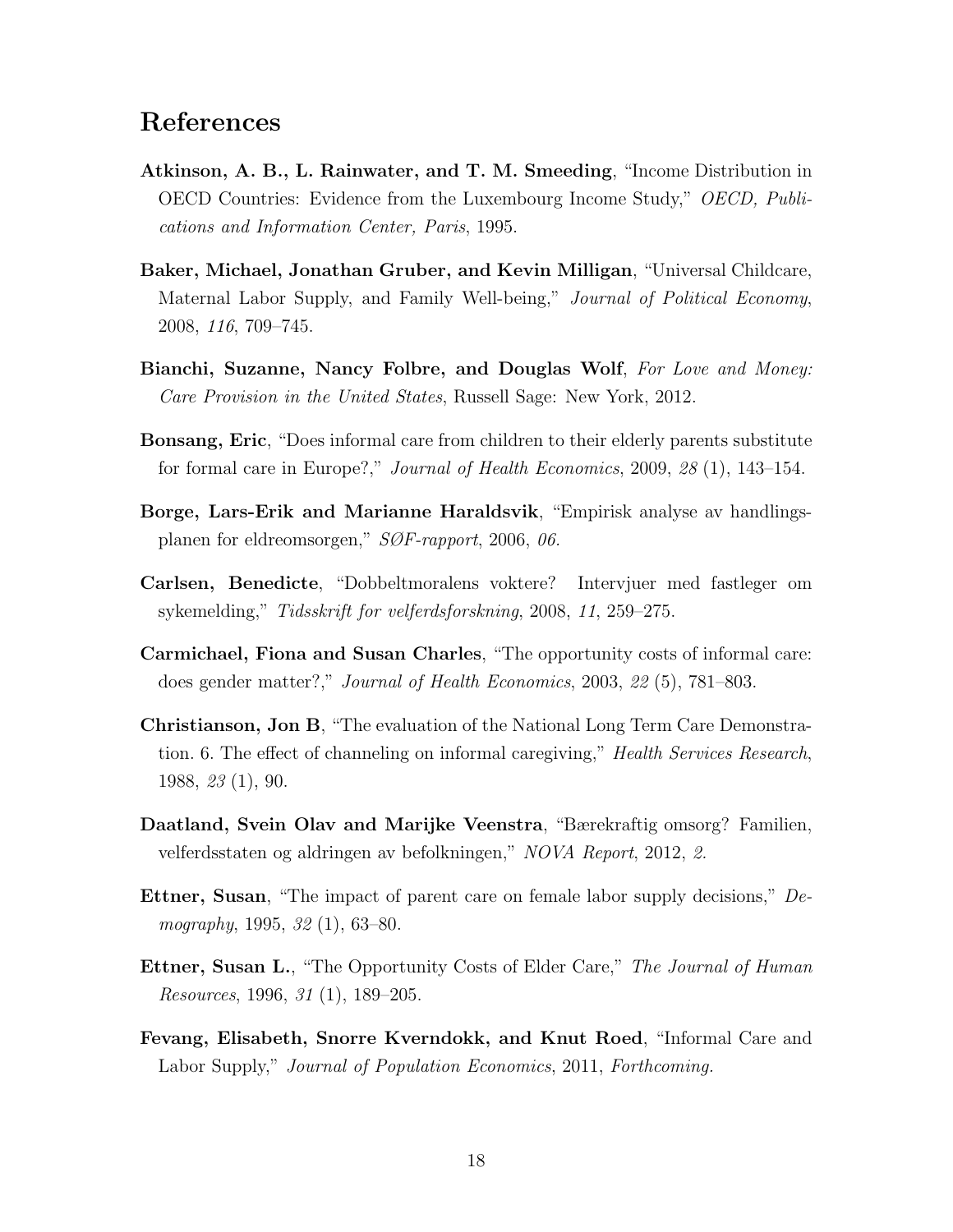- Gautun, Heidi, "Arbeidstakere og omsorg for gamle foreldre den nye tidsklemma," FAFO Report, 2008, 40.
- $\equiv$  and Kåre Hagen, "How do middle-aged employees combine work with caring for elderly parents?," *Community, Work & Family,* 2010, 13 (4), 393–409.
- Goldin, Claudia, "A Grand Gender Convergence: Its Last Chapter," American Economic Review, 2014, 104, 1–30.
- Hansen, Stein and Tor Skoglund, "Lønnsutviklingen 1962-2002," Økonomiske analyser, SSB, 2003, 5.
- Havnes, Tarjei and Magne Mogstad, "Money for nothing? Universal child care and maternal employment," Journal of Public Economics, 2011, 95, 1455–1465.
- Heitmueller, Axel and Kirsty Inglis, "The earnings of informal carers: Wage differentials and opportunity costs," *Journal of Health Economics*, 2007, 26 (4), 821–841.
- Kalwij, Adriaan, Giacomo Pasini, and Mingqin Wu, "Home care for the elderly: the role of relatives, friends and neighbors," Review of Economics of the Household, 2012, pp. 1–26.
- Leigh, Andrew, "Informal care and labor market participation," Labour Economics, 2010, 17 (1), 140–149.
- Lilly, Meredith B., Audrey Laporte, and Peter C. Coyte, "Labor Market Work and Home Care's Unpaid Caregivers: A Systematic Review of Labor Force Participation Rates, Predictors of Labor Market Withdrawal, and Hours of Work," Milbank Quarterly, 2007, 85 (4), 641–690.
- Markussen, Simen, Knut Røed, Ole Røgeberg, and Simen Gaure, "The anatomy of absenteism," Journal of Health Economics, 2011, 30, 277–292.
- Motel-Klingebiel, Andreas, Clemens Tesch-Roemer, and Hans-Joachim Von Kondratowitz, "Welfare states do not crowd out the family: evidence for mixed responsibility from comparative analyses," Ageing and Society, 2005, 25 (6), 863–882.
- NAC and AARP, "Caregiving in the U.S. 2009," Technical Report, Bethesda, MD: NAC, and Washington, D.C.: AARP 2009.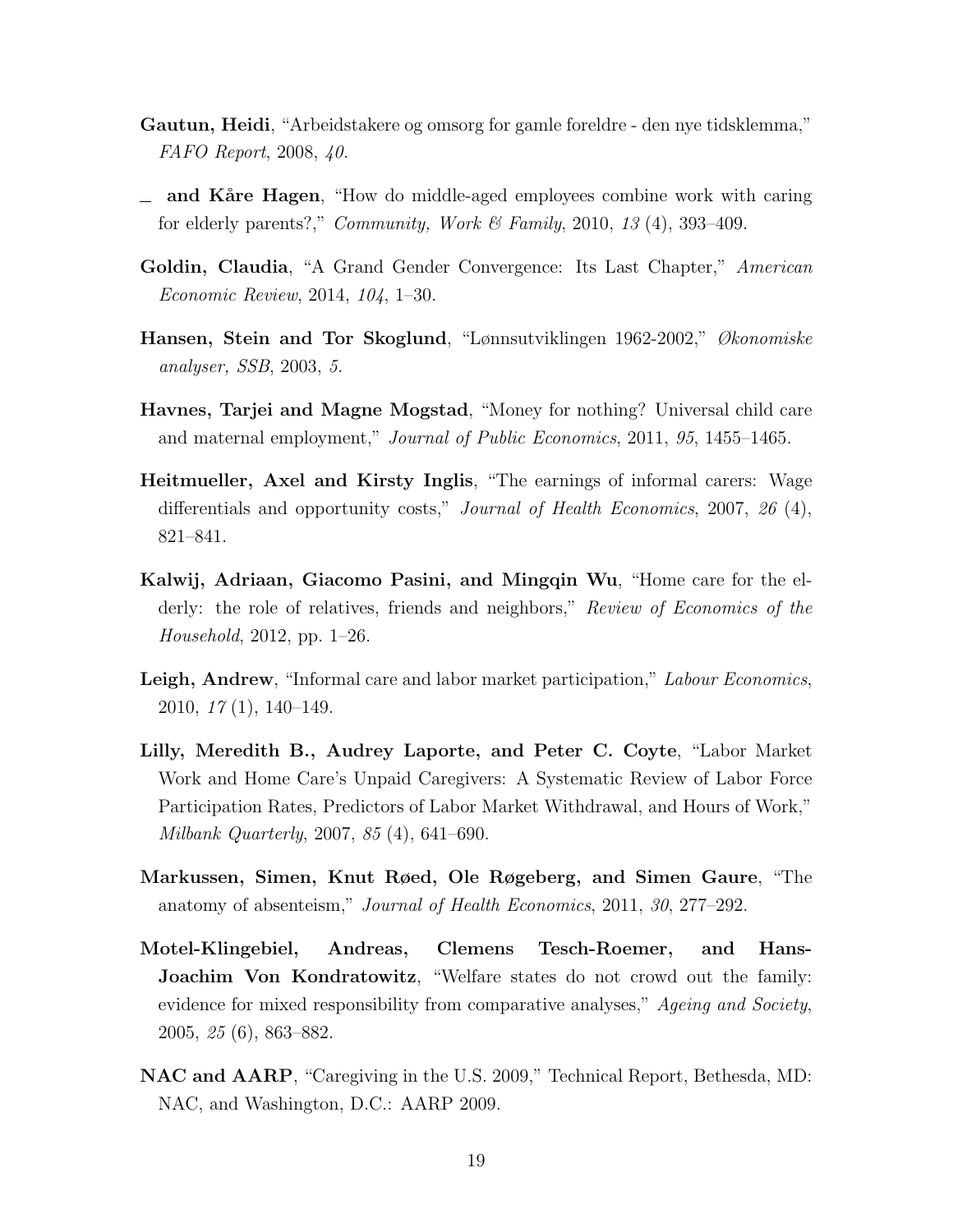- Norwegian Ministry of Health and Care Services, "Trygghet Respekt Kvalitet: Handlingsplan for eldreomsorgen 1998-2005," Stortingsmelding, 1997, 50.
- $\_\,$ , "Mestring, muligheter og mening," *Stortingsmelding*, 2005-2006, 25.
- OECD, "The OECD Health Project: Long-term Care for Older People," Technical Report, OECD, Paris 2005.
- Orsini, Chiara, "Changing the way the elderly live: Evidence from the home health care market in the United States," Journal of Public Economics, 2010, 94 (1), 142–152.
- Pezzin, Liliana E., Peter Kemper, and James Reschovsky, "Does publicly provided home care substitute for family care? Experimental evidence with endogenous living arrangements," Journal of Human Resources, 1996, pp. 650–676.
- Spiess, C. K. and A. Ulrike Schneider, "Interactions between care-giving and paid work hours among European midlife women, 1994 to 1996," Ageing and Soci $ety, 2003, 23(1), 41-68.$
- Stabile, Mark, Audrey Laporte, and Peter C. Coyte, "Household responses to public home care programs," Journal of Health Economics, 2006, 25 (4), 674–701.
- Vaage, Odd Frank, "Til alle døgnets tider. Tidsbruk 1971-2000," Statistiske analyser, SSB, 2002, 52.
- White-Means, Shelley I. and Rose M. Rubin, "Trade-offs between formal home health care and informal family caregiving," Journal of family and economic issues, 2004, 25 (3), 335–358.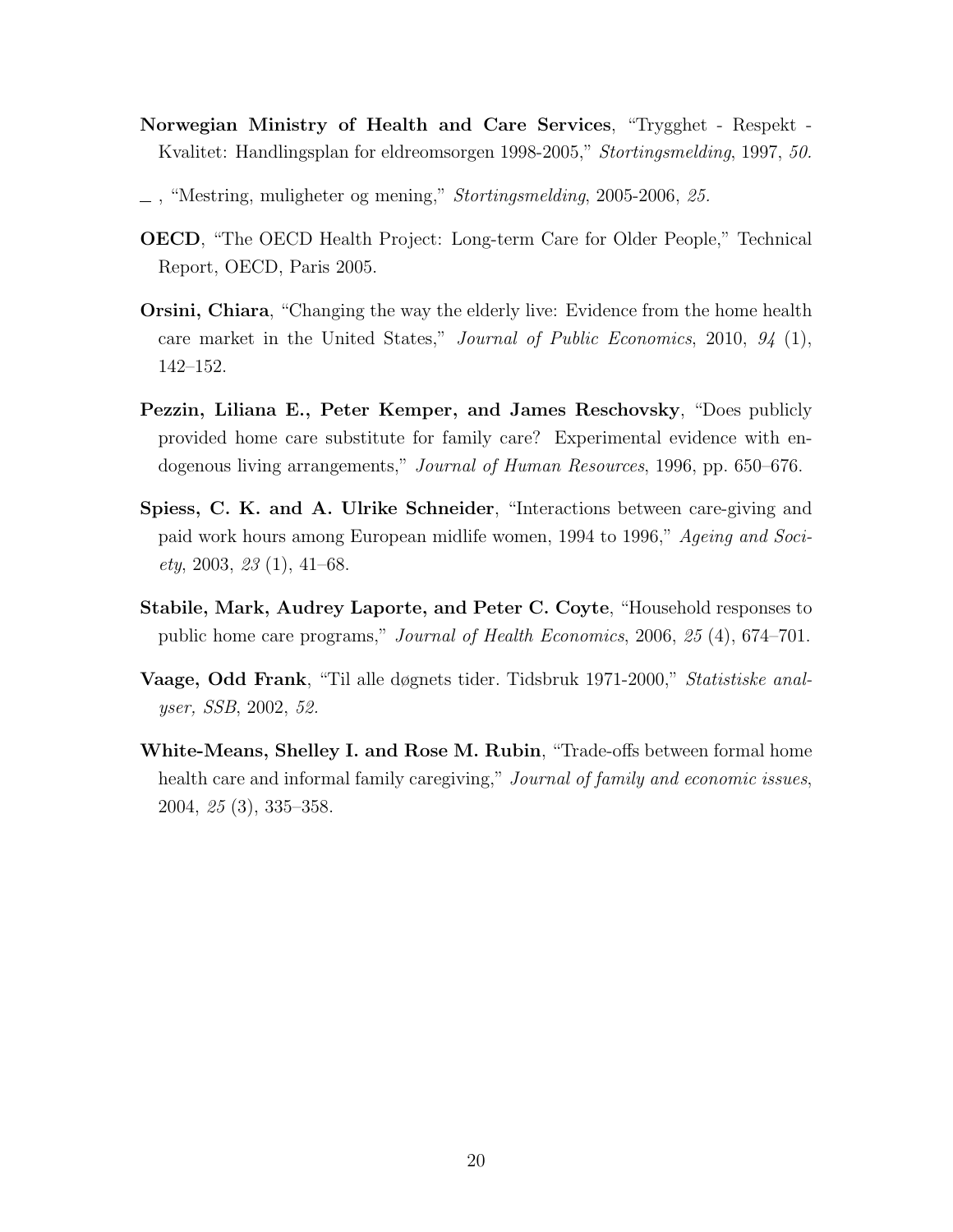

Figure 1: Home based care (at home or in adapted facilities)

Notes: The first panel graphs the fraction using home based care in treatment municipalities (solid line) and control municipalities (dashed line) over the period 1993-2005. We add a vertical line in 1998 (year of reform) and 2001 (expansion of reform). The second panel shows the differences per year in fraction using home-based care between treatment and control municipalities, including the 95 % confidence interval.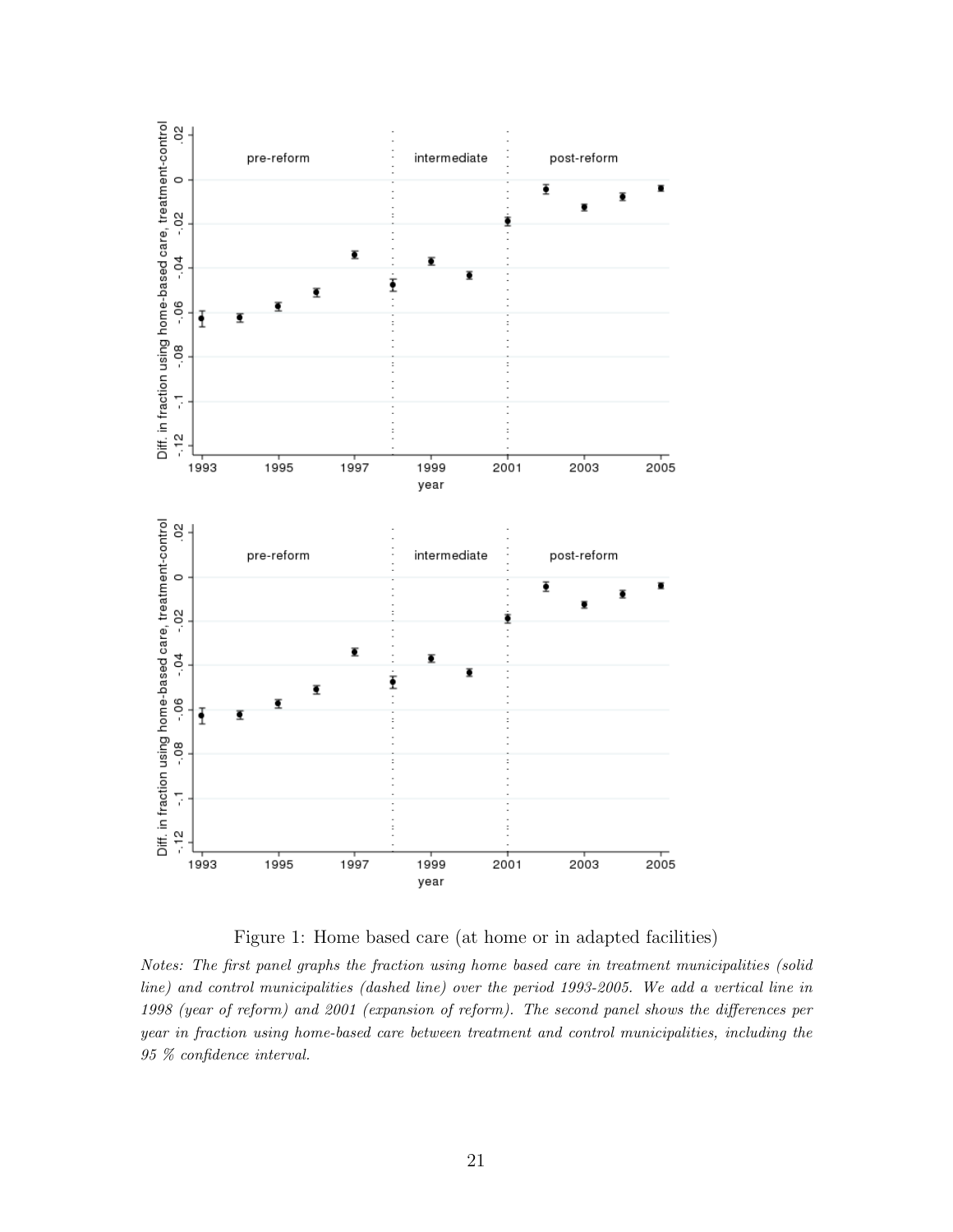

Figure 2: Fraction Population 80+

Notes: The first panel graphs the fraction of the population aged 80 and above in treatment municipalities (solid line) and control municipalities (dashed line) over the period 1993-2005. We add a vertical line in 1998 (year of reform) and 2001 (expansion of reform). The second panel shows the differences per year in population aged 80 and above between treatment and control municipalities including the 95 % confidence interval.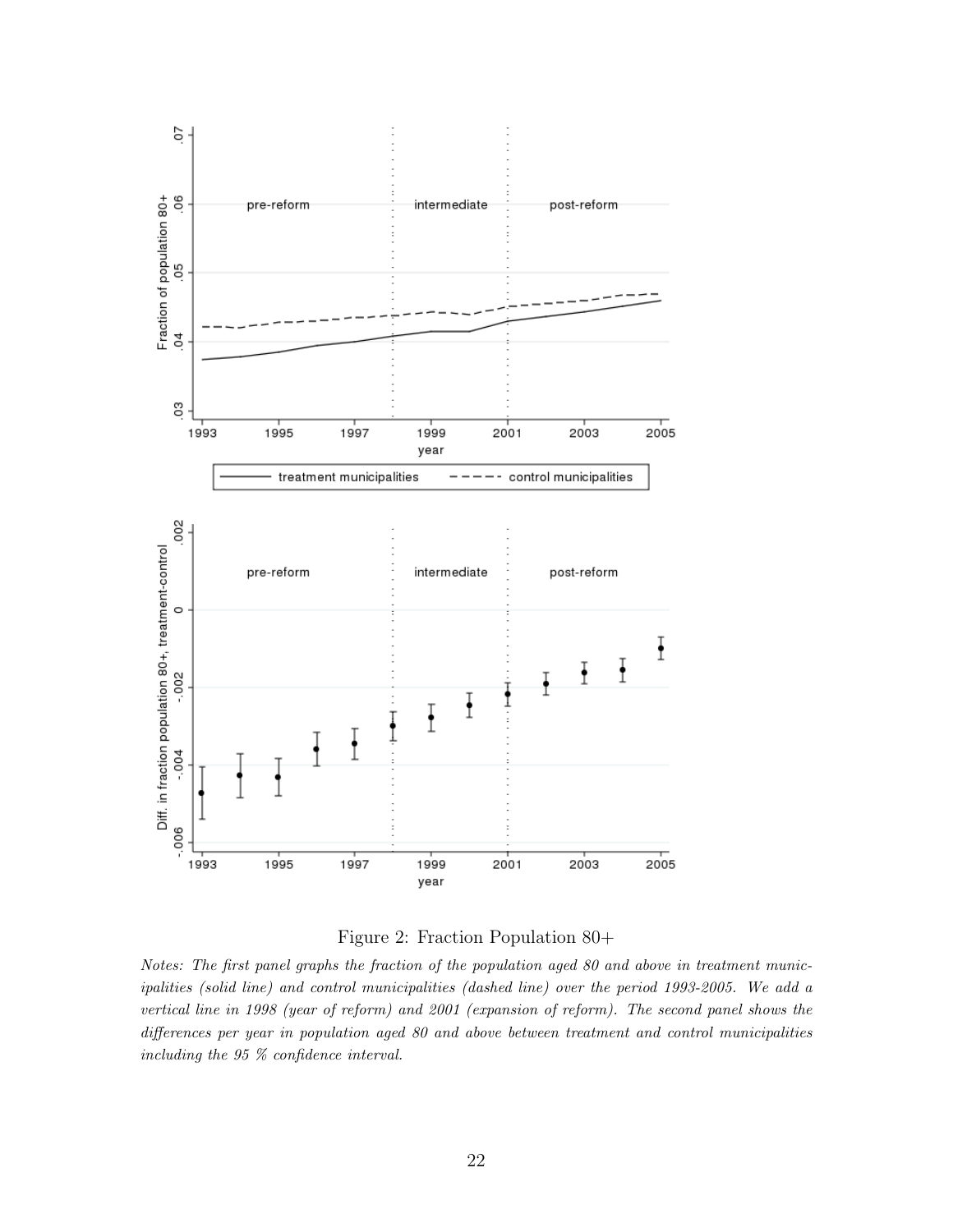

Figure 3: Institution based care (nursing homes)

Notes: The first panel graphs the fraction using institutional care in treatment municipalities (solid line) and control municipalities (dashed line) over the period 1993-2005. We add a vertical line in 1998 (year of reform) and 2001 (expansion of reform). The second panel shows the differences per year in fraction using institutional care between treatment and control municipalities, including the 95 % confidence interval.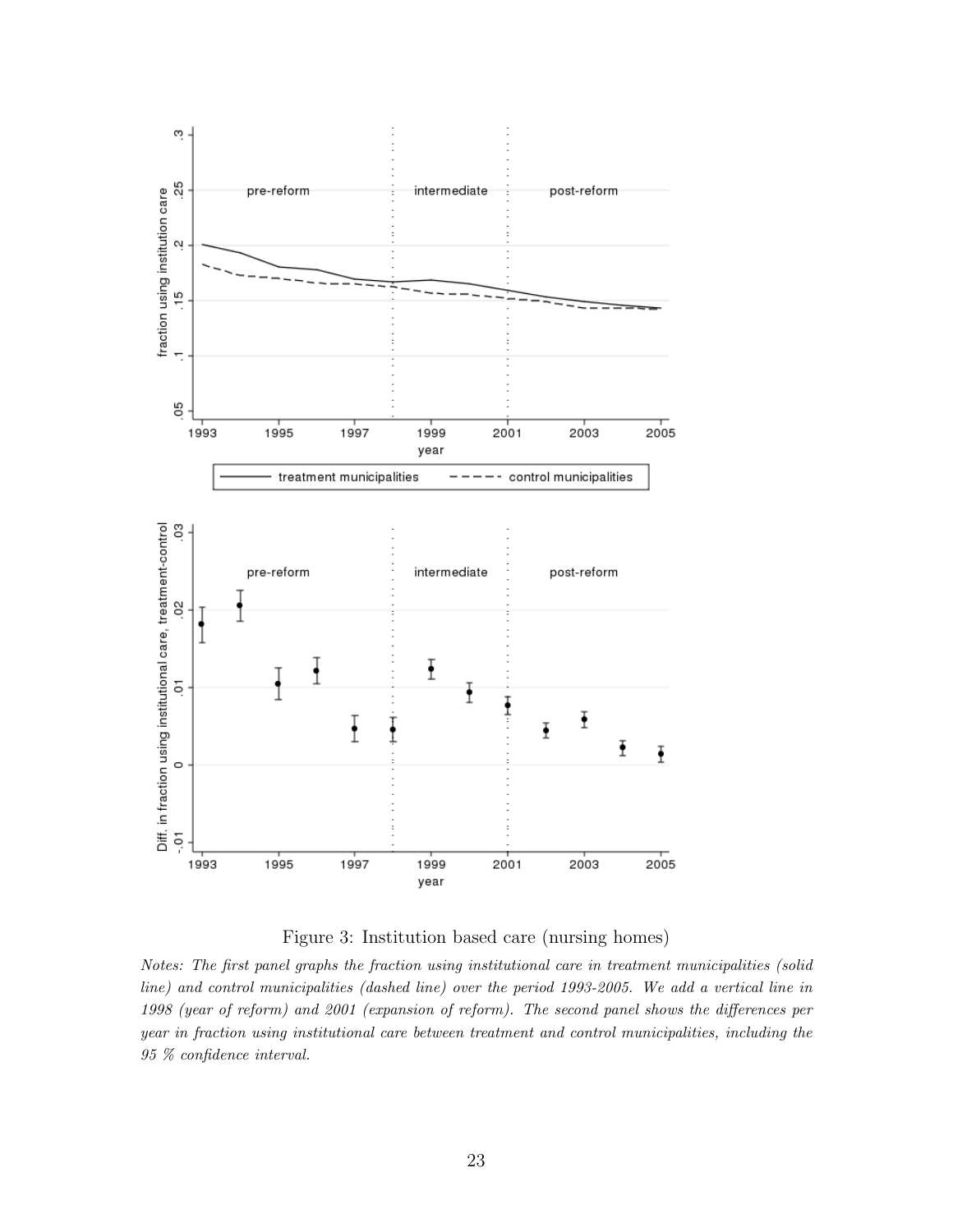

Figure 4: Municipality outcomes over time - treatment and control municipalities Notes: The panels to the left graph outcomes in treatment municipalities (solid line) and control municipalities (dashed line) over the period 1993-2005. We add a vertical line in 1998 (year of reform) and 2001 (expansion of reform). The panels to the right show the differences per year in outcomes between treatment and control municipalities, including the 95 % confidence interval. Outcomes are from the top down: Disposable unrestricted municipality income from 1992-2000, average income in the municipality, the share of  $16 + \text{employed},$  and the share with a university or college degree.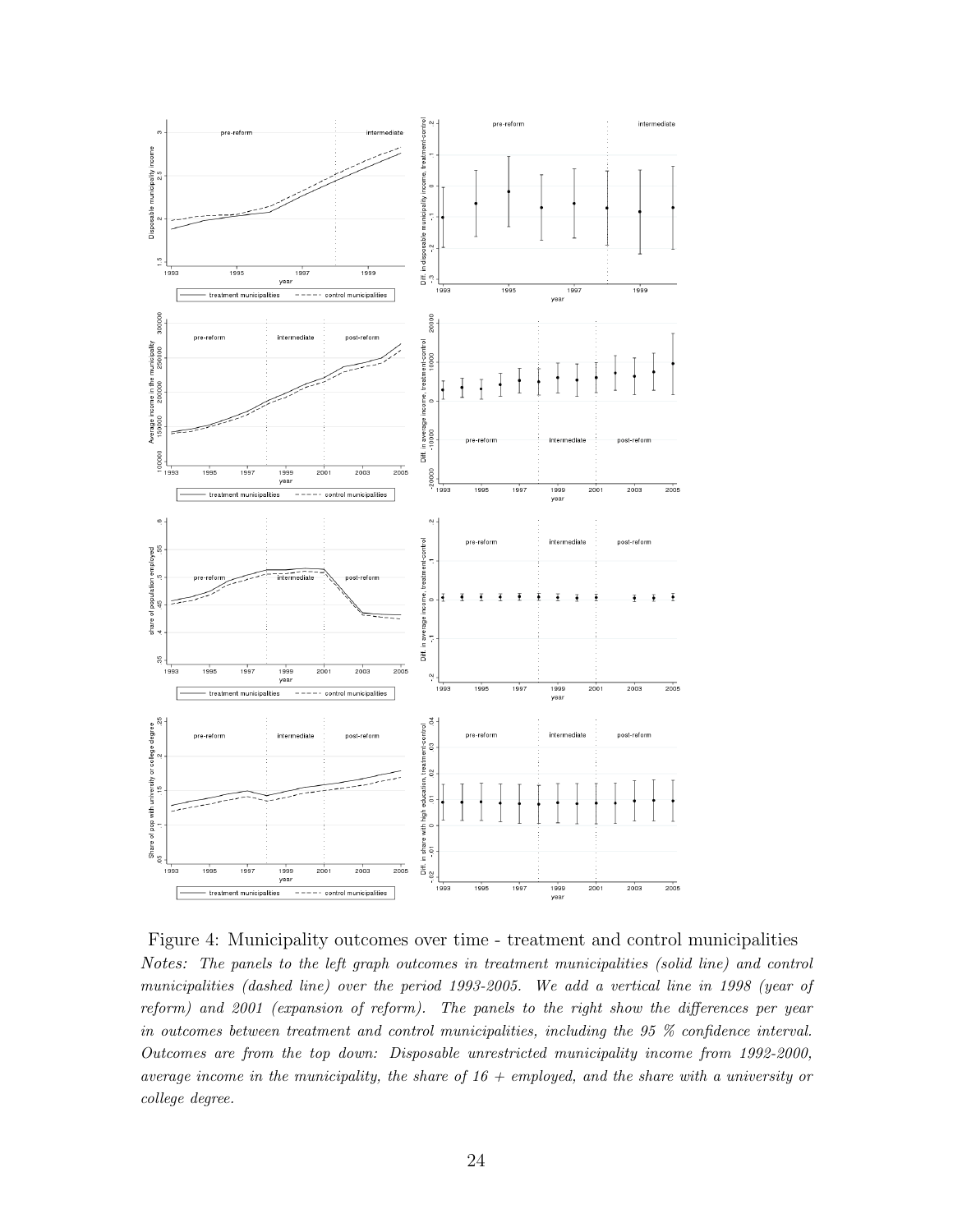

Figure 5: Sickness absence

Notes: The first panel graphs the probability of being absent in treatment municipalities (solid line) and control municipalities (dashed line) over the period 1993-2005. We add a vertical line in 1998 (year of reform) and 2001 (expansion of reform). The second panel shows the differences per year in probability of being absent between treatment and control municipalities, including the 95 % confidence interval.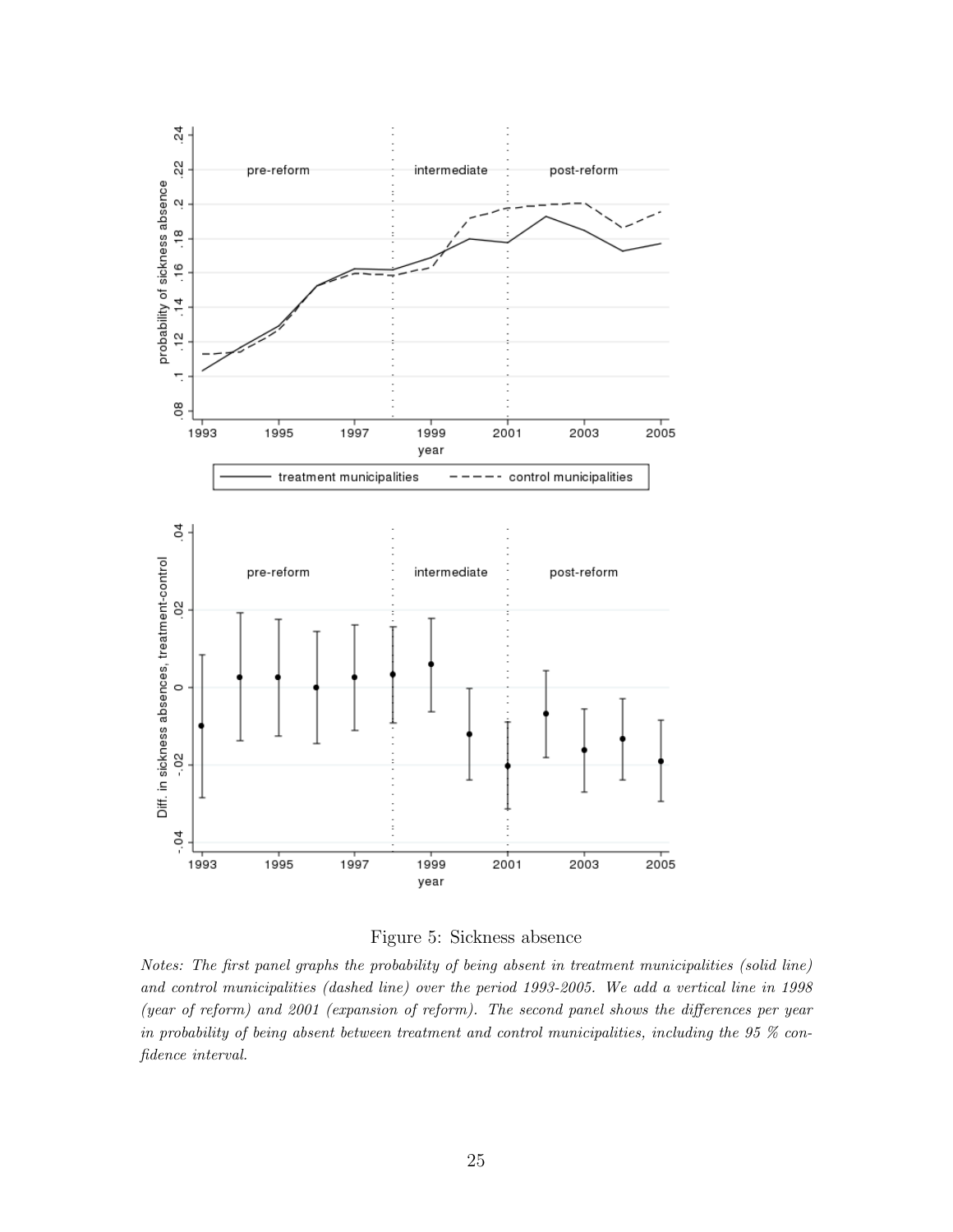

Figure 6: Other outcomes a)

Notes: The panels to the left graph the development in outcomes in treatment municipalities (solid line) and control municipalities (dashed line) over the period 1993-2005. We add a vertical line in 1998 (year of reform) and 2001 (expansion of reform). The panels to the right show the differences per year in outcomes between treatment and control municipalities, including the 95 % confidence interval. Outcomes are from the top down: The probability of sickness absence conditional on working, the number of days absent conditional on working, and the the probability of being on disability pension.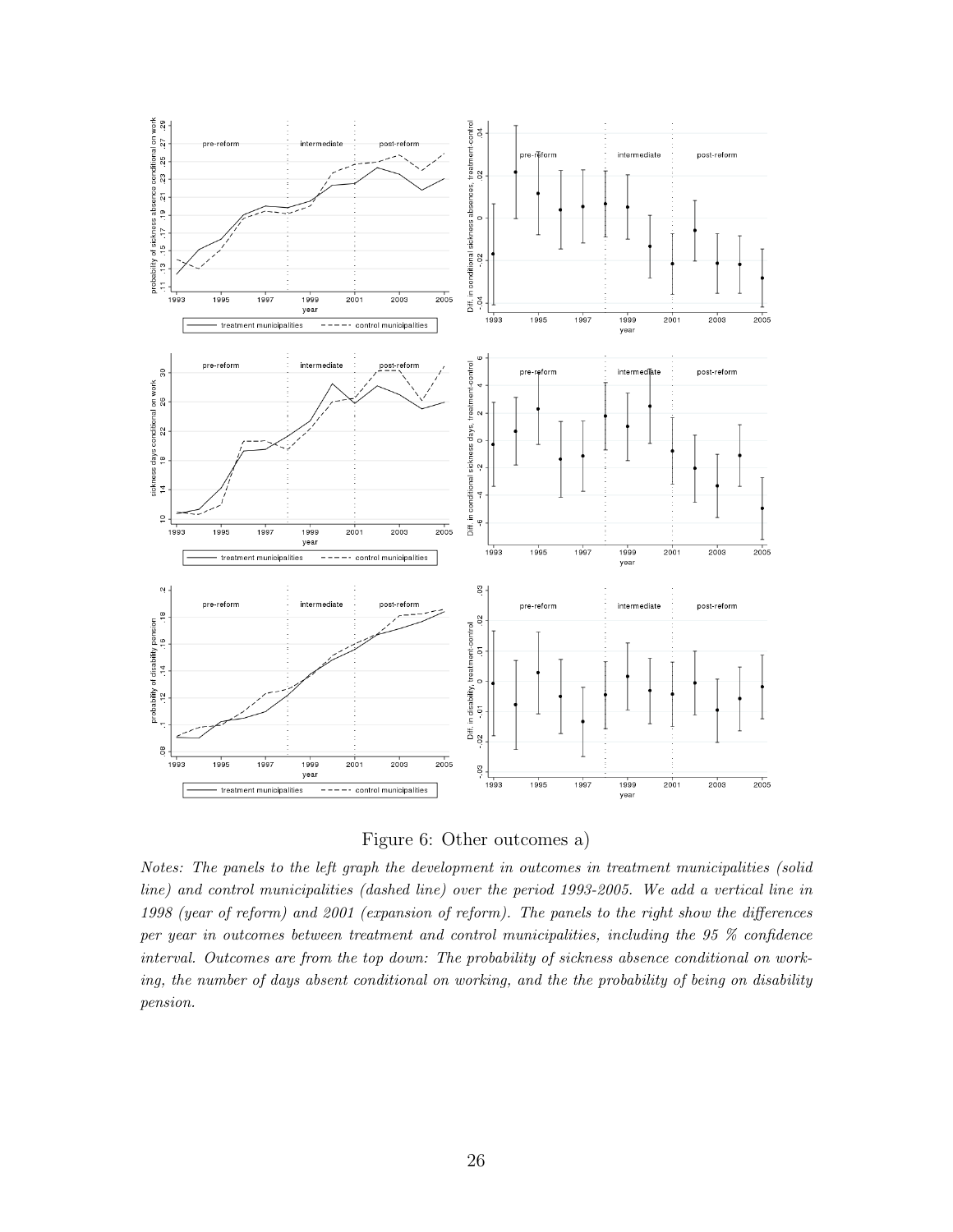

Figure 7: Other outcomes b)

Notes: The panels to the left graph outcomes in treatment municipalities (solid line) and control municipalities (dashed line) over the period 1993-2005. We add a vertical line in 1998 (year of reform) and 2001 (expansion of reform). The panels to the right show the differences per year in outcomes between treatment and control municipalities, including the 95 % confidence interval. Outcomes are from the top down: the probability of working, ln earnings, and the probability of moving next year.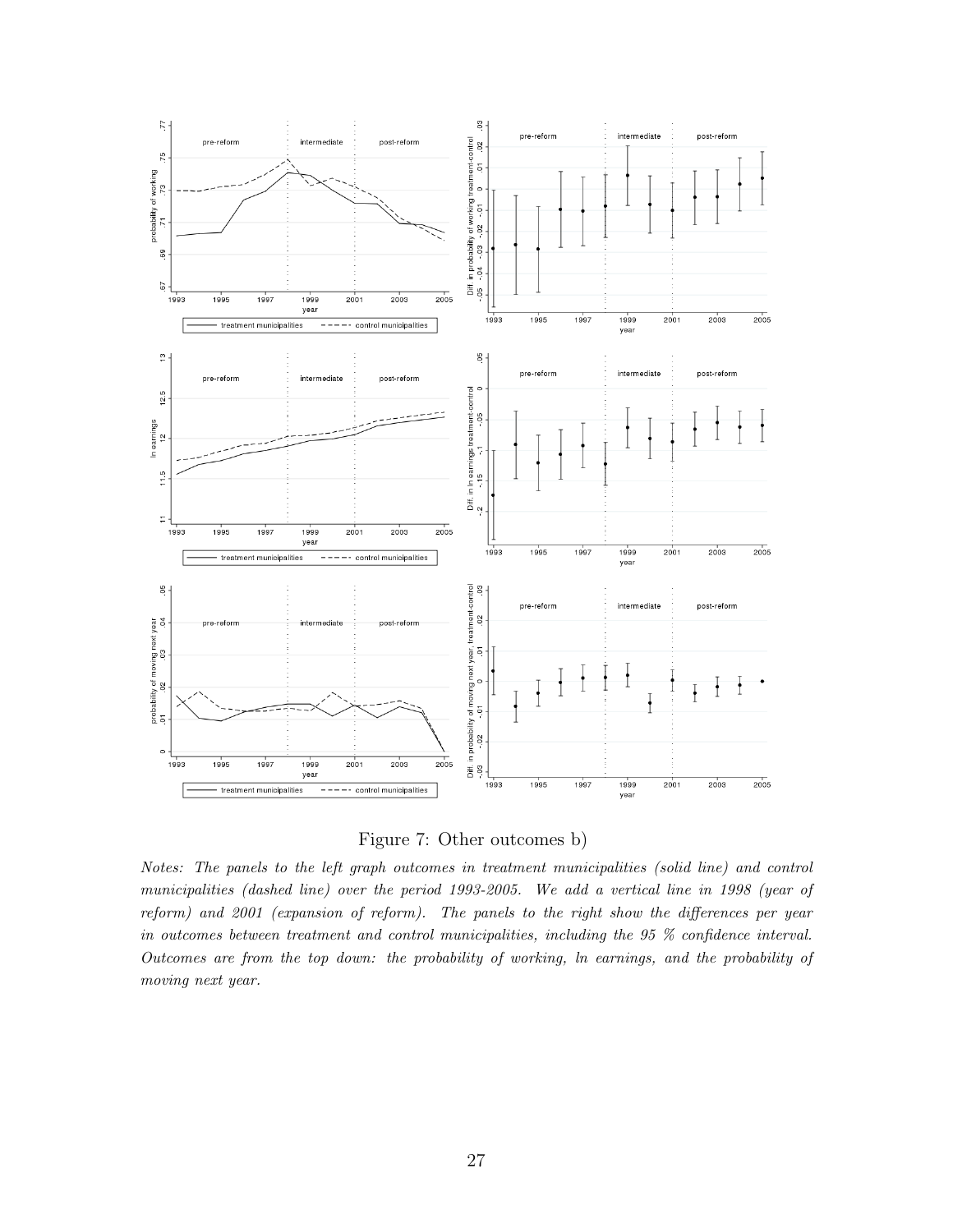

Figure 8: Daughter's employment in elder care sector

Notes: The first panel graphs the fraction working in elder care in treatment municipalities (solid line) and control municipalities (dashed line) over the period 1993-2005. We add a vertical line in 1998 (year of reform) and 2001 (expansion of reform). The second panel shows the differences per year in fraction working in elder care between treatment and control municipalities, including the 95 % confidence interval.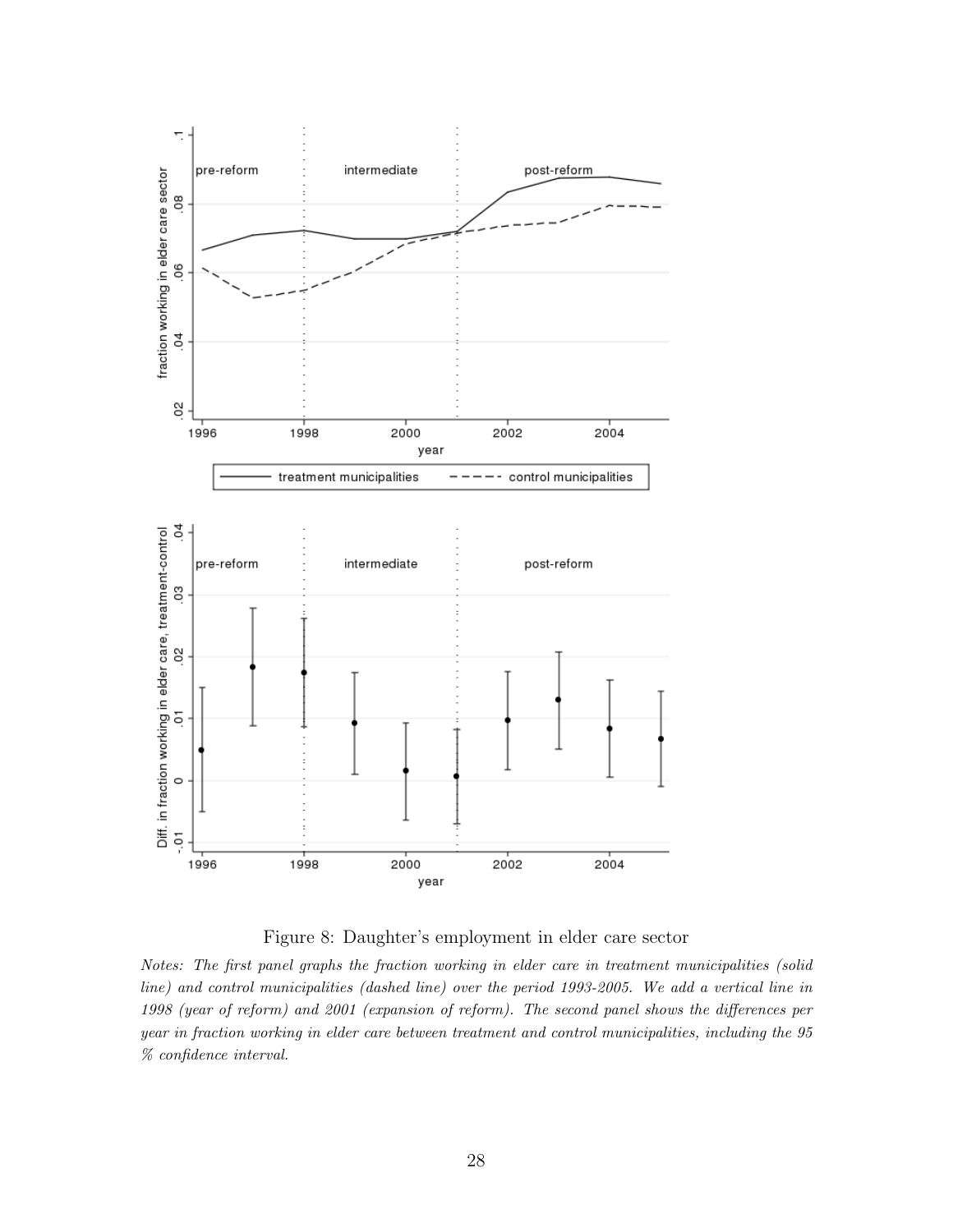

Figure 9: Parent's Health

Notes: The first panel graphs the probability of parent dying next year in treatment municipalities (solid line) and control municipalities (dashed line) over the period 1993-2005. We add a vertical line in 1998 (year of reform) and 2001 (expansion of reform). The second panel shows the differences per year in probability of parent dying next year between treatment and control municipalities, including the 95 % confidence interval.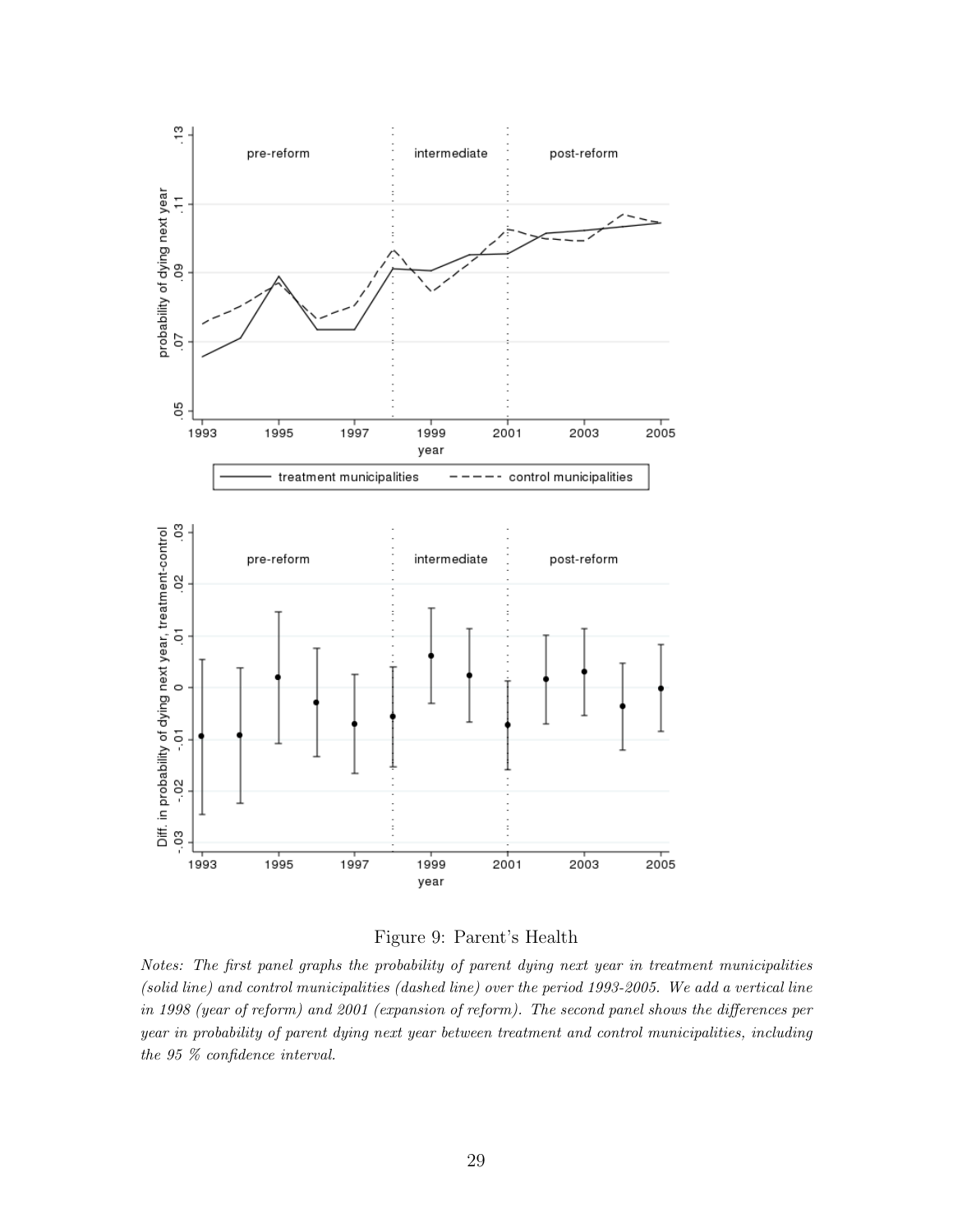| Growth in home-based care coverage<br>(1999/2000)/(1996/1997) |             |
|---------------------------------------------------------------|-------------|
| Home-based care coverage before the reform                    | $-1.597***$ |
| (1996/1997)                                                   | (.229)      |
| Institution care coverage before the reform                   | $-.497***$  |
| (1996/1997)                                                   | (.170)      |
| Share of population $>67$ in 1997                             | $1.312**$   |
|                                                               | (.532)      |
| Share of population $>80$ in 1997                             | $-3.089**$  |
|                                                               | (1.264)     |
| Disposable income                                             | $.029**$    |
|                                                               | (.014)      |
| Constant                                                      | $1.627*$    |
|                                                               | (.094)      |
| N (municipalities)                                            | 431         |

Table 1: Predictors of post-reform growth in coverage

Note: Results from a standard linear regression. Standard errors clustered at municipality level in parentheses. \*, \*\*, and \*\*\* refer to statistical significance at the 10%, 5%, and 1% level respectively.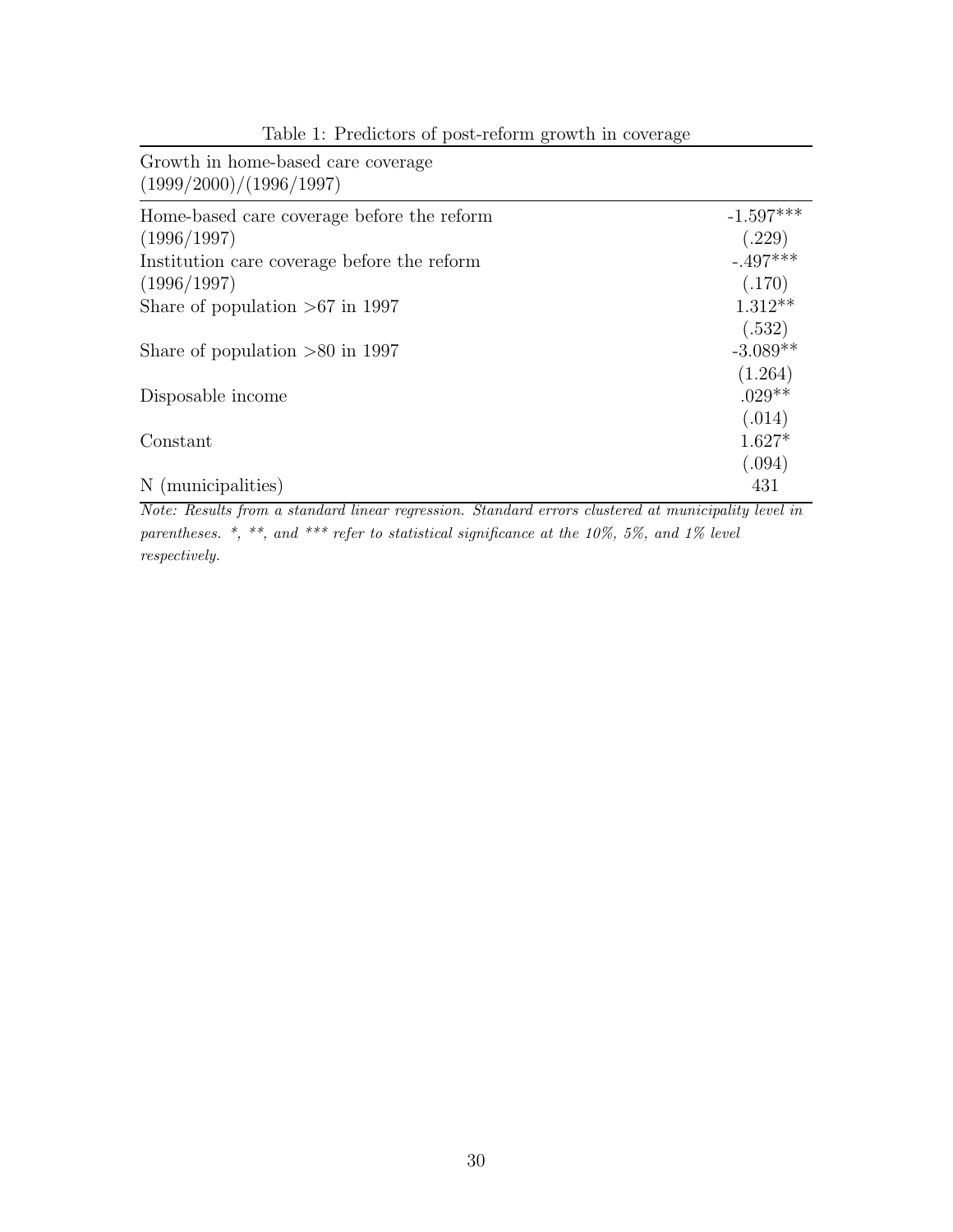| First stage:              | Pre-reform<br>Mean | Short term<br><b>ITT</b> | Long term<br><b>ITT</b> | Obs.    |
|---------------------------|--------------------|--------------------------|-------------------------|---------|
| Home based care           | .38                | .014                     | $.047***$               | 416,330 |
| $80+$                     |                    | (.009)                   | (.007)                  |         |
| Outcomes:                 |                    |                          |                         |         |
| Probability of            | .74                | $-.005$                  | $-.000$                 | 416,330 |
| working                   |                    | (.007)                   | (.008)                  |         |
| Ln earnings               | 11.9               | .008                     | .016                    | 367,064 |
|                           |                    | (.013)                   | (.016)                  |         |
| Sickness absence          | $.16\,$            | $-.003$                  | $-.008*$                | 416,330 |
|                           |                    | (.005)                   | (.004)                  |         |
| Sickness absence          | .19                | $-.004$                  | $-.010*$                | 308,459 |
| (conditional on work)     |                    | (.005)                   | (.005)                  |         |
| Days absent               | 20.6               | .24                      | $-1.03$                 | 308,459 |
| (conditional on work)     |                    | (.80)                    | (.77)                   |         |
| Disability pension        | $.12\,$            | .003                     | .004                    | 416,330 |
|                           |                    | (.005)                   | (.007)                  |         |
| Move to another           | .014               | $-.001$                  | $-.000$                 | 415,201 |
| municipality 1 year after |                    | (.001)                   | (.001)                  |         |
|                           |                    |                          |                         |         |

Table 2: Main outcomes DinD; Daughters

Note: Pre-reform means of the treatment municipalities are reported for comparison before the results from estimations. The first row thus shows that the probability of receiving home-based care rose almost five percentage points more in treatment municipalities in the long run than in control municipalities as a result of the reform. This represented an increase of almost 15% (from a pre-reform coverage of 38  $\%$ ). Standard errors clustered at municipality level in brackets.  $*, **$ and \*\*\* refer to statistical significance at the 10%, 5%, and 1% level respectively.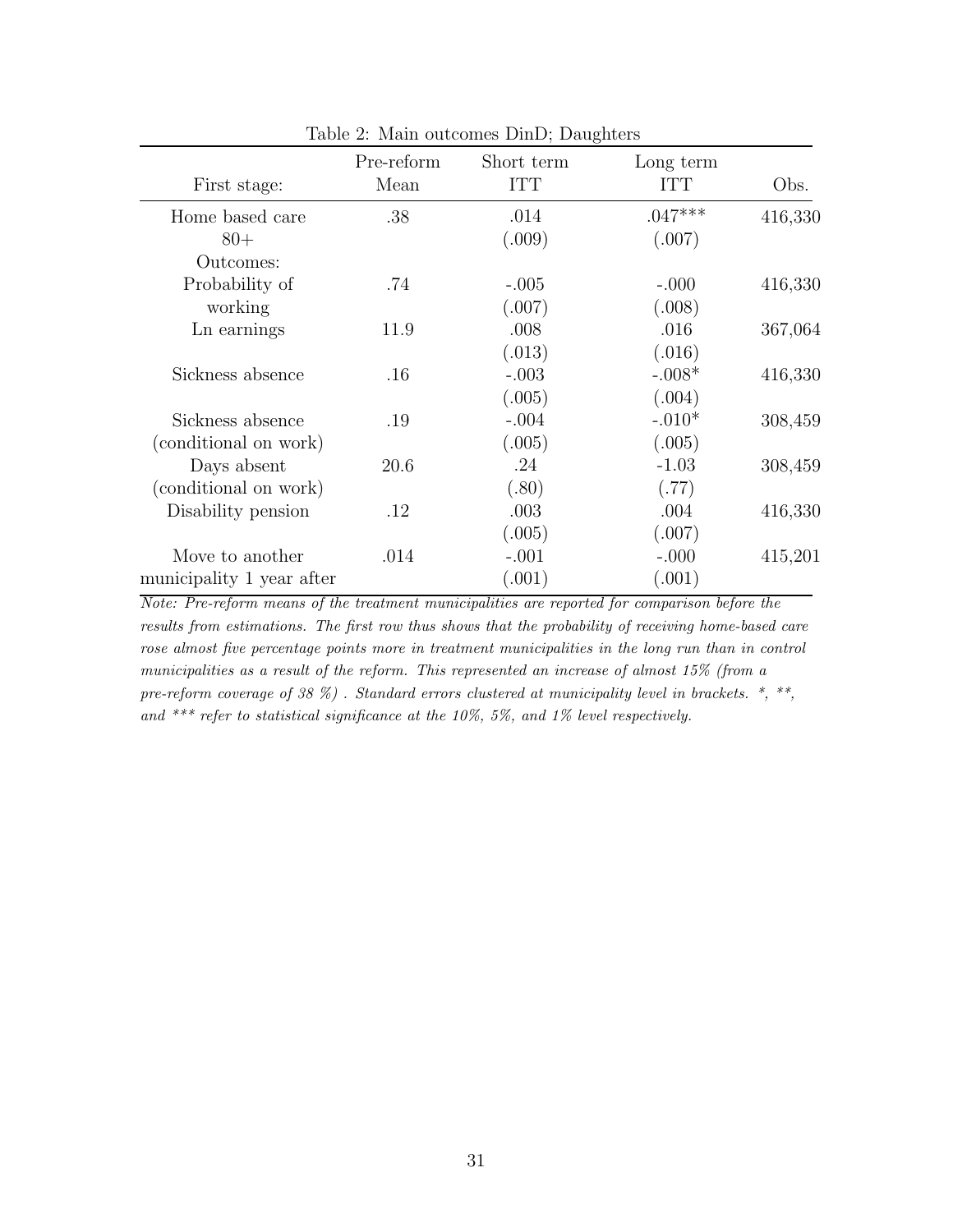| First stage:              | Pre-reform<br>Mean | Short term ITT | Long term ITT | Obs.   |
|---------------------------|--------------------|----------------|---------------|--------|
| Home based care           | .38                | $.015*$        | $.049***$     | 74,526 |
| $80+$                     |                    | (.008)         | (.007)        |        |
| Outcomes:                 |                    |                |               |        |
| Probability of            | .73                | .015           | .014          | 74,526 |
| working                   |                    | (.013)         | (.013)        |        |
| Ln earnings               | 11.9               | .024           | .042          | 64,211 |
|                           |                    | (.030)         | (.030)        |        |
| Sickness absence          | $.16\,$            | $-.006$        | $-.021***$    | 74,526 |
|                           |                    | (.007)         | (.008)        |        |
| Sickness absence          | .19                | $-.013$        | $-.032***$    | 53,972 |
| (conditional on work)     |                    | (.009)         | (.009)        |        |
| Days absent               | 20.4               | .861           | $-3.399**$    | 53,972 |
| (conditional on work)     |                    | (1.531)        | (1.397)       |        |
| Disability pension        | .12                | .000           | $-.001$       | 74,526 |
|                           |                    | (.009)         | (.011)        |        |
| Move to another           | .012               | $-.001$        | .001          | 74,309 |
| municipality 1 year after |                    | (.002)         | (.003)        |        |

Table 3: Main outcomes DinD; Daughters, no siblings

Note: Pre-reform means of the treatment municipalities are reported for comparison before the results from estimations. Standard errors clustered at municipality level in brackets. \*, \*\*, and \*\*\* refer to statistical significance at the 10%, 5%, and 1% level respectively.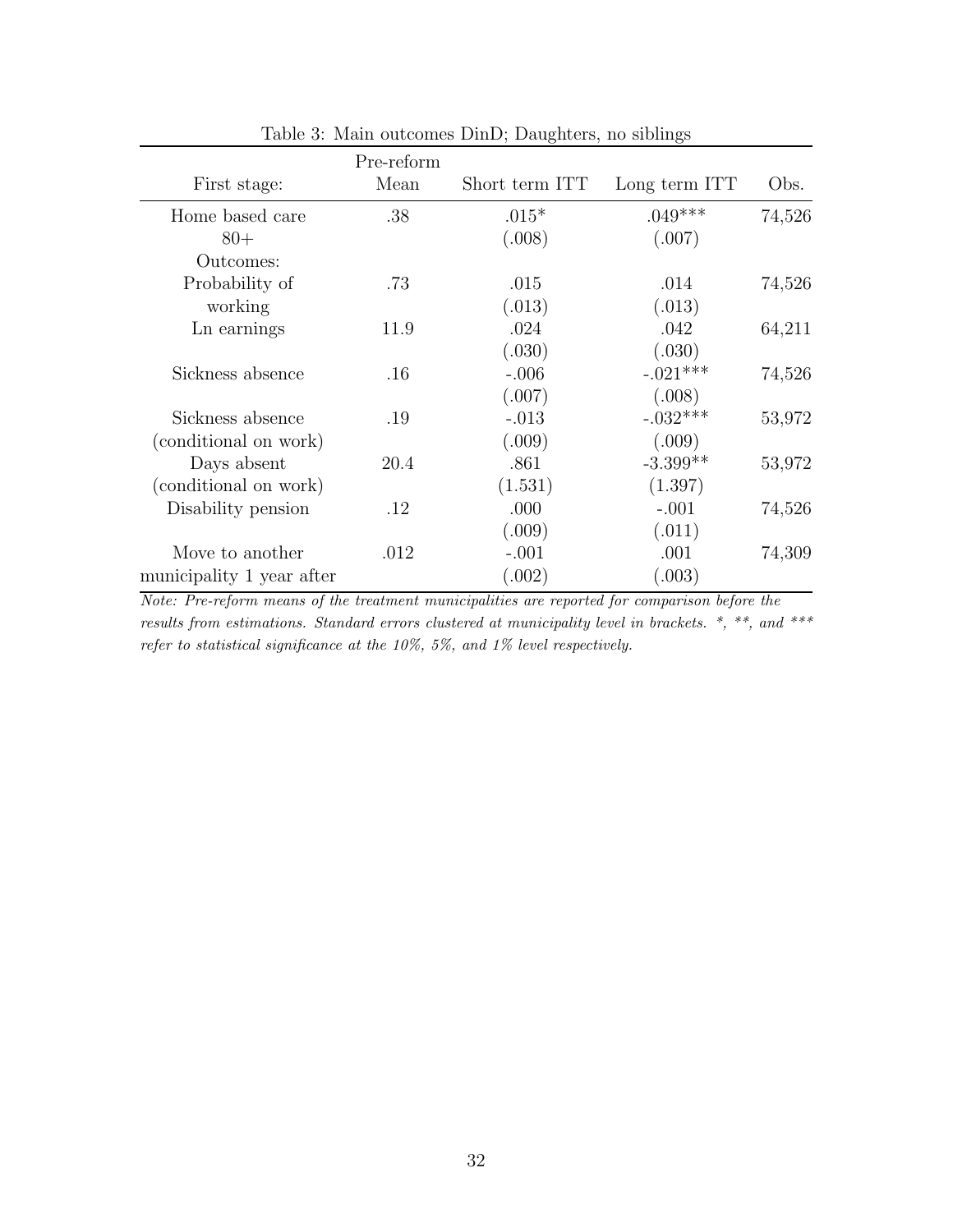| $\ldots$                  |            |                |               |        |
|---------------------------|------------|----------------|---------------|--------|
|                           | Pre-reform | Short term ITT | Long term ITT | Obs.   |
| Outcomes:                 |            |                |               |        |
| Probability of            | .80        | .011           | .004          | 74,383 |
| working (more than $1G$ ) |            | (.012)         | (.013)        |        |
| Probability of            | .75        | .014           | .015          | 74,383 |
| working (more than $2G$ ) |            | (.016)         | (.017)        |        |
| Probability of            | .64        | .004           | .016          | 74,383 |
| working (more than 3G)    |            | (.015)         | (.017)        |        |
| Probability of            | .52        | .017           | $.033**$      | 74,383 |
| working (more than $4G$ ) |            | (.013)         | (.014)        |        |
| Probability of            | .34        | .012           | .019          | 74,383 |
| working (more than $5G$ ) |            | (.009)         | (.013)        |        |
| Probability of            | .18        | .010           | $.017**$      | 74,383 |
| working (more than $6G$ ) |            | (.007)         | (.008)        |        |

Table 4: More outcomes DinD; Daughters, no siblings

Note: Pre-reform means of the treatment municipalities are reported for comparison before the results from estimations. Standard errors clustered at municipality level in brackets. \*, \*\*, and \*\*\* refer to statistical significance at the 10%, 5%, and 1% level respectively.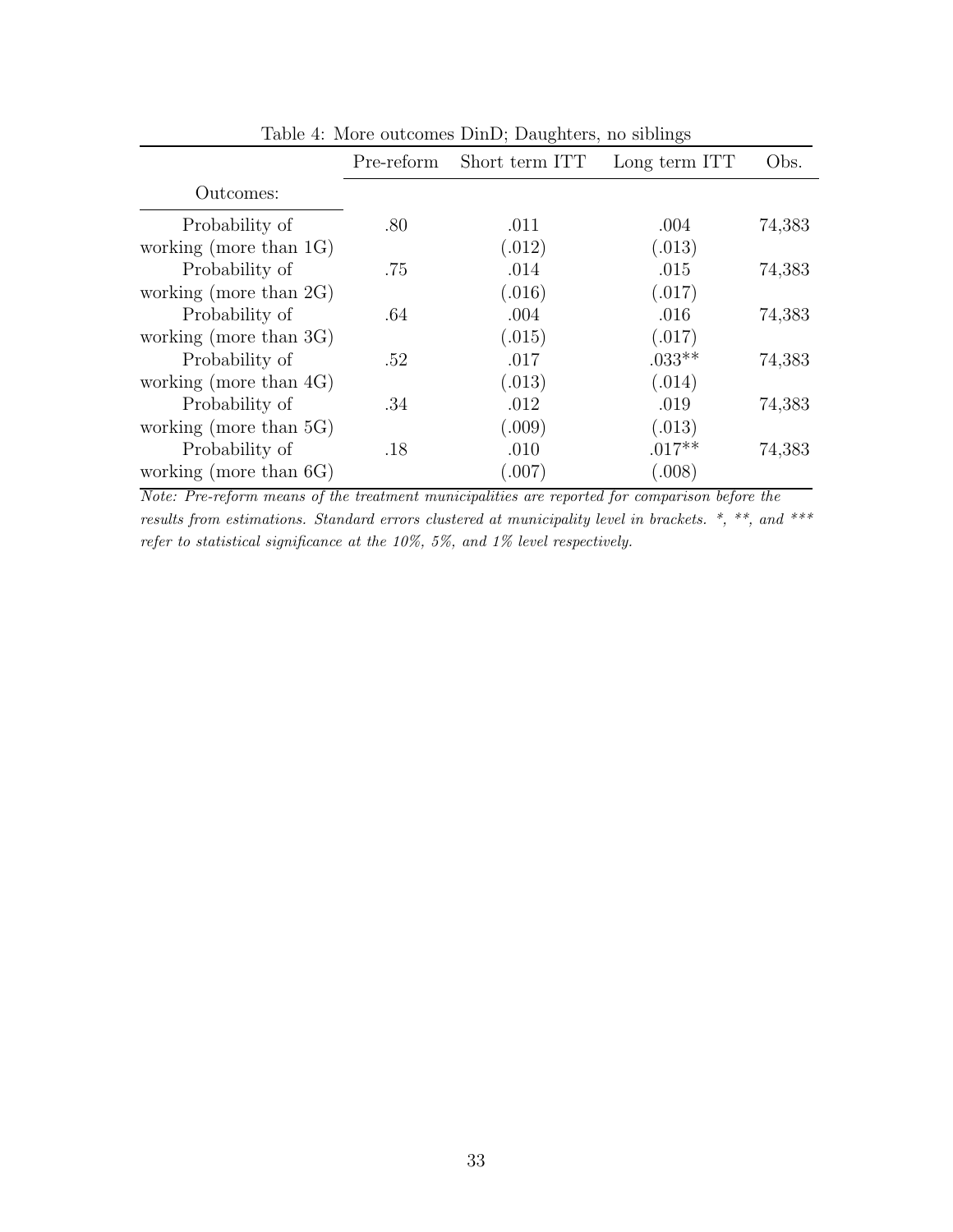|                           | Pre-reform mean | Short term ITT | Long term ITT | Obs.    |
|---------------------------|-----------------|----------------|---------------|---------|
| Outcomes:                 |                 |                |               |         |
| Probability of            | .75             | .004           | .003          | 100,700 |
| working                   |                 | (.009)         | (.009)        |         |
| Ln earnings               | 12.4            | .000           | $-.014$       | 92,286  |
|                           |                 | (.021)         | (.026)        |         |
| Sickness absence          | .12             | $-.006$        | $-.001$       | 100,700 |
|                           |                 | (.007)         | (.006)        |         |
| Sickness absence          | .12             | $-.004$        | .008          | 74,034  |
| (conditional on work)     |                 | (.010)         | (.007)        |         |
| Days absent               | 12.5            | $-1.17$        | 1.20          | 74,034  |
| (conditional on work)     |                 | (1.31)         | (.97)         |         |
| Disability pension        | .08             | .004           | .007          | 108,733 |
|                           |                 | (.005)         | (.007)        |         |
| Move to another           | .017            | $-.004*$       | $-.002$       | 99,530  |
| municipality 1 year after |                 | (.002)         | (.002)        |         |
|                           |                 |                |               |         |

Table 5: Main outcomes DinD; Sons, no siblings

Note: Pre-reform means of the treatment municipalities are reported for comparison before the results from estimations. Standard errors clustered at municipality level in brackets. \*, \*\*, and \*\*\* refer to statistical significance at the 10%, 5%, and 1% level respectively.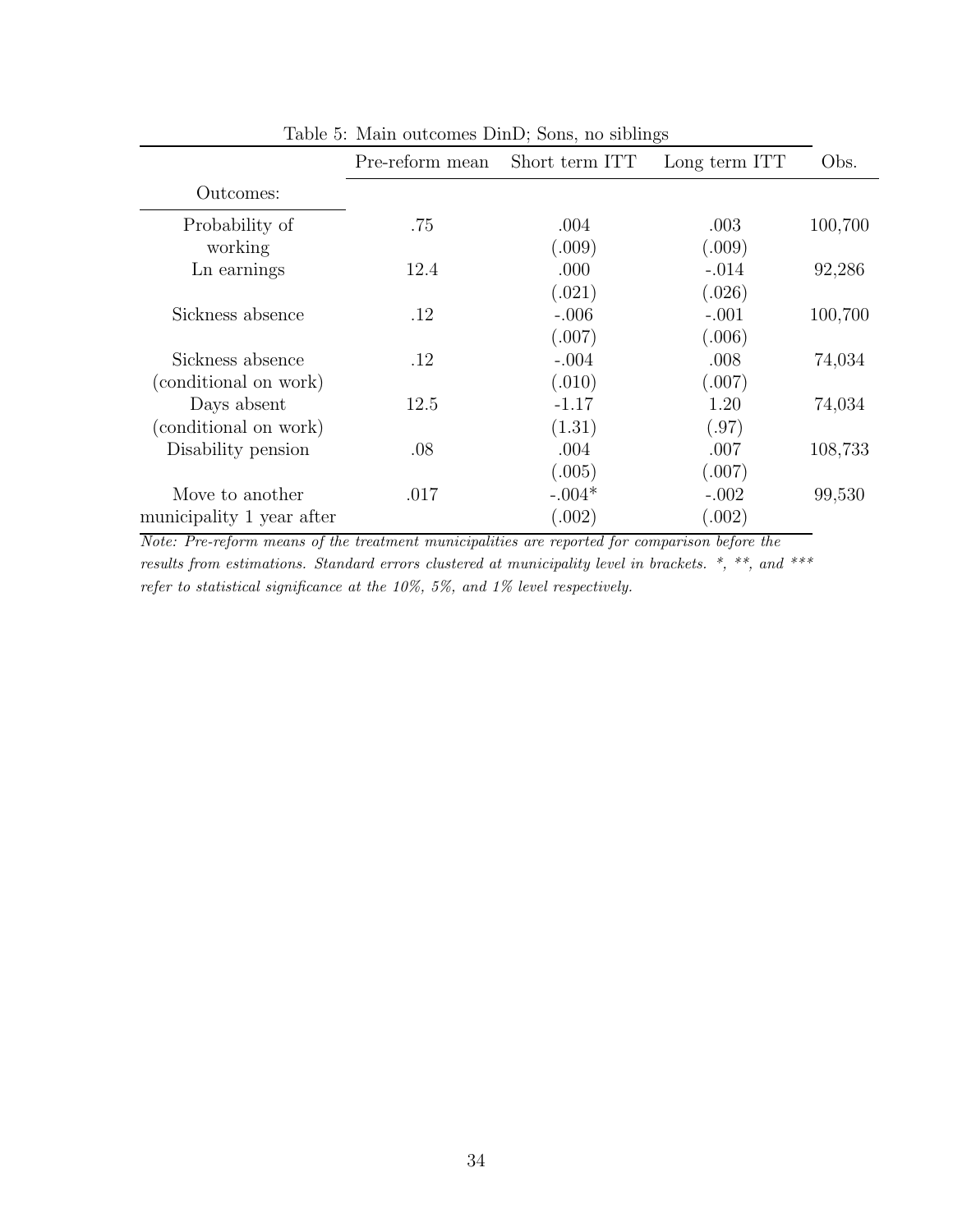| Table 6: DinD; Parental health                         |     |                |                |        |  |
|--------------------------------------------------------|-----|----------------|----------------|--------|--|
| Short term ITT Lon term ITT<br>Pre-reform Mean<br>Obs. |     |                |                |        |  |
| Outcomes:                                              |     |                |                |        |  |
| Dead within<br>next year                               | .09 | .004<br>(.006) | .003<br>(.007) | 74,526 |  |

Note: Pre-reform mean of the treatment municipalities is reported for comparison before the results from estimations. Standard errors clustered at municipality level in brackets. \*, \*\*, and \*\*\* refer to statistical significance at the 10%, 5%, and 1% level respectively.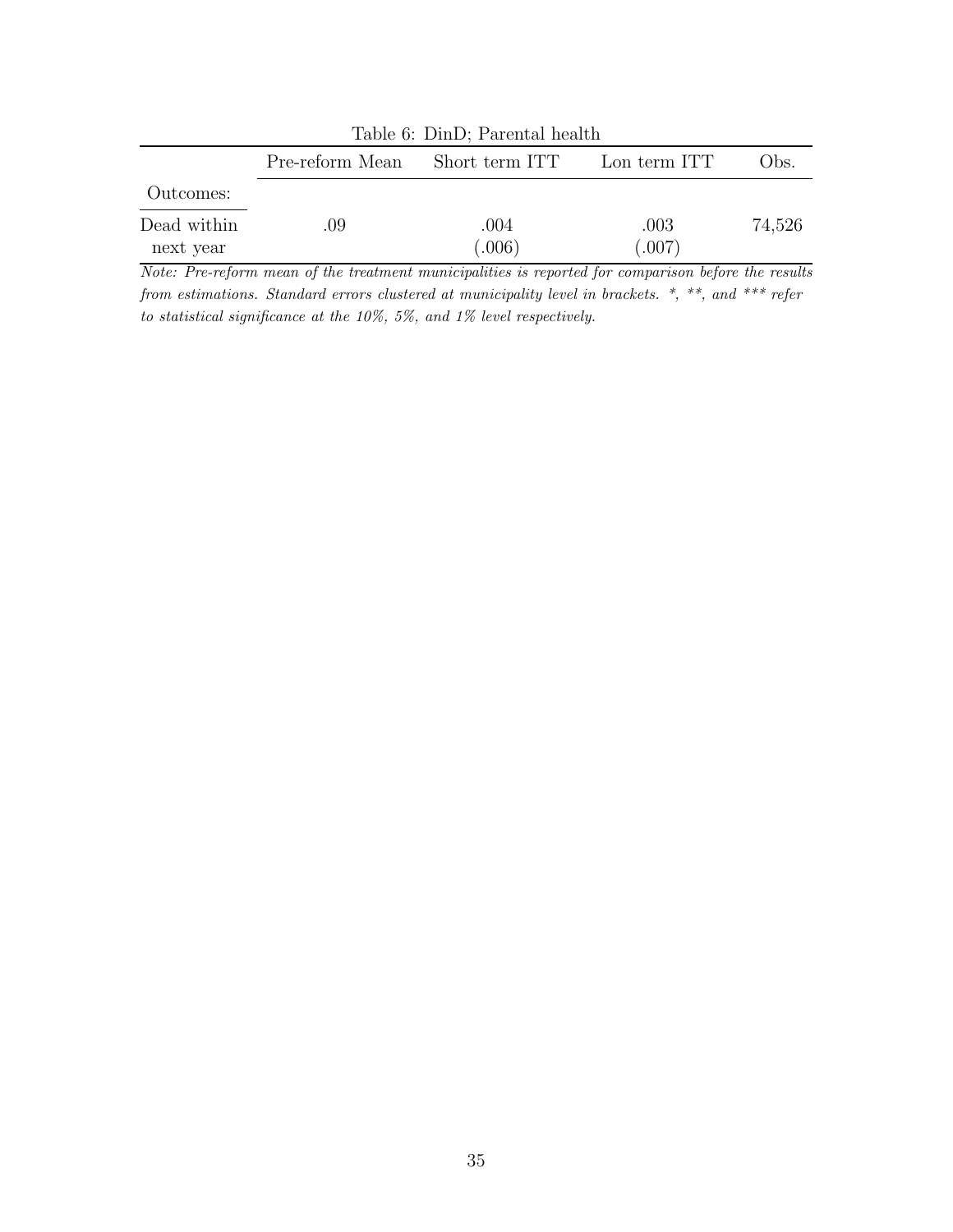| Table 7: DinD; Placebo groups |                                     |        |                                      |        |                                            |        |
|-------------------------------|-------------------------------------|--------|--------------------------------------|--------|--------------------------------------------|--------|
|                               |                                     |        | Daughters, no siblings               |        |                                            |        |
|                               | Daughters with<br>no living parents |        | Daughters with<br>two living parents |        | Daughters with<br>younger parent $(60-74)$ |        |
|                               | Long term<br><b>ITT</b>             | Obs.   | Long term<br><b>ITT</b>              | Obs.   | Long term<br><b>ITT</b>                    | Obs.   |
| Outcomes:                     |                                     |        |                                      |        |                                            |        |
| Probability                   | $-.016$                             | 67,579 | $-.013$                              | 48,497 | $-.006$                                    | 65,109 |
| of working                    | (.018)                              |        | (.014)                               |        | (.013)                                     |        |
| Ln earnings                   | $-.047$                             | 55,408 | .010                                 | 41,954 | $-.043$                                    | 57,509 |
|                               | (.039)                              |        | (.025)                               |        | (.027)                                     |        |
| Sickness                      | $-.013$                             | 67,579 | $-.004$                              | 48,497 | $-.004$                                    | 65,109 |
| absence                       | (.011)                              |        | (.008)                               |        | (.007)                                     |        |
| Sickness absence              | $-.022*$                            | 45,617 | .002                                 | 35,177 | $-.008$                                    | 46,738 |
| (con. on work)                | (.012)                              |        | (.011)                               |        | (.009)                                     |        |
| Days absent                   | $-.87$                              | 45,617 | $-.363$                              | 35,177 | $-1.25$                                    | 46,738 |
| (con. on work)                | (1.8)                               |        | (1.73)                               |        | (1.40)                                     |        |
| Disability                    | .001                                | 67,579 | .011                                 | 48,497 | $-.003$                                    | 65,109 |
| pension                       | (.011)                              |        | (.013)                               |        | (.011)                                     |        |
| Move to another               | $-.001$                             | 67,383 | $-.000$                              | 48,321 | .001                                       | 64,804 |
| mun. 1 year after             | (.004)                              |        | (.002)                               |        | (.002)                                     |        |

Note: Standard errors clustered at municipality level in brackets. \*, \*\*, and \*\*\* refer to statistical significance at the 10%, 5%, and 1% level respectively.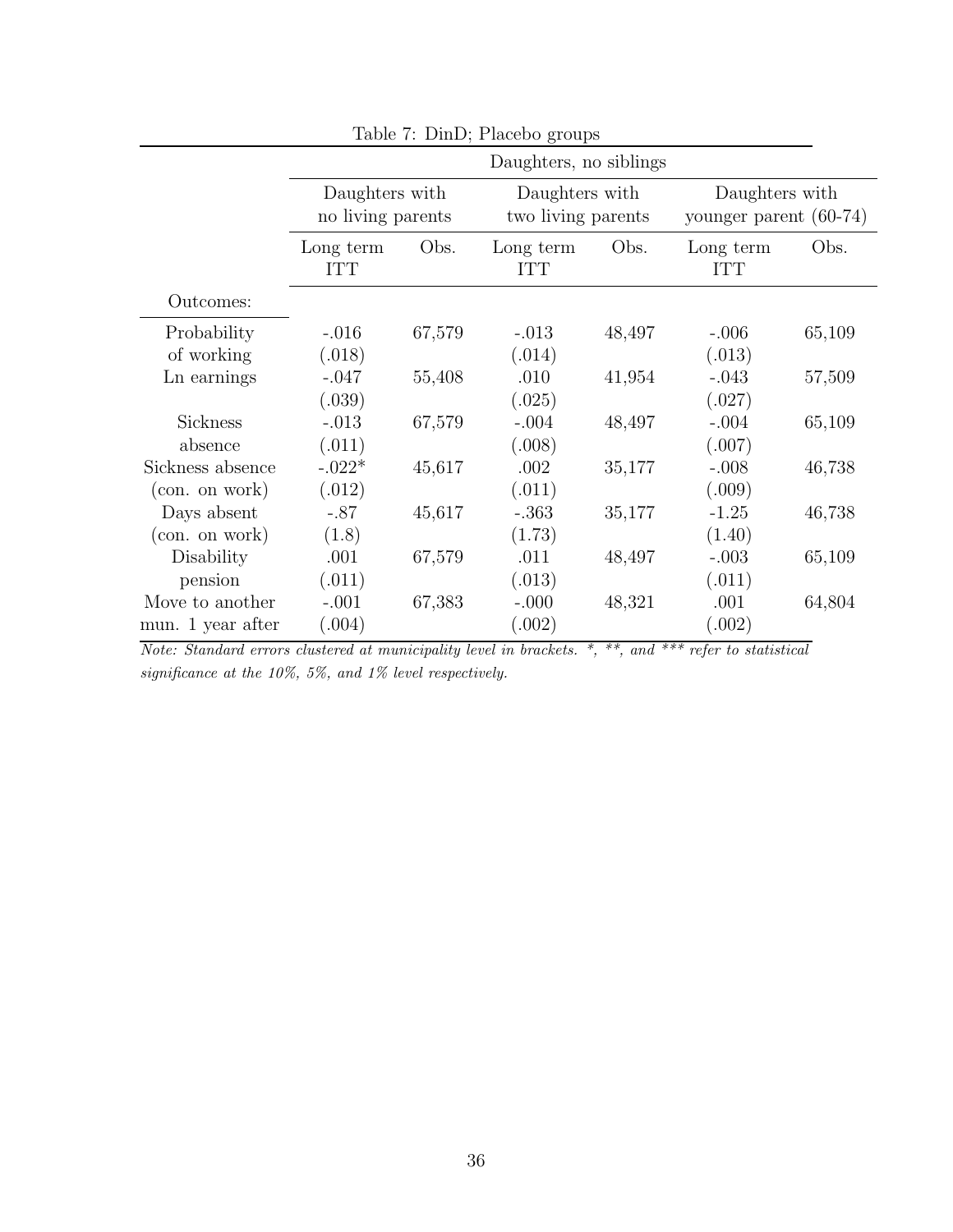| Robustness tests; Daughters, no siblings |                         |                       |                         |        |                          |        |
|------------------------------------------|-------------------------|-----------------------|-------------------------|--------|--------------------------|--------|
|                                          |                         | Drop                  | Drop                    |        | Include $+/- 10 \%$      |        |
|                                          |                         | Oslo/Bergen/Trondheim | rural municipalities    |        | of coverage distribution |        |
|                                          | Long term<br><b>ITT</b> | Obs.                  | Long term<br><b>ITT</b> | Obs.   | Long term<br><b>ITT</b>  | Obs.   |
| Outcomes:                                |                         |                       |                         |        |                          |        |
| Probability of                           | .020                    | 58,523                | .019                    | 67,772 | .013                     | 93,300 |
| working                                  | (.014)                  |                       | (.014)                  |        | (.012)                   |        |
| Ln earnings                              | .039                    | 50,072                | .050                    | 58,332 | .011                     | 80,585 |
|                                          | (.034)                  |                       | (.032)                  |        | (.029)                   |        |
| <b>Sickness</b>                          | $-.021*$                | 58,523                | $-.023***$              | 67,772 | $-.015**$                | 93,300 |
| absence                                  | (.011)                  |                       | (.008)                  |        | (.008)                   |        |
| Sickness absence                         | $-.033***$              | 41,734                | $-.032***$              | 49,321 | $-.023**$                | 67,770 |
| (con. on work)                           | (.013)                  |                       | (.010)                  |        | (.009)                   |        |
| Days absent                              | $-4.78**$               | 41,734                | $-2.64*$                | 49,321 | $-1.52$                  | 67,770 |
| (con. on work)                           | (1.56)                  |                       | (1.35)                  |        | (1.22)                   |        |
| Disability                               | $-.005$                 | 58,523                | $-.005$                 | 67,772 | $-.003$                  | 93,300 |
| pension                                  | (.014)                  |                       | (.011)                  |        | (.009)                   |        |
| Move to another                          | .000                    | 57,839                | $-.001$                 | 67,560 | $-.001$                  | 93,052 |
| mun. 1 year after                        | (.003)                  |                       | (.003)                  |        | (.002)                   |        |
|                                          |                         |                       |                         |        |                          |        |

Table 8: Robustness DinD a) shrinking/expanding sample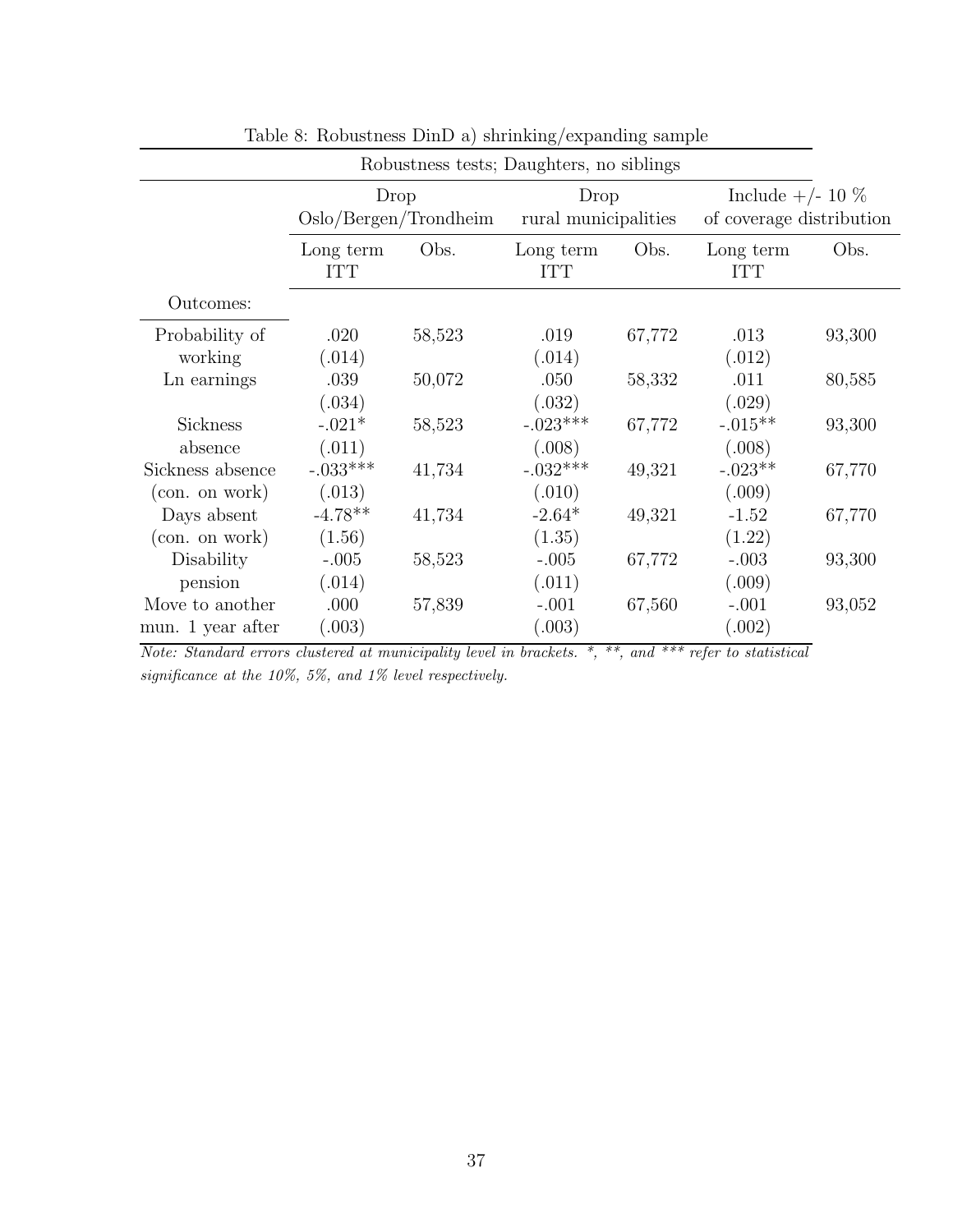|                                              | Robustness tests; Daughters, no siblings |        |                                     |        |
|----------------------------------------------|------------------------------------------|--------|-------------------------------------|--------|
|                                              | Include 1997<br>as pre reform year       |        | Include 1997<br>as post reform year |        |
|                                              | Long<br>term<br><b>ITT</b>               | Obs.   | Long<br>term<br><b>ITT</b>          | Obs.   |
| Outcomes:                                    |                                          |        |                                     |        |
| Probability of<br>working                    | .011<br>(.011)                           | 79,558 | .014<br>(.013)                      | 79,558 |
| Ln earnings                                  | .036<br>(.026)                           | 68,570 | .042<br>(.030)                      | 68,570 |
| Sickness absence                             | $-.020***$<br>(.007)                     | 79,558 | $-.021***$<br>(.008)                | 79,558 |
| Sickness absence<br>(conditional on work)    | $-.029***$<br>(.009)                     | 57,684 | $-.031***$<br>(.009)                | 57,684 |
| Days absent<br>(conditional on work)         | $-2.76**$<br>(1.34)                      | 57,684 | $-3.36**$<br>(1.39)                 | 57,684 |
| Disability pension                           | .002<br>(.009)                           | 79,558 | $-.001$<br>(.011)                   | 79,558 |
| Move to another<br>municipality 1 year after | .001<br>(.002)                           | 79,325 | .001<br>(.002)                      | 79,325 |

|  | Table 9: Robustness DinD b); different treatment of 1997 |
|--|----------------------------------------------------------|
|--|----------------------------------------------------------|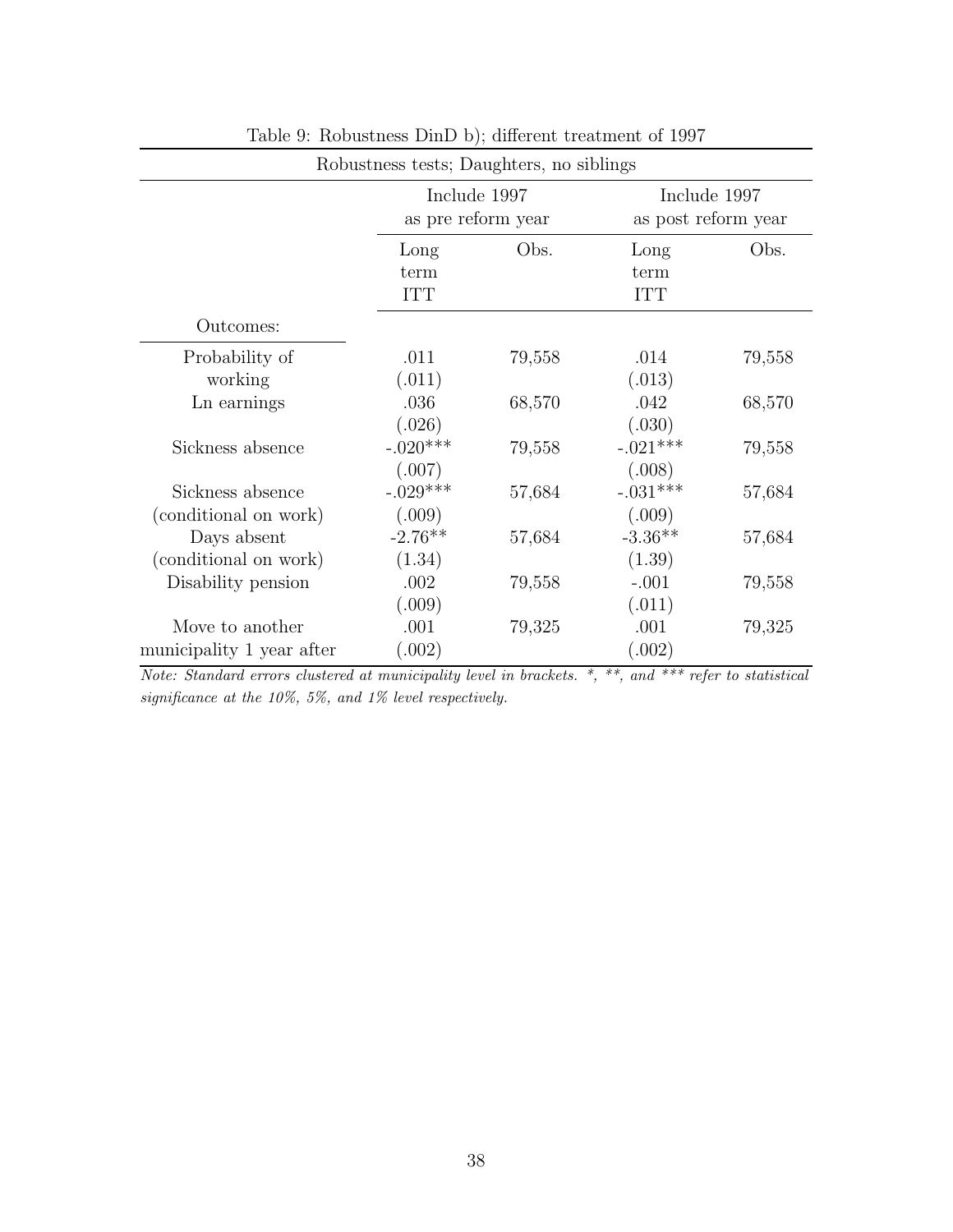|                         |                  | Linear coverage           |                                          |
|-------------------------|------------------|---------------------------|------------------------------------------|
| Long term<br><b>ITT</b> | Obs.             | Long term<br><b>ITT</b>   | Obs.                                     |
|                         |                  |                           |                                          |
| $-.007$                 | 74,526           | .023<br>(.017)            | 74,526                                   |
| $-.009$<br>(.035)       | 64,211           | .059<br>(.039)            | 64,211                                   |
| $-.020*$<br>(.011)      | 74,526           | $-.026*$<br>(.013)        | 74,526                                   |
| $-.027**$<br>(.013)     | 53,972           | $-.032*$<br>(.016)        | 53,972                                   |
| $-4.85***$<br>(1.42)    | 53,972           | $-6.17**$<br>(2.14)       | 53,972                                   |
| $-.003$                 | 74,526           | $-.001$<br>(.018)         | 74,526                                   |
| $.005*$<br>(.003)       | 74,309           | .001<br>(.003)            | 74,309                                   |
|                         | (.013)<br>(.014) | Split coverage<br>at mean | Robustness tests; Daughters, no siblings |

Table 10: Robustness DinD c) different measures of coverage

Note: The linear specification interacts the intermediate and long term reform coefficients with the pre-reform coverage. The interpretation is the effect of having 10 % lower coverage pre-reform (which corresponds to a 6 % increase in long term coverage post reform) on various outcomes. Standard errors clustered at municipality level in brackets. \*, \*\*, and \*\*\* refer to statistical significance at the 10%, 5%, and 1% level respectively.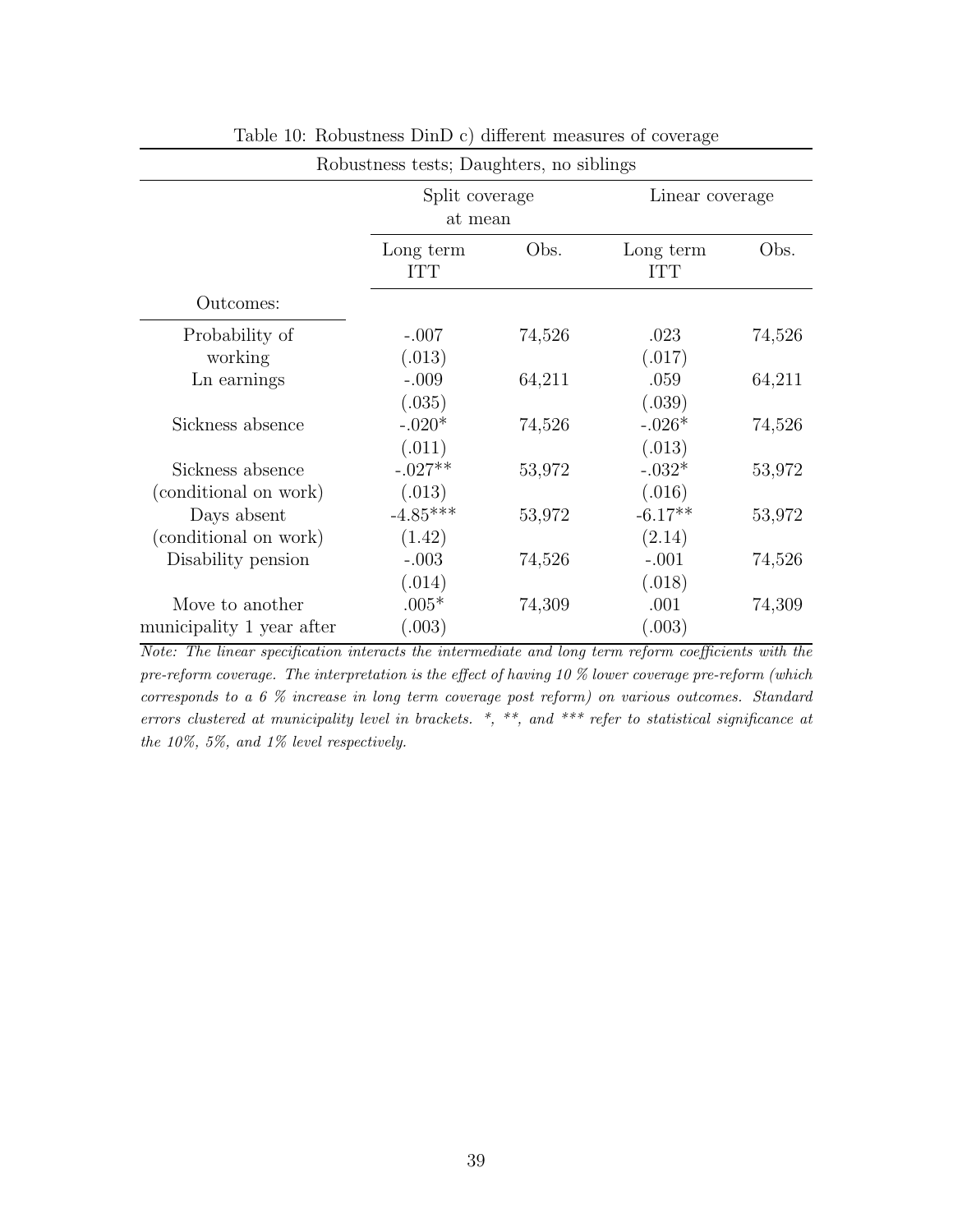|                           | Placebo reform, Daughters, no siblings |        |  |
|---------------------------|----------------------------------------|--------|--|
|                           | Reform: 1995, Window: 1993-1996        |        |  |
|                           | <b>ITT</b>                             | Obs.   |  |
| Outcomes:                 |                                        |        |  |
| Probability of            | .020                                   | 21,521 |  |
| working                   | (.014)                                 |        |  |
| Ln earnings               | .041                                   | 18,881 |  |
|                           | (.029)                                 |        |  |
| Sickness absence          | .005                                   | 21,521 |  |
|                           | (.010)                                 |        |  |
| Sickness absence          | .001                                   | 15,727 |  |
| (conditional on work)     | (.013)                                 |        |  |
| Days absent               | .370                                   | 15,727 |  |
| (conditional on work)     | (1.646)                                |        |  |
| Disability pension        | $-.001$                                | 21,521 |  |
|                           | (.008)                                 |        |  |
| Move to another           | $-.002$                                | 21,435 |  |
| municipality 1 year after | (.003)                                 |        |  |
|                           |                                        |        |  |

Table 11: Placebo reform 1993-1996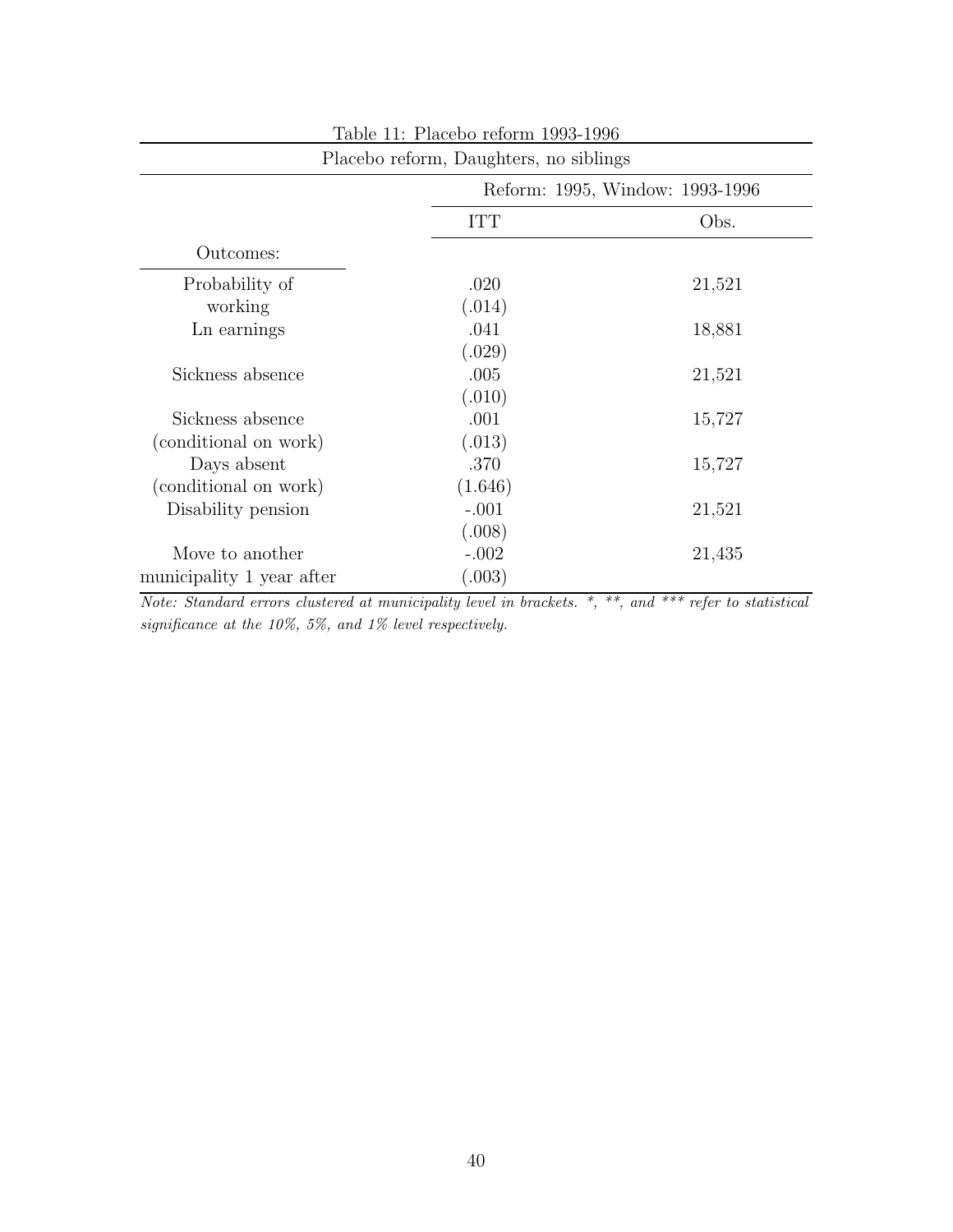|                                                                       | Daughters, no siblings                                       |        |                                |        |
|-----------------------------------------------------------------------|--------------------------------------------------------------|--------|--------------------------------|--------|
|                                                                       | Low education level<br>$\left( \text{<=}10 \text{y} \right)$ |        | High education level<br>(>10y) |        |
|                                                                       | Long term<br><b>ITT</b>                                      | Obs.   | Long term<br><b>ITT</b>        | Obs.   |
| Outcomes:                                                             |                                                              |        |                                |        |
| Sickness absence                                                      | $-.019*$<br>(.011)                                           | 41,369 | $-.023**$<br>(.011)            | 33,157 |
| Sickness absence<br>(conditional on work)                             | $-.036**$<br>(.014)                                          | 27,432 | $-.025**$<br>(.013)            | 26,540 |
| Days absent<br>(conditional on work)                                  | $-3.103$<br>(2.420)                                          | 27,432 | $-3.864**$<br>(1.608)          | 26,540 |
| Probability of<br>working (more than $1G$ )                           | .022<br>(.018)                                               | 41,310 | $-.019$<br>(.016)              | 33,073 |
| Probability of<br>working (more than $2G$ )                           | .036<br>(.023)                                               | 41,310 | $-.017$<br>(.018)              | 33,073 |
| Probability of<br>working (more than 3G)                              | .037<br>(.025)                                               | 41,310 | $-.019$<br>(.017)              | 33,073 |
| Probability of                                                        | $.050***$                                                    | 41,310 | .002                           | 33,073 |
| working (more than $4G$ )<br>Probability of                           | (.018)<br>.018                                               | 41,310 | (.019)<br>.018                 | 33,073 |
| working (more than 5G)<br>Probability of<br>working (more than $6G$ ) | (.015)<br>$.016*$<br>(.009)                                  | 41,310 | (.020)<br>.019<br>(.018)       | 33,073 |

Table 12: DinD - different education levels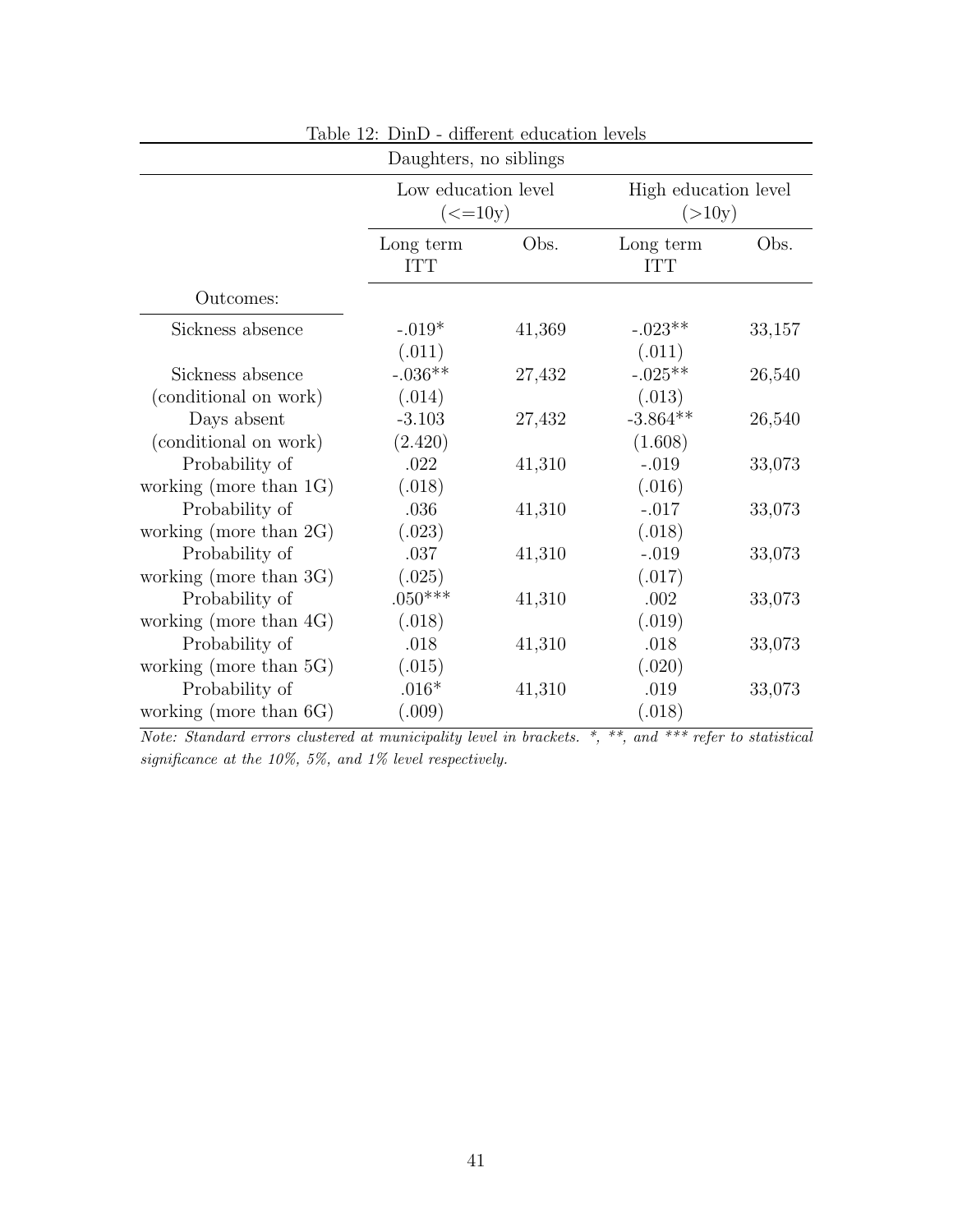# Appendix Figures and Tables